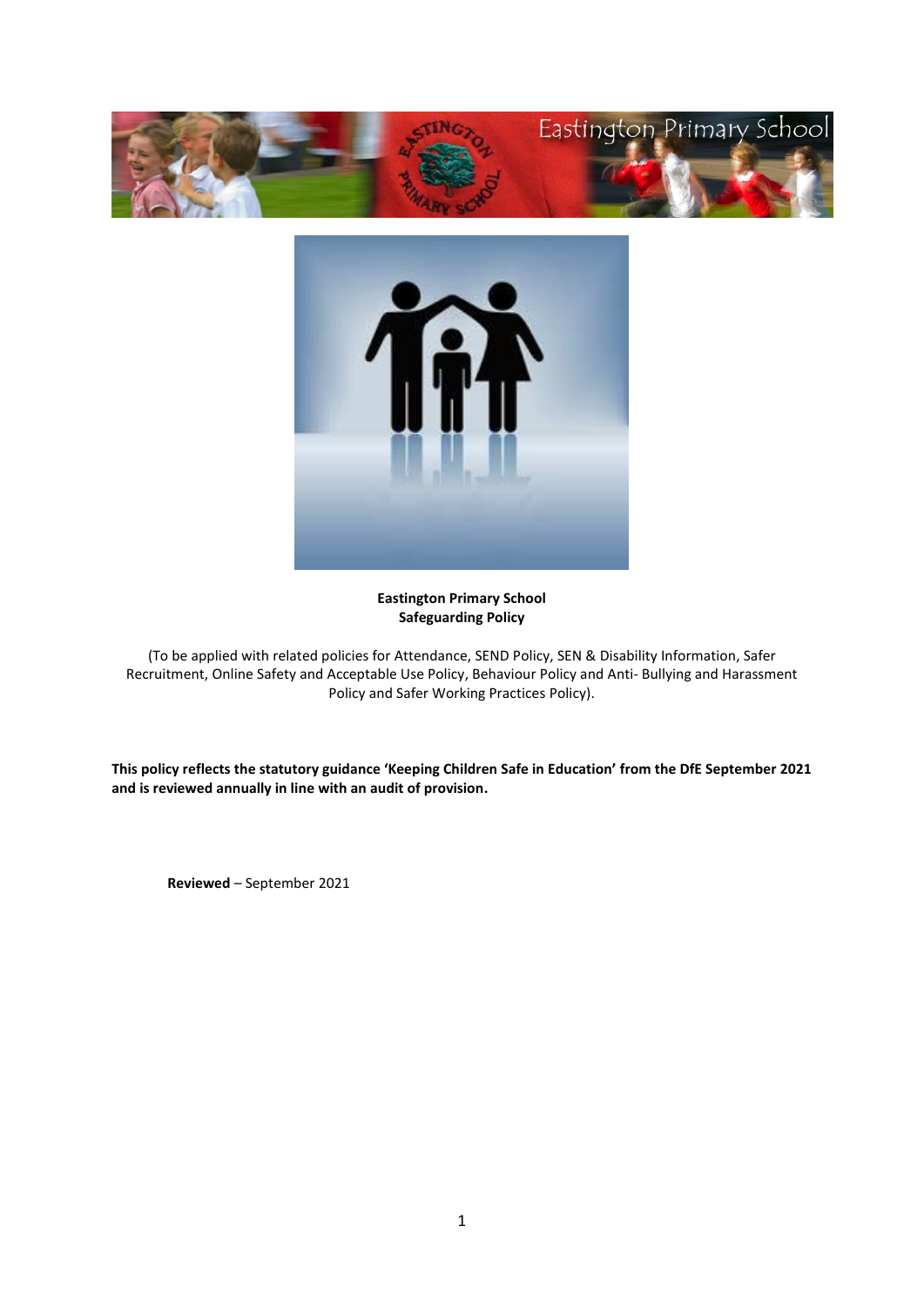

# *'Aiming high together'*

## Eastington Primary School details:

Governor Leads: **Mr Daniel Walton** Designated School Safety Lead: **Mrs Catrin Parsons** Deputy Designated Safety Leads: **Ms Zoe Avastu (Miss Sarah Pates – we have additional deputy DSLs to ensure someone is always on site to support this crucial area.)**

Status and Review Cycle: **Statutory/Annual**<br>
School Phone Number **COLET 1988 822922 School Phone Number** 

#### Safeguarding Children (Child Protection) Policy



Statement of Intent

At Eastington Primary School we **all have a responsibility** to ensure that the children with whom we are in contact are protected from harm. The protection and physical and mental welfare of the child is the paramount consideration in all actions.

## **Introduction**

This policy is based on the Department for Education's statutory guidance [Keeping Children Safe in Education](https://www.gov.uk/government/publications/keeping-children-safe-in-education--2)  [\(2021\),](https://www.gov.uk/government/publications/keeping-children-safe-in-education--2) [Working Together to Safeguard Children \(2018\),](https://www.gov.uk/government/publications/working-together-to-safeguard-children--2) [Governance Handbook,](https://www.gov.uk/government/publications/governance-handbook) 'Sexual Violence and Sexual Harassment' (2021 )and DFE guidance What to do if you are Worried a Child is Being Abused – Advice for Practitioners. We comply with this guidance and the arrangements agreed and published by our 3 local safeguarding partners. (NHS Gloucestershire Clinical Commissioning Group, Gloucestershire Constabulary and Gloucestershire County Council)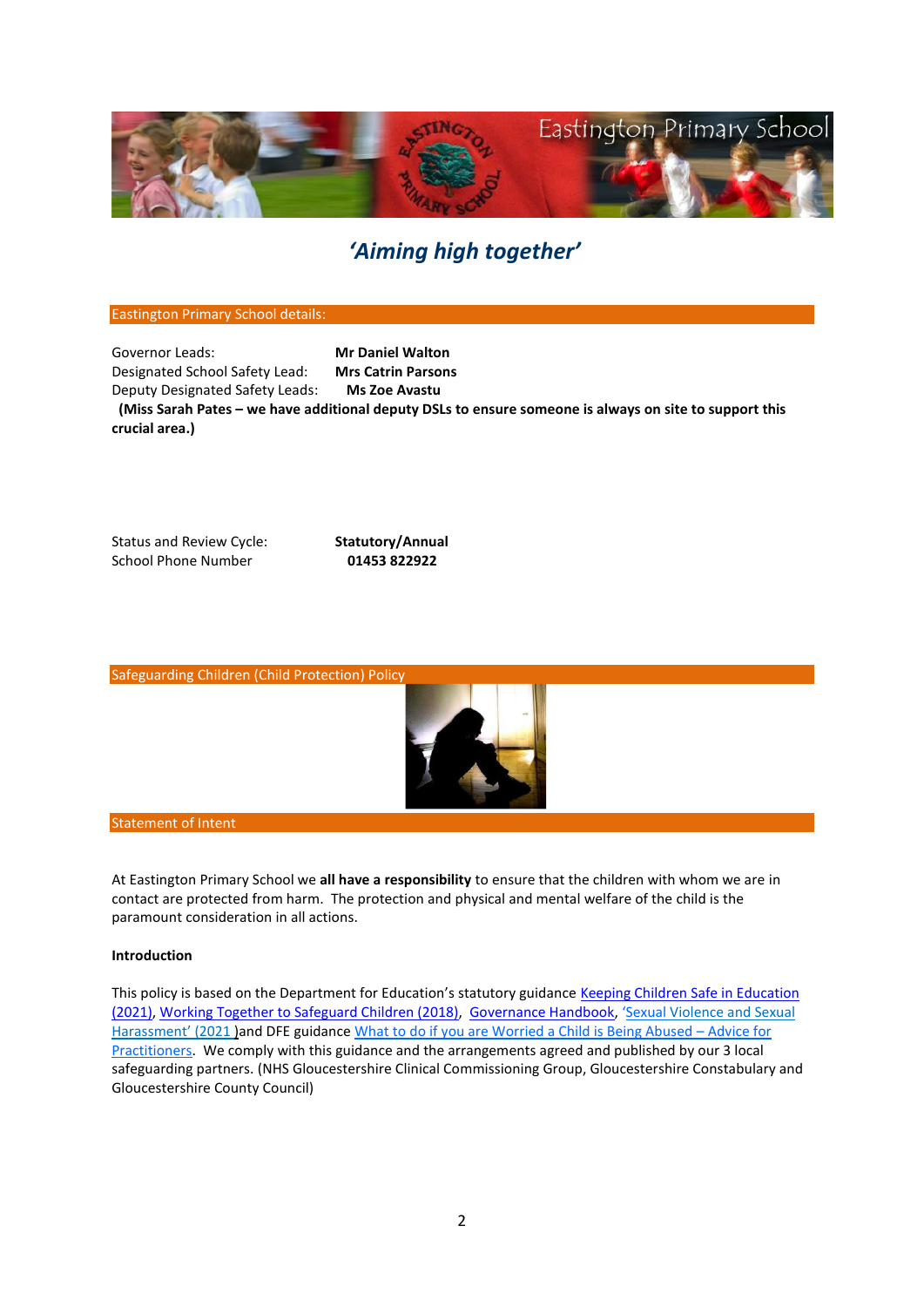## **Context**

Our policy applies to **all staff, governors and volunteers** working in and connected to the school.

## **At Eastington we will ensure that:**

- All staff promote children's welfare.
- We have a whole school approach to safeguarding whereby safeguarding and child protection underpin all relevant policies and processes.
- Designated Safeguarding Lead and the Deputy Safeguarding Leads receive multi-agency training (every 2 years).
- The DSL or DDSLs should **always** be available to discuss safeguarding concerns. On rare occasions when this is not possible, action should not be delayed.
- We practice safe recruitment in line with Government guidance. At present the Headteacher has passed training as an accredited recruiter. At least one will be on all interview panels and check the suitability of staff and volunteers to work with children. The Headteacher is required by statute to report to the Independent Safeguarding Authority (ISA), within one month of their leaving the school, any person (whether employed, contracted, a volunteer or student) whose services are no longer used because he or she is considered unsuitable to work with children. Any unsuitable behaviour is reported and managed using the Allegations Management procedures.
- A Single Central Register is held for all staff which includes identity, qualification, and health checks, right to work and reference checks. The Single Central Register is reviewed regularly by the Governing Body, which is attended by the Headteacher and the School Administrator. All staff are checked for their suitability to work with children through the Disclosure and Barring Service (DBS, formerly Criminal Records Bureau) at Enhanced level.
- All staff receive appropriate safeguarding and child protection training (including online safety) at induction, and online safety training is provided as part of regular updates.
- All staff are kept up to date with Child Protection issues and includes formal training every three years (latest training for all school staff/extended services staff January 2021).
- The safeguard leads undergo training in line with Government guidance and share information with the school team.
- We raise awareness of child protection issues and recognise that safeguarding incidents could happen anywhere.
- Children are equipped with the skills needed to keep them safe.
- We implement procedures for identifying and reporting cases, or suspected cases, of abuse by logging welfare concerns and referring to the Children's Helpdesk. All systems operate with the best interests of the child at heart.
- By supporting pupils who have been abused in accordance with his/her agreed child protection plan.
- Eastington is a safe environment in which children can learn and develop.
- We ensure that the appropriate filters and appropriate monitoring systems are in place to keep children safe when they are online.
- All staff, volunteers and governors who regularly work in school under the new DBS definition of regulated activity (Sept 2012) will be subject to an Enhanced level DBS check.
- Governors ensure outside organisations e.g. Mother Goose, that use/rent the school premises and facilities have all safeguarding arrangements in place and inspect these as needed. Safeguarding arrangements are included in any lease or hire agreement as a condition of use and occupation of the premises; and that failure to comply with this would lead to termination of the agreement.

We recognise that because of the day-to-day contact with children, school staff are well placed to observe the outward signs of abuse.

## **At Eastington we will therefore:**

- Establish and maintain an environment where children feel secure, are encouraged to talk, and are listened to.
- Ensure children know that there are adults in the school whom they can approach if they are worried or in difficulty.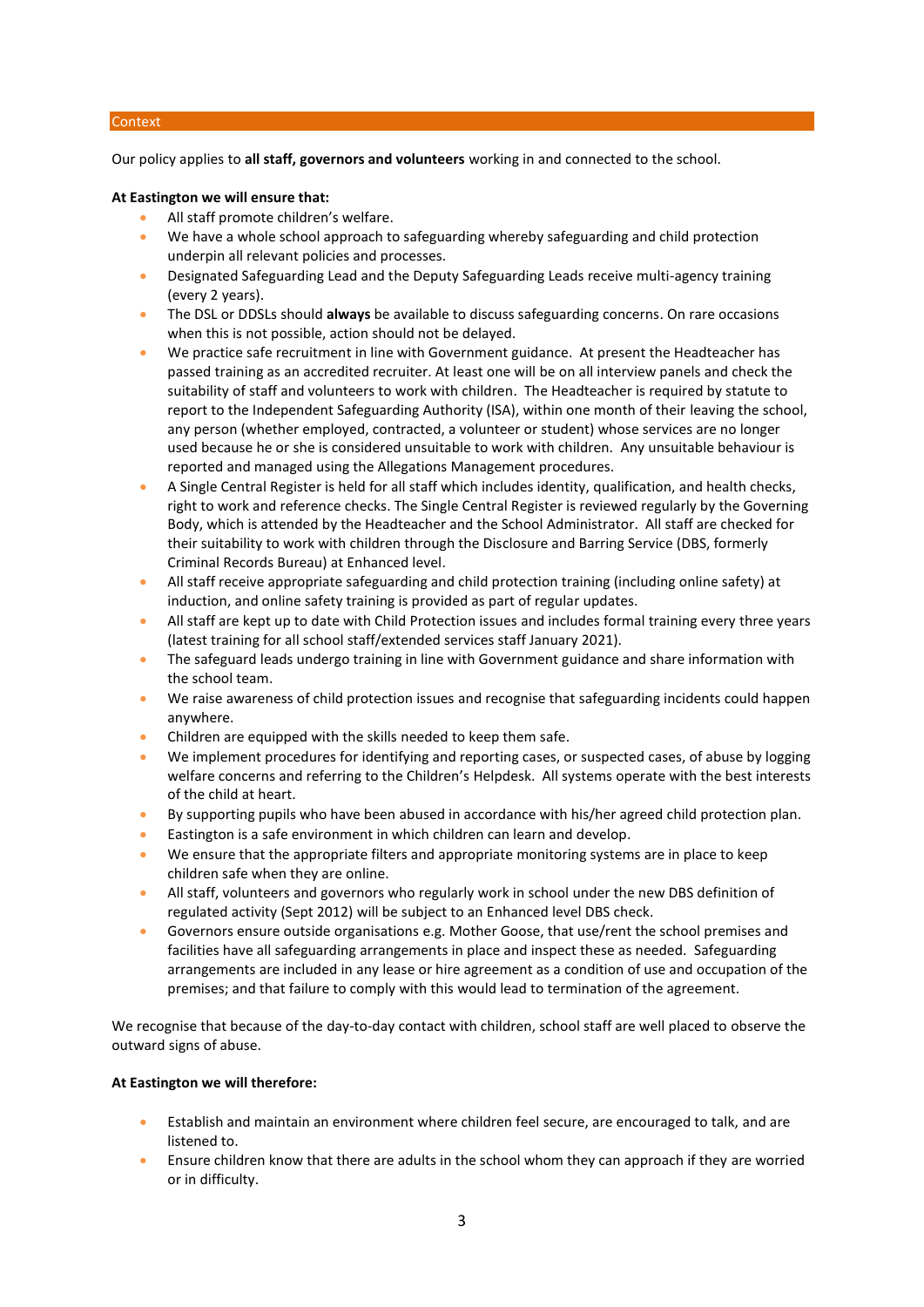• Include opportunities in the PSHCE curriculum and Relationships Education, for children to develop the skills they need to recognise and stay safe from abuse and know who to turn to for help.

## **We will follow the procedures set out by the Gloucestershire Safeguarding Children Partnership and take account of guidance issued by the DfE to:**

- The Headteacher and Governing body ensure that an appropriate member of staff from the Senior Leadership Team is appointed to the role of DSL.
- Ensure that the Designated Safeguarding Lead has received appropriate training and support for this role.
- Ensure we have a nominated governor responsible for child protection who has received appropriate training.
- Ensure every member of staff (including temporary and supply staff and volunteers) and governing body knows the name of the designated senior person responsible for child protection and their role.
- Ensure all staff and volunteers understand their responsibilities in being alert to the signs of abuse and responsibility for referring any concerns to the designated senior person responsible for child protection.
- Ensure that parents have an understanding of the responsibility placed on the school and staff for child protection by setting out its obligations in the school prospectus.
- Notify the relevant social worker if there is an unexplained absence of more than two days of a pupil who has a Child Protection Plan (previously known as being on the child protection register).
- Develop effective links with relevant agencies and co-operate as required with their enquiries regarding child protection matters including attendance at child protection conferences and core groups.
- Keep confidential written records of concerns about children, (on paper, and or using the secure online software CPOMS from September 2021. 2 factor authentication required), even where there is no need to refer the matter immediately.
- Ensure all records are kept securely, separate from the main pupil file with a separate file for each child, and in secure locations.
- Ensure we hold more than one Emergency contact for each child.
- Develop and then follow procedures where an allegation is made against a member of staff or volunteer including supply or agency workers, contractors or governors.
- Ensure safe recruitment practices are always followed in line with 'Keeping Children Safe in Education' statutory guidance.
- Ensure this policy is reviewed annually as a minimum.
- Ensure all staff have read part 1 of Keeping Children Safe in Education (September 2021).
- Ensure all staff have read Part 5 and Annex B of Keeping Children Safe in Education (September 2021) and refer to part 5 for guidance in relation to **child-on-child sexual violence and sexual harassment.**

We recognise that children who are abused or witness violence may find it difficult to develop a sense of selfworth. They may feel helplessness, humiliation, and some sense of blame. The school may be the only stable, secure, and predictable element in the lives of children at risk. When at school their behaviour may be challenging and defiant or they may be withdrawn.

## **The school will endeavour to support the pupil through:**

- An ethos which promotes a positive, supportive, and secure environment where all pupils have a sense of being valued.
- The content of the curriculum including regular consultation through safety questionnaires, individual conferencing and asking children to report about whether they have had a happy/sad lunchtimes/playtime. Road safety, cycle training and working closely with secondary schools to prepare for transition.
- A Behaviour policy which is aimed at supporting vulnerable pupils in the school. The school strives to ensure that pupils know that some behaviour is unacceptable, but they are valued and not to be blamed for any abuse which has occurred.
- Liaison with other agencies that support the pupil such as Social Care, the Child and Adult Mental Health Service, Education Welfare and Educational Psychology Service.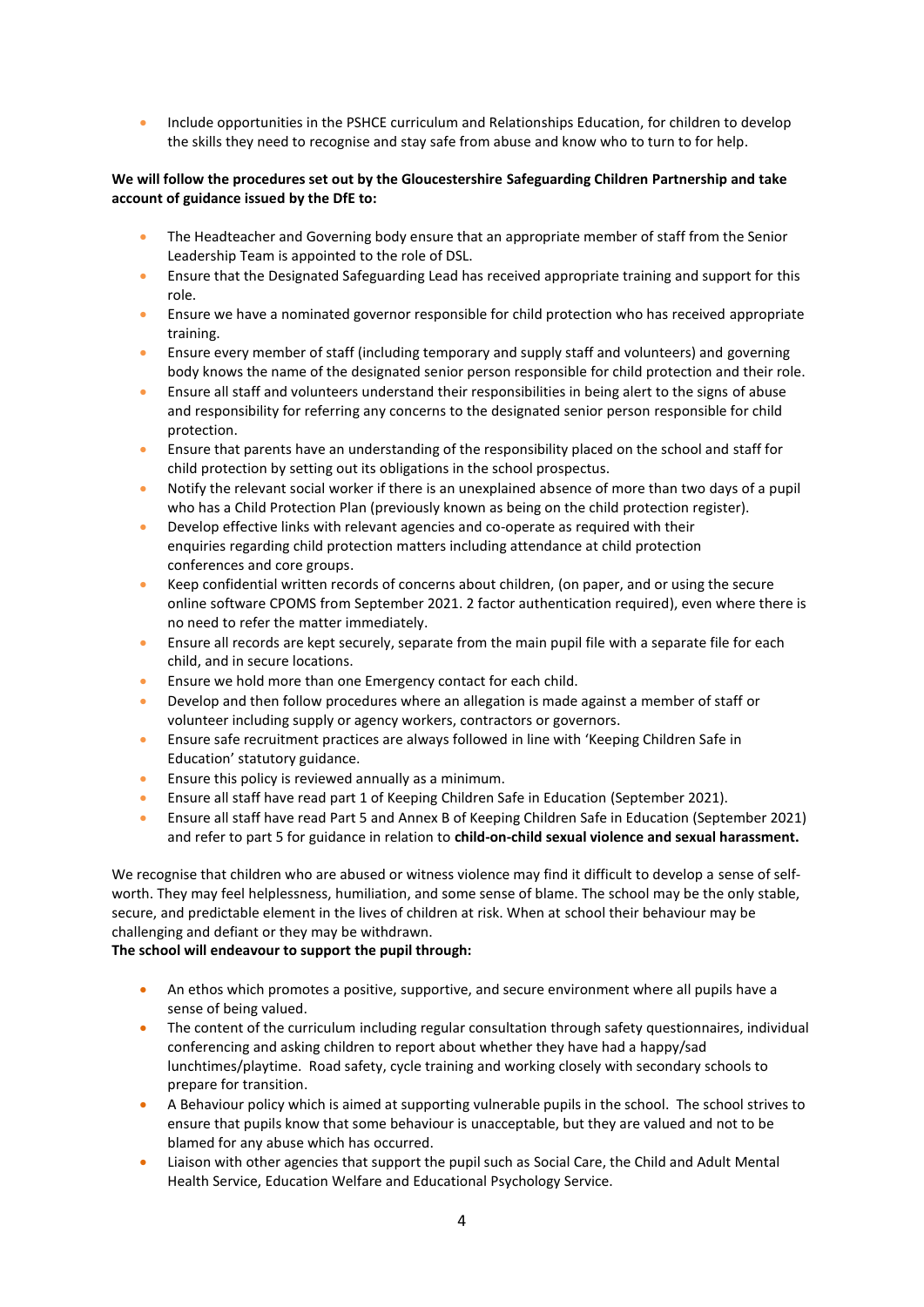• Ensuring that, where a pupil who has a child protection plan leaves, their information is transferred to the new school immediately and that the child's social worker is informed.

## Types of Abuse and Neglect

**Abuse**: a form of maltreatment of a child. Somebody may abuse or neglect a child by inflicting harm, or by failing to act to prevent harm. They may be abused by an adult or adults or another child or children.

**Neglect**: the persistent failure to meet a child's basic physical and/or psychological needs, likely to result in the serious impairment of the child's health or development. Neglect may occur during pregnancy as a result of maternal substance abuse. Once a child is born, neglect may involve a parent or carer failing to:

- provide adequate food, clothing and shelter (including exclusion from home or abandonment);
- protect a child from physical and emotional harm or danger;
- ensure adequate supervision (including the use of inadequate care-givers);
- ensure access to appropriate medical care or treatment.
- neglect of, or unresponsiveness to, a child's basic emotional needs.

**Physical abuse**: a form of abuse which may involve:

- hitting, shaking, throwing, poisoning, burning or scalding, drowning, suffocating or otherwise causing physical harm to a child.
- Physical harm may also be caused when a parent or carer fabricates the symptoms of, or deliberately induces, illness in a child.
- **Sexual abuse**: involves forcing or enticing a child or young person to take part in sexual activities, not necessarily involving violence, whether or not the child is aware of what is happening. The activities may involve:
- physical contact, including assault by penetration (for example rape or oral sex) or non-penetrative acts such as masturbation, kissing, rubbing and touching outside of clothing.
- non-contact activities, such as involving children in looking at, or in the production of, sexual images, watching sexual activities, encouraging children to behave in sexually inappropriate ways, or grooming a child in preparation for abuse (including via the internet).
- Sexual abuse is not solely perpetrated by adult males. Women can also commit acts of sexual abuse, as can other children.
- **Emotional abuse**: the persistent emotional maltreatment of a child such as to cause severe and adverse effects on the child's emotional development. It may involve:
- conveying to a child that they are worthless or unloved, inadequate, or valued only insofar as they meet the needs of another person.
- not giving the child opportunities to express their views, deliberately silencing them or 'making fun' of what they say or how they communicate.
- age or developmentally inappropriate expectations being imposed on children. These may include interactions that are beyond a child's developmental capability as well as overprotection and limitation of exploration and learning, or preventing the child participating in normal social interaction.
- seeing or hearing the ill-treatment of another. It may involve serious bullying (including cyberbullying), causing children frequently to feel frightened or in danger, or the exploitation or corruption of children.
- Some level of emotional abuse is involved in all types of maltreatment of a child, although it may occur alone.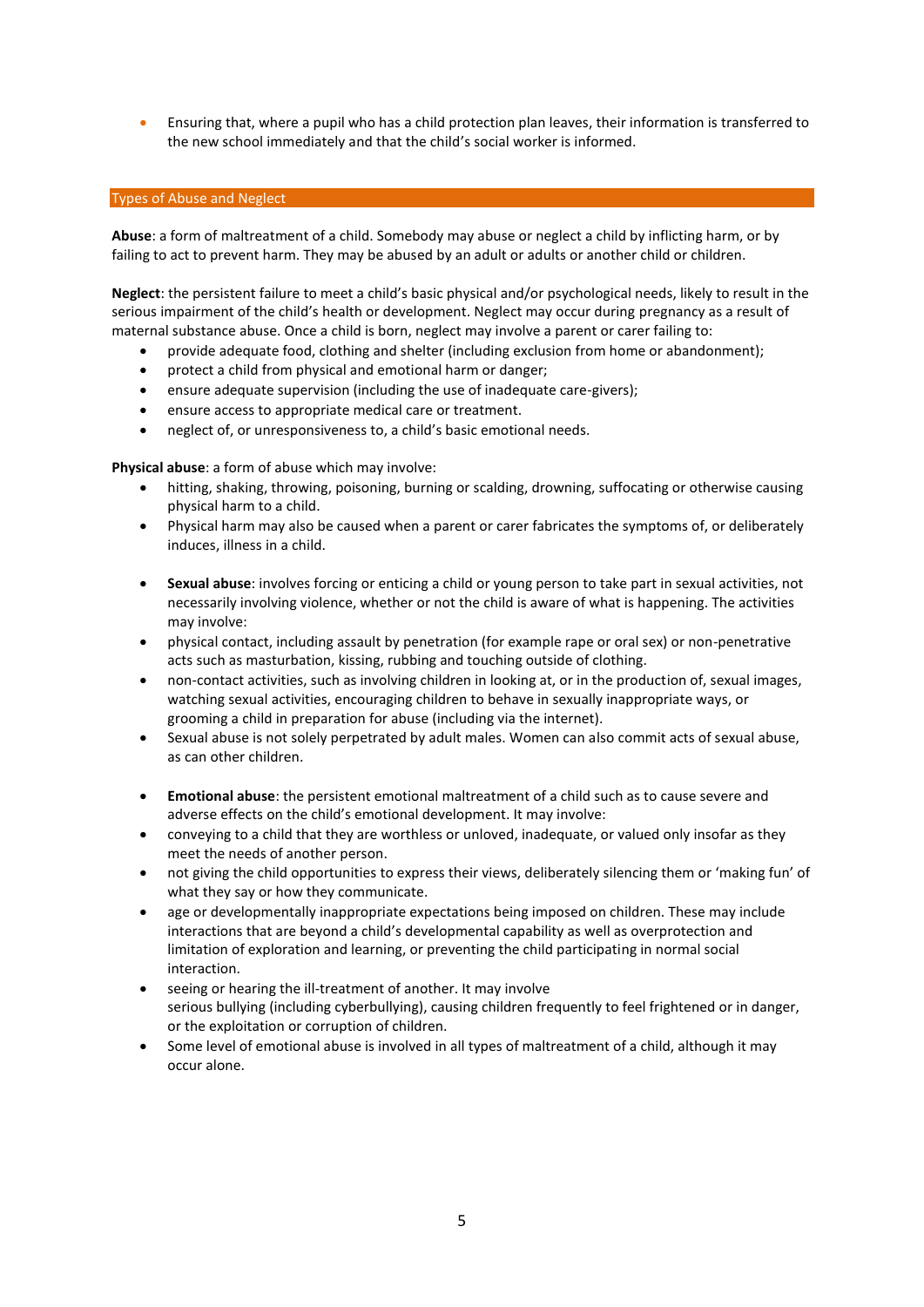## Recognition of possible abuse

Whilst recognising it is difficult to determine if abuse has occurred, all staff members should look carefully at the behaviour of their children and be alert for significant changes. Staff members should maintain an attitude of 'it could happen here'. All staff members should be aware that children may exhibit any of the following without abuse having occurred:

**Disclosure** Non-accidental injury, bruising or marks. Explanation inconsistent with injury. Several different explanations for an injury. Reluctance to give information about an injury A sudden change in behaviour – aggression, extroversion, depression, withdrawn. Attention seeking Hyperactivity Poor attention Appear frightened of parents or family members Abnormal attachment between parent and child Indiscriminate attachment Hyper alertness. Reduced response. Frozen watchfulness. Nightmares. Anxiety/irritability. Abdominal pain/headaches. Poor self-esteem. Poor peer relationships Act in an inappropriate way for age Over sexualised play/talk or drawings. Excessive or inappropriate masturbation Self-harm/eating disorder Frequent visits to the toilet (urinary infection). Reluctance to change for P.E. Failure to thrive Poor hygiene Recurrent/untreated infections of skin or head lice Untreated health/dental issues Frequent absence from school or repeated lateness Delay in meeting normal developmental milestones

#### Procedures and responsibilities – Designated Safety Lead (Mrs Catrin Parsons)

- Following all the correct procedures where abuse is disclosed.
- Informing the relevant external agencies where necessary.
- Ensuring that procedures and policies are kept up to date and relevant (including the 'Cause for Concern Register') as new information is produced.
- Liaising with other members of staff and the school leadership (Headteacher) to keep staff informed about measures put in place to support and/or monitor individual cases.
- Liaising with parents, carers and guardians about how a child is being supported.
- Ensuring that support measures are being followed correctly by staff and support agencies.
- The DSL and deputy DSLs should liaise with the three safeguarding partners and work with other agencies in line with Working Together to Safeguard Children. NPCC- When to call the police should help designated safeguarding leads understand when they should consider calling the police and what to expect when they do.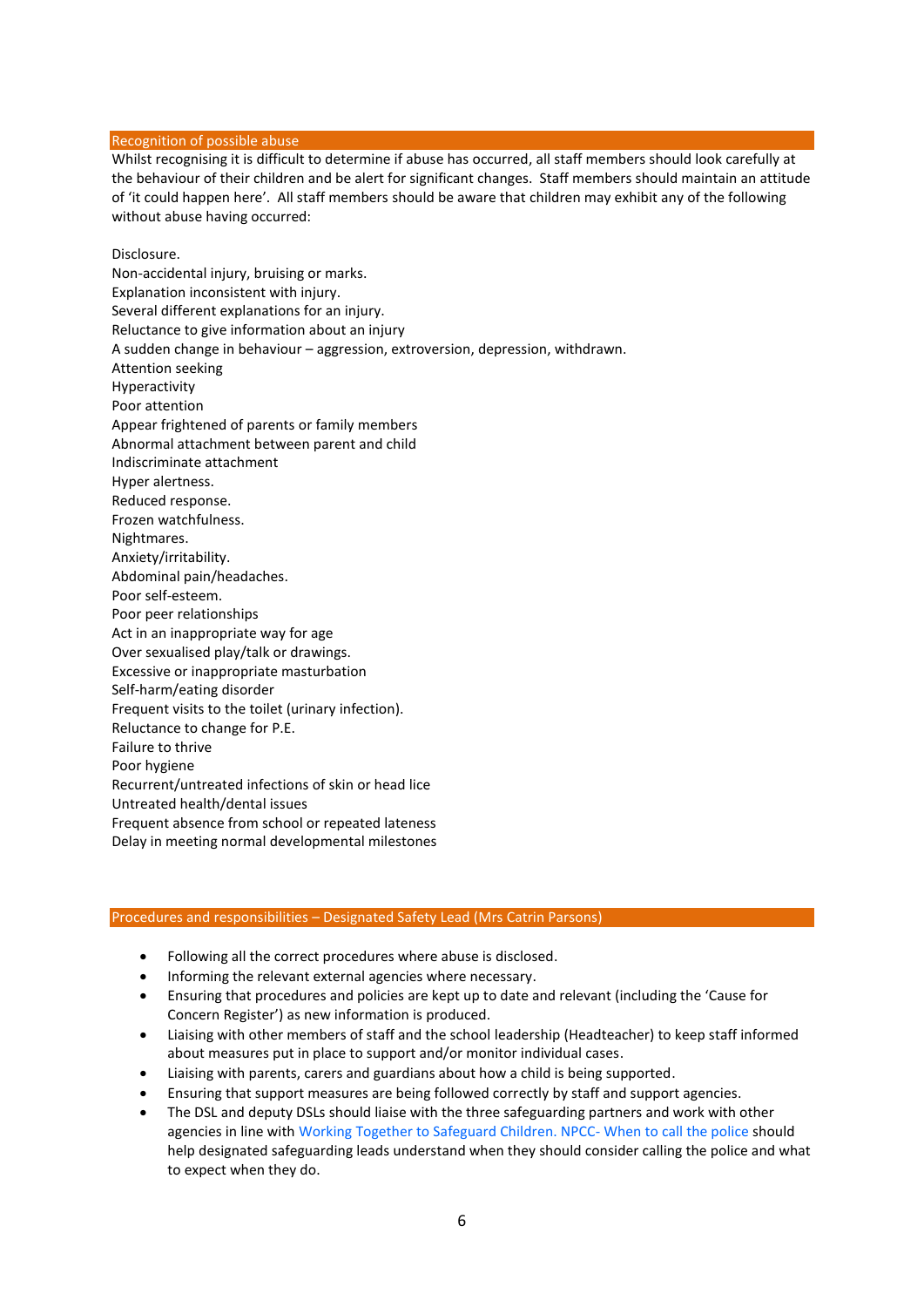## Procedures and responsibilities – All staff

- Safeguarding and promoting the welfare of children is **everyone's** responsibility. **Everyone** who comes into contact with children and their families has a role to play and should consider, at all times, what is in the **best interests** of the child.
- **All staff** are aware of procedures to be followed when abuse is suspected, including those in cases where an accusation is made against a member of school's staff.
- **All staff are aware they should not assume another adult is taking action and sharing information that might safeguard a child.**
- The procedure route will depend upon the urgency of the situation and whether it is a suspicion of abuse or an actual disclosure.
- **If staff have any concerns about a child's welfare, they should act on them immediately.**
- **Any member of staff** with an issue or concern relating to child protection should discuss it with the DSL or Deputy DSLs as soon as possible.
- It will be made clear to the child that confidentiality cannot be guaranteed in respect of child protection issues. Allegations of child abuse must always be given the highest priority and referred immediately to the **Designated Safety Lead (Mrs Catrin Parsons) or in her absence the Deputy DSLs Ms Zoe Avastu or Miss Sarah Pates.**

#### Actions in the event of a concern or disclosure

**Suspicion of Abuse** (if abuse is suspected but there has been no disclosure.)

- Ask casual open questions about the nature of the concern e.g. bruises, marks, change in behaviour etc. "Can you tell me about…" Believe the child and reassure them that they were right to talk to you.
- Record the facts and conversation in writing immediately afterwards using the exact words spoken not implied. Sign and date the report (it may be required as evidence).
- Report the suspicion to the Designated Safety Lead or the Headteacher.
- **If, at any point, there is a risk of immediate serious harm to a child a referral should be made to children's social care immediately. Anybody can make a referral.**

## **Disclosure**

- 1. Allow the child to talk ask only open questions e.g. 'Can you tell me more about ...' **Do not** press for detail, put forward your own ideas or use words that the child has not used themselves as this could lead to complications further down the line
- 2. Stay calm and reassuring.
- 3. **Do not** make promises that cannot be kept e.g. confidentiality tell the child that you will have to tell someone else who will be able to help.
- 4. Believe the child but do not apportion any blame to the perpetrator, (it may be someone they love).
- 5. Reassure the child that they were not to blame, and they were right to talk to you, whilst information may need to be passed on, it will only be done to support and keep from harm the individual concerned.
- 6. Ask the child if they have told anyone else.
- 7. Keep an open mind.
- 8. Record the conversation and facts verbatim in writing immediately afterwards (writing notes during the interview may put undue pressure on the child). Sign and date the report (the note should record **the time, date, place, and people who were present as well as what was said.** This note may well be used in any subsequent court proceeding and may be required as evidence).
- 9. Establish details of full name, D.O.B. address and names of parents/guardians.
- 10. Report to the Designated Safeguarding Lead or Headteacher who will contact Children's Social Care as necessary.

## **Please see step by step actions - 'Flow Chart for Response' that follows:**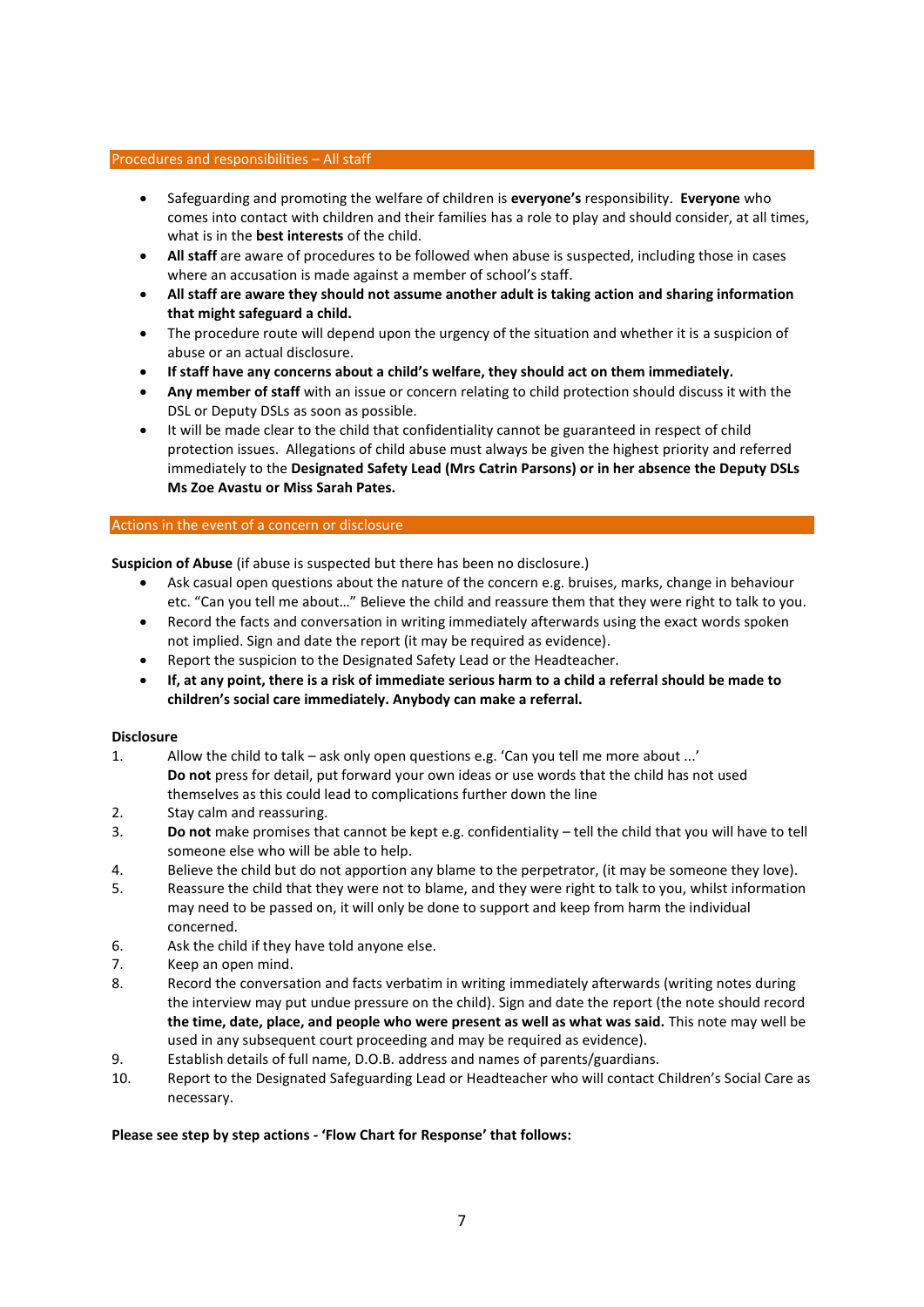## **FLOW CHART FOR RESPONSE**

## **Member of staff has concerns**

If a member of staff has a concern about the well being of a child, then he/she should: -

#### ↓

## **Consultation with Designated Safety Lead**

Share his/her concerns with Mrs Catrin Parsons or Deputy Leads (Ms Zoe Avastu/Miss Sarah Pates) to help clarify the nature of his/her concerns.

## ↓ **Contact social workers for advice**

If the DSL is unsure about how to proceed, she will contact the Children's Practitioner Advice line for advice on 01452 426565 option 3 and ask to speak to a social worker. (ENSURE IMMEDIATE DETAILS ARE AT HAND) If referral not required, school takes relevant action which could include pastoral support, and/or signposting to early help.

For all out of hours social work advice please contact the Emergency Duty Team on 01452 614194.

#### ↓ **Contact the children's helpdesk**

In those cases where it is clear a social worker assessment is required; a referral will be made to the Front Door for Children's services by completing a MARF on the new Liquid logic Portal.

within 24hrs (immediately if concerns are about physical injury or sexual abuse). The CYPD social care section will then take responsibility for managing any subsequent enquiries. The referrer should confirm the details of the concern to CYPD, in writing, within 48hrs.

## ↓

## **Completion of written record**

Complete a written record of the nature and circumstances surrounding the concern including any previous concerns held.

#### ↓

## **Resolving professional Difference (escalation policy)**

Remember to use the 'Resolution of professional differences' (escalation) procedures if you are left feeling that the response from social care has not addressed your concerns for a child. Contact the Children's Practitioner Advice line for advice on 01452 426565 option 3. For all out of hours social work advice please contact the Emergency Duty Team on 01452 614194.

## **REMEMBER - ALL STAFF MAY RAISE CONCERNS DIRECTLY WITH CHILDREN'S SOCIAL CARE SERVICES EMERGENCY PROCEDURES**

In an emergency establish the facts and details as above and contact the Front Door for Children's Services. **Phone Front Door (Glos. 01452 426565 option 1) between the hours of 9am and 5pm.**

**Outside of office hours contact the Emergency Duty Team on 01452 614194.**

Ask for Social Services – Children and Families,

Ask for the Duty Social Worker,

Check to see if the family are already known to Social Services,

Discuss the situation and ask for advice,

A social worker may come to school to talk to the child,

Establish who will be responsible for informing the parents,

Social services will contact the police (G.S.G.B - Glos. Safeguarding Children Board) as necessary. If action is taken, follow up the phone call with a referral to the Front Door for Children's services by completing a MARF on the new Liquid logic Portal.

## **If you have concerns about the immediate safety of the child or a serious criminal offence has been committed, contact the Police on 101.**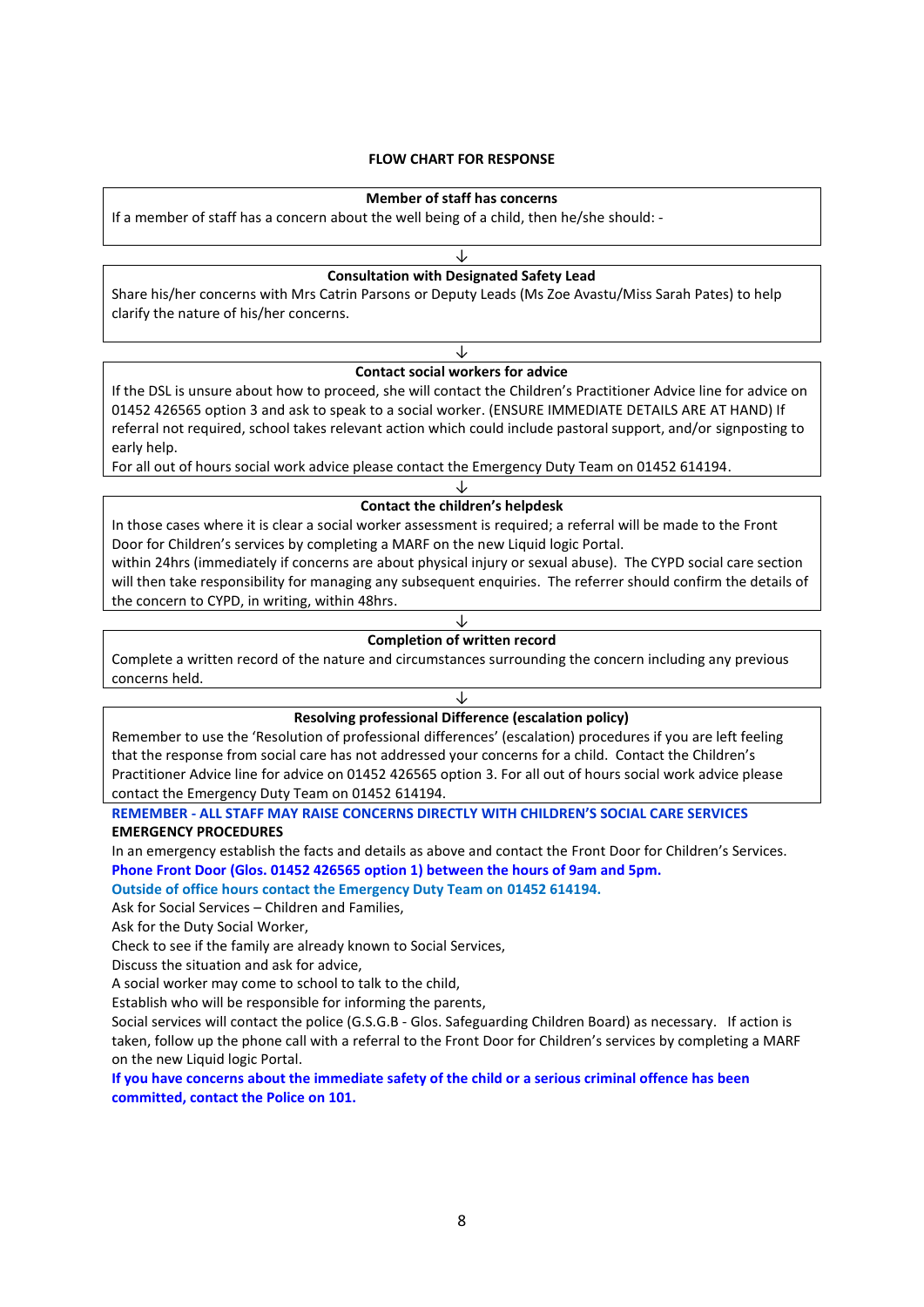#### Additional Guidance/information

- If a child confides in a member of staff and requests **confidentiality** it is important that the child is told sensitively that he/she has a responsibility to refer cases of alleged abuse to the appropriate agencies for the child's own sake. Within that context the child should, however, be assured that the matter will be disclosed only to people who need to know. "All staff should be able to reassure victims that they are being taken seriously and that they will be supported and kept safe. A victim should never be given the impression that they are creating a problem by reporting abuse, sexual violence or sexual harassment. Nor should a victim ever be made to feel ashamed for making a report." (KCSiE Sept 21 p.8)
- The procedures are laid out in the online Child Protection Procedures manual for the South West Local Safeguarding Children Partnerships. <https://www.proceduresonline.com/swcpp/gloucestershire/index.html> Where abuse is suspected or a sustainable allegation made, teachers and other members of staff should report the information to the school's **Designated Safety Lead for child protection (Mrs Catrin Parsons) or in her absence the Deputy Designated Safety Leads (Ms Zoe Avastu or Miss Sarah Pates).** All received multi-agency training (every 2 years).
- **All staff** have a professional responsibility to share relevant information about the protection of children with other professionals, particularly investigating agencies. A member of staff who knows the child best should be prepared to contribute the school's knowledge of the child to a joint agency discussion.
- Staff who receive information about children and their families in the course of their work should share that information with the right people, between and within agencies. **Staff** "should be mindful that early information sharing is vital for the effective identification, assessment, and allocation of appropriate service provision, whether this is when problems first emerge, or where a child is already known to local authority children's social care." (KCSiE Sept 2021 para 60) This also applies to **all adults** in the school should there be concerns. These should be reported to the DSL or DDSLs.
- The Designated teacher/Headteacher to inform Eastington School Governing body as laid down in the Child Protection Procedures manual.
- Children on a Child Protection Plan will be monitored in line with agreed Plan i.e. appropriate personnel who are in direct contact with said child to be informed and notify the Headteacher as part of monitoring process.
- Reports prepared for such discussions should focus on the child's educational progress and achievements, attendance, behaviour, participation, relations with other children and, where appropriate the child's appearance. If relevant, reports should include what is known about the child's relations with his or her family and the family structure. Reports should be objective and based on evidence. They should distinguish between fact, observation, allegation and opinion.
- **All staff** are aware that abuse, neglect and safeguarding issues are rarely standalone events and cannot be covered by one definition or one label alone. In most cases, multiple issues will overlap with one another, therefore staff should always be vigilant and always raise any concerns with their designated safeguarding lead (or deputy).
- **All staff** are aware that safeguarding incidents and/or behaviours can be associated with factors outside the school and/or can occur between children outside of these environments. All staff, but especially the designated safeguarding lead (and deputies) should consider whether children are at risk of abuse or exploitation in situations outside their families. Extra-familial harms take a variety of different forms and children can be vulnerable to multiple harms including (but not limited to) sexual exploitation, criminal exploitation, sexual abuse, serious youth violence and county lines.
- **All staff** are aware that **technology** is a significant component in many safeguarding and wellbeing issues. Children are at risk of abuse online as well as face to face. In many cases abuse will take place concurrently via online channels and in daily life. Children can also abuse their peers online, this can take the form of abusive, harassing, and misogynistic messages, the non-consensual sharing of indecent images, especially around chat groups, and the sharing of abusive images and pornography, to those who do not want to receive such content.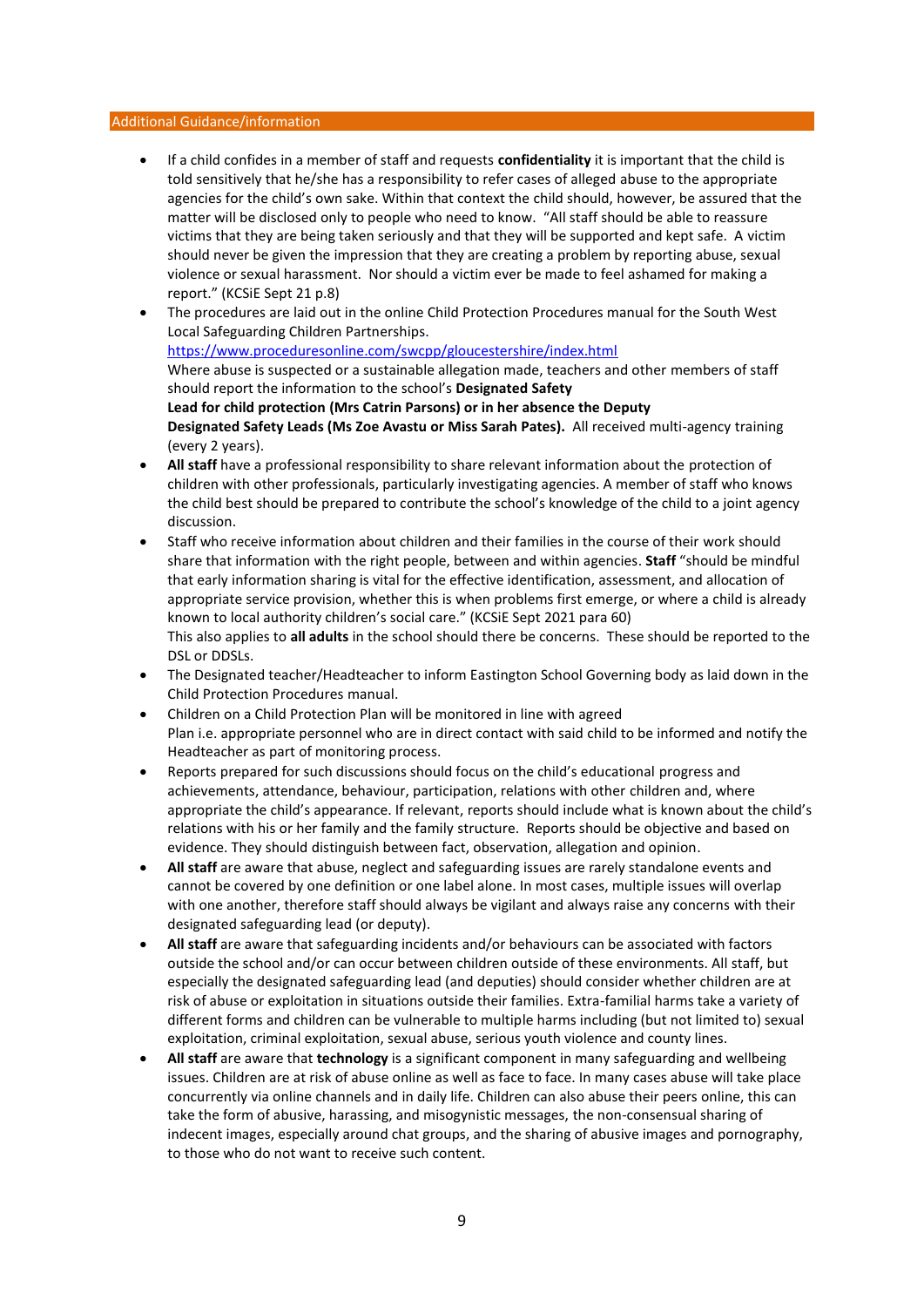• **All staff recognise the additional vulnerabilities for 'Looked After Children'** who may be placed at an increased risk due to their individual circumstances. Any safeguarding concerns should be reported to the DSL in line with statutory guidance. Staff should be aware of LAC pupils in order to meet their needs as part of their overall development and safety.

- **All staff are aware that children with SEND and/or differences/perceived differences are more susceptible to being bullied/victims of child abuse.** They may be prone to isolation and should have additional pastoral care/support. Separate policies for SEND and Anti -Bullying provide further detail. The school maintains a record of bullying/racist incidents.
- **The Data Protection Act 2018 and GDPR do not prevent, or limit, the sharing of information for the purposes of keeping children safe. Fears about sharing information must not be allowed to stand in the way of the need to promote the welfare and protect the safety of children.**



## Specific Safeguarding Issues

Expert and professional organisations are best placed to provide up-to-date guidance and practical support on specific safeguarding issues. For example, NSPCC offers information for schools and colleges on the TES website also on its own websit[e www.nspcc.org.uk.](http://www.nspcc.org.uk/) Annex B of Keeping Children safe in Education September 2021 contains additional information about specific forms of abuse and safeguarding issues. Schools can also access broad government guidance on the issues listed below via the GOV.UK website:

- child sexual exploitation (CSE) see also below
- child missing from education (CME) see also below
- child missing from home or care
- child on child sexual violence and sexual harassment
- child Criminal Exploitation County Lines (gangs and organised criminal networks involved in exporting illegal drugs into one or more importing areas within the UK).
- children with family members in prison
- children and the court system
- anti-bullying including cyber-bullying
- domestic abuse
- drugs
- fabricated or induced illness
- faith abuse
- female genital mutilation (FGM) see also below
- forced marriage
- gangs and youth violence
- gender-based violence/violence against women and girls (VAWG)
- gender identity and sexuality
- hate
- honour based abuse
- homelessness
- mental health
- peer on peer abuse
- private fostering
- preventing radicalisation see also below
- relationship abuse
- sexting/sharing nudes or semi-nude images/video
- serious violent crime
- teenage relationship abuse
- trafficking
- upskirting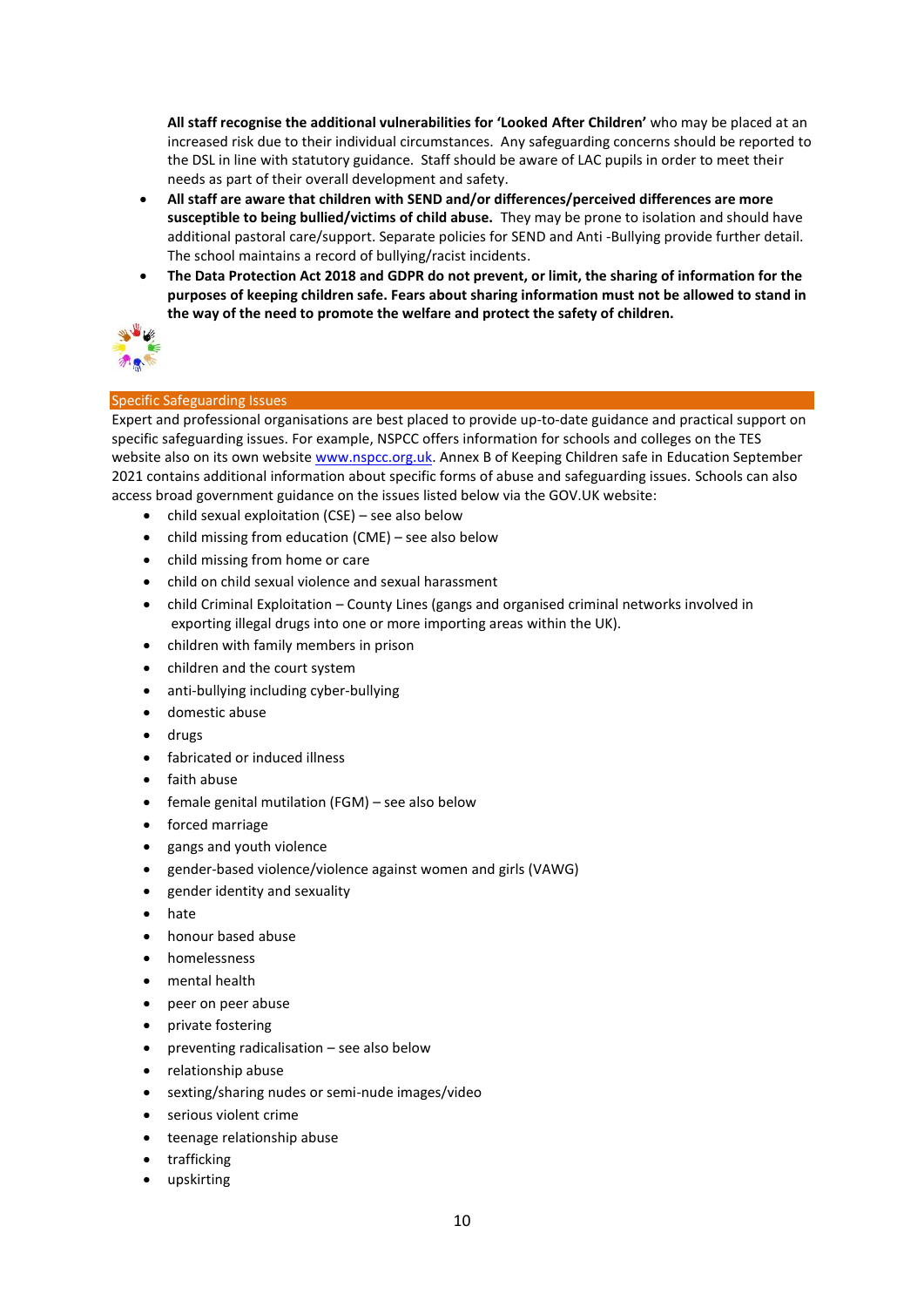Further information on Children Missing from Education, Child Sexual Exploitation, Female Genital Mutilation, Preventing Radicalisation, Peer on Peer Abuse, Serious Violence and Contextual Safeguarding.

## **Children Missing from Education (CME)**

All staff are aware that children going missing, particularly repeatedly, can act as a vital warning sign of a range of safeguarding possibilities. This may include abuse and neglect, which may include sexual abuse or exploitation and child criminal exploitation. It may indicate mental health problems, risk of substance abuse, risk of travelling to conflict zones, risk of female genital mutilation or risk of forced marriage. Early intervention is necessary to identify the existence of any underlying safeguarding risk and to help prevent the risks of a child going missing in future.

Staff are aware of the school's unauthorised absence and children missing from education procedures.

## **Child Criminal Exploitation (CCE)**

CCE is where an individual or group takes advantage of an imbalance of power to coerce, control, manipulate or deceive a child into any criminal activity (a) in exchange for something the victim needs or wants, and/or (b) for the financial or other advantage of the perpetrator or facilitator and/or (c) through violence or the threat of violence. The victim may have been criminally exploited even if the activity appears consensual. CCE does not always involve physical contact; it can also occur through the use of technology. CCE can include children being forced to work in cannabis factories, being coerced into moving drugs or money across the country (county lines), forced to shoplift or pickpocket, or to threaten other young people.

Some of the following can be indicators of CCE:

- children who appear with unexplained gifts or new possessions.
- children who associate with other young people involved in exploitation.
- children who suffer from changes in emotional well-being.
- children who misuse drugs and alcohol.
- children who go missing for periods of time or regularly come home late; and
- children who regularly miss school or education or do not take part in education.

## **Child sexual exploitation (CSE)**

CSE occurs where an individual or group takes advantage of an imbalance of power to coerce, manipulate or deceive a child into sexual activity (a) in exchange for something the victim needs or wants, and/or (b) for the financial advantage or increased status of the perpetrator or facilitator. The victim may have been sexually exploited even if the sexual activity appears consensual. CSE does not always involve physical contact; it can also occur through the use of technology. CSE can affect any child or young person (male or female) under the age of 18 years, including 16- and 17-year-olds who can legally consent to have sex. It can include both contact (penetrative and non-penetrative acts) and non-contact sexual activity and may occur without the child or young person's immediate knowledge (e.g. through others copying videos or images they have created and posted on social media).

#### **County Lines**

County lines is a term used to describe gangs and organised criminal networks involved in exporting illegal drugs (primarily crack cocaine and heroin) into one or more importing areas [within the UK], using dedicated mobile phone lines or other form of "deal line". Exploitation is an integral part of the county lines offending model with children and vulnerable adults exploited to move [and store] drugs and money. Offenders will often use coercion, intimidation, violence (including sexual violence) and weapons to ensure compliance of victims. Children can be targeted and recruited into county lines in a number of locations including schools, further and higher educational institutions, pupil referral units, special educational needs schools, children's homes and care homes. Children are often recruited to move drugs and money between locations and are known to be exposed to techniques such as 'plugging', where drugs are concealed internally to avoid detection. Children can easily become trapped by this type of exploitation as county lines gangs create drug debts and can threaten serious violence and kidnap towards victims (and their families) if they attempt to leave the county lines network. One of the ways of identifying potential involvement in county lines are missing episodes (both from home and school), when the victim may have been trafficked for the purpose of transporting drugs and a referral to the National Referral Mechanism should be considered. If a child is suspected to be at risk of or involved in county lines, a safeguarding referral should be considered alongside consideration of availability of local services/third sector providers who offer support to victims of county lines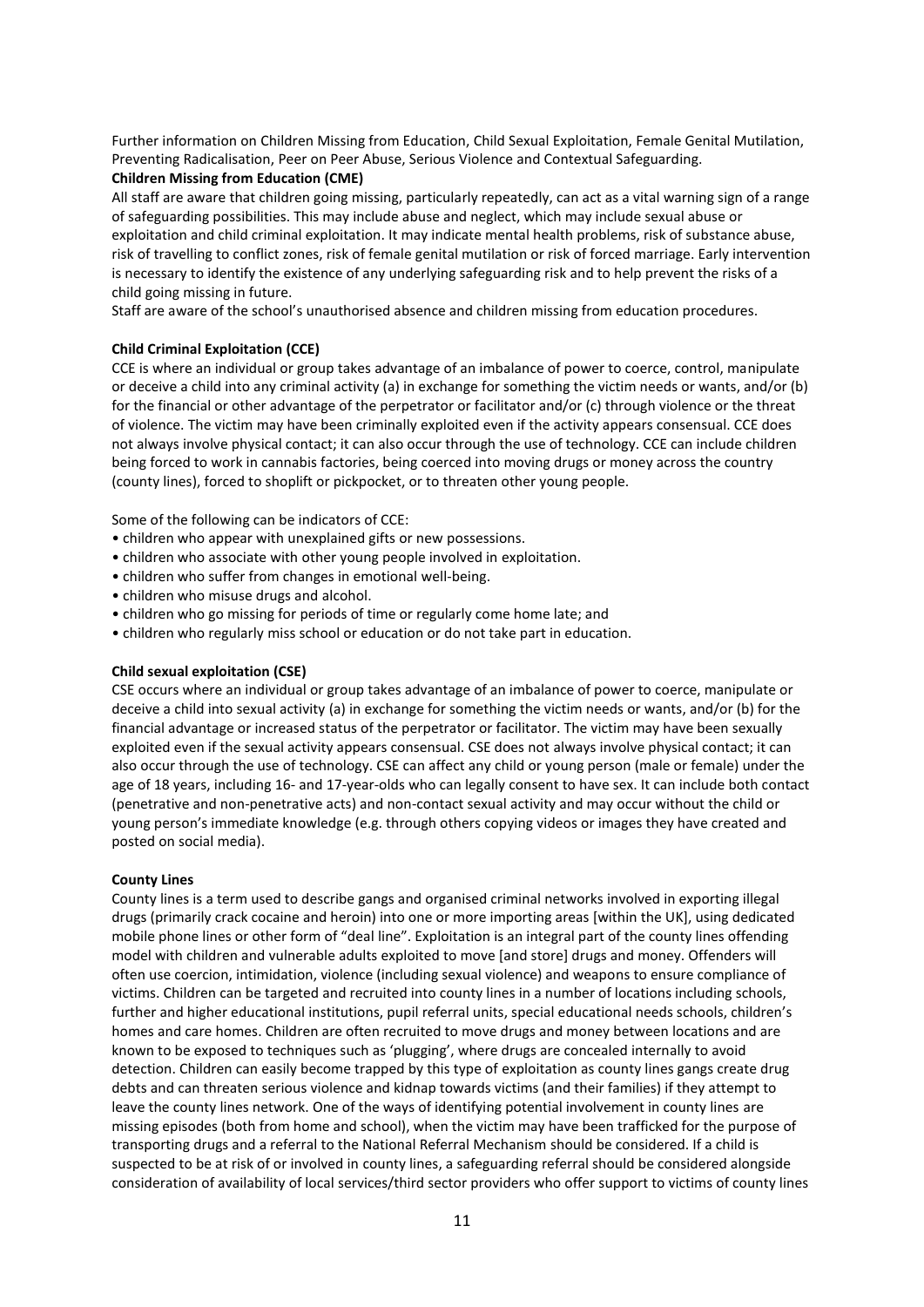exploitation. Further information on the signs of a child's involvement in county lines is available in guidance published by the Home Office.

## **Female Genital Mutilation (FGM)**

Professionals in all agencies, and individuals and groups in relevant communities, need to be alert to the possibility of a girl being at risk of FGM, or already having suffered FGM. There is a range of potential indicators that a child or young person may be at risk of FGM, which individually may not indicate risk but if there are two or more indicators present this could signal a risk to the child or young person. Victims of FGM are likely to come from a community that is known to practise FGM. Professionals should note that girls at risk of FGM may not yet be aware of the practice or that it may be conducted on them, so sensitivity should always be shown when approaching the subject. Warning signs that FGM may be about to take place, or may have already taken place, can be found on pages 16-17 of the Multi-Agency Practice Guidelines. Chapter 9 of the Guidelines (pp. 42-44) focuses on the role of schools. Staff should activate safeguarding procedures, using existing national and local protocols for multi-agency liaison with police and children's social care. When **mandatory reporting commences in October 2015** these procedures will remain when dealing with concerns regarding the potential for FGM to take place. Where a teacher discovers that an act of FGM appears to have been carried out on a girl who is aged under 18, there will be a statutory duty upon that individual to report it to the police.

The Mandatory reporting duty will commence in **October 2015**. Once introduced, teachers must report to the police cases where they discover that an act of FGM appears to have been carried out. Unless the teacher has a good reason not to, they should still consider and discuss any such case with the school's designated safeguarding lead and involve children's social care as appropriate.

## **Mental Health**

- **All staff** should also be aware that mental health problems can, in some cases, be an indicator that a child has suffered or is at risk of suffering abuse, neglect or exploitation.
- Only appropriately trained professionals should attempt to make a diagnosis of a mental health problem. Staff, however, are well placed to observe children day-to-day and identify those whose behaviour suggests that they may be experiencing a mental health problem or be at risk of developing one.
- Where children have suffered abuse and neglect, or other potentially traumatic adverse childhood experiences, this can have a lasting impact throughout childhood, adolescence and into adulthood. It is key that staff are aware of how these children's experiences, can impact on their mental health, behaviour and education.
- If staff have a **mental health concern** about a child that is also a **safeguarding concern**, immediate action should be taken, following the child protection policy and speaking to the designated safeguarding lead or a deputy.
- The school/staff can access a range of advice to help them identify children in need of extra mental health support, this includes working with external agencies. More information can be found in the Mental health and behaviour in schools, guidance.
- **The school has two Mental health leads – Mrs Karen Rome and Miss Sarah Pates**

## **Domestic Abuse**

The Domestic Abuse Act 2021 received Royal Assent on 29 April 2021. The Act introduces the first ever statutory definition of domestic abuse and recognises the impact of domestic abuse on children, as victims in their own right, if they see, hear or experience the effects of abuse. The statutory definition of domestic abuse, based on the previous cross-government definition, ensures that different types of relationships are captured, including ex-partners and family members. The definition captures a range of different abusive behaviours, including physical, emotional and economic abuse and coercive and controlling behaviour. Both the person who is carrying out the behaviour and the person to whom the behaviour is directed towards must be aged 16 or over and they must be "personally connected" (as defined in section 2 of the 2021 Act).

Types of domestic abuse include intimate partner violence, abuse by family members, teenage relationship abuse and child/adolescent to parent violence and abuse. Anyone can be a victim of domestic abuse,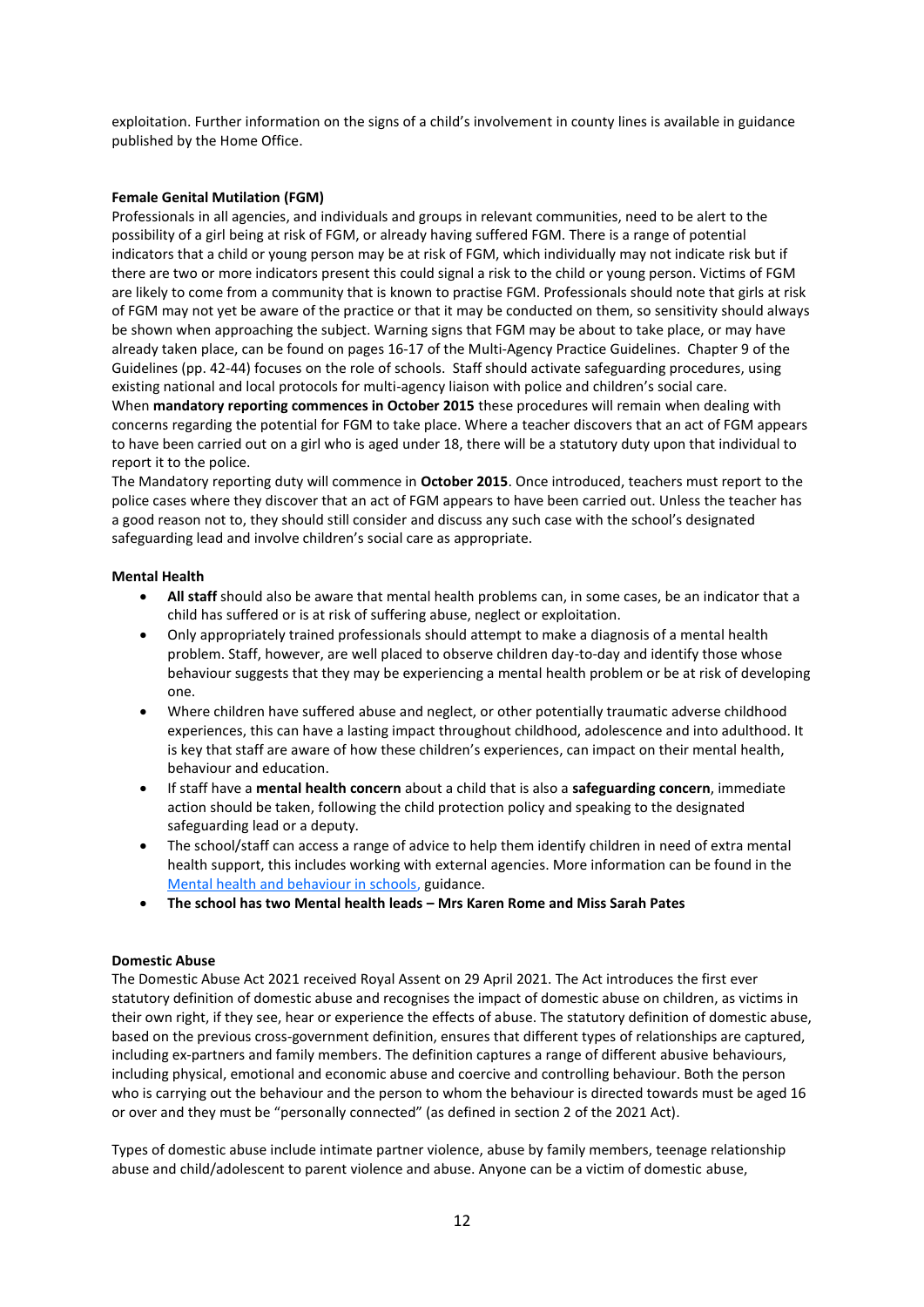regardless of sexual identity, age, ethnicity, socioeconomic status, sexuality or background and domestic abuse can take place inside or outside of the home. The government will issue statutory guidance to provide further information for those working with domestic abuse victims and perpetrators, including the impact on children.

All children can witness and be adversely affected by domestic abuse in the context of their home life where domestic abuse occurs between family members. Experiencing domestic abuse and/or violence can have a serious, long lasting emotional and psychological impact on children. In some cases, a child may blame themselves for the abuse or may have had to leave the family home as a result.

Young people can also experience domestic abuse within their own intimate relationships. This form of peeron-peer abuse is sometimes referred to as 'teenage relationship abuse'. Depending on the age of the young people, this may not be recognised in law under the statutory definition of 'domestic abuse' (if one or both parties are under 16). However, as with any child under 18, where there are concerns about safety or welfare, child safeguarding procedures should be followed and both young victims and young perpetrators should be offered support. The Act's provisions, including the new definition, will be commenced over the coming months.

## **Honour Based Abuse (HBA)**

Honour based abuse is a crime or incident, which has or may have been committed to protect or defend the honour of the family and /or community.

## **Preventing Radicalisation**

Children are vulnerable to extremist ideology and radicalisation. Similar to protecting children from other forms of harms and abuse, protecting children from this risk should be a part of a schools' or colleges' safeguarding approach.

• **Extremism** is the vocal or active opposition to our fundamental values, including democracy, the rule of law, individual liberty and the mutual respect and tolerance of different faiths and beliefs. This also includes calling for the death of members of the armed forces.

• **Radicalisation** refers to the process by which a person comes to support terrorism and extremist ideologies associated with terrorist groups.

• **Terrorism** is an action that endangers or causes serious violence to a person/people; causes serious damage to property; or seriously interferes or disrupts an electronic system. The use or threat must be designed to influence the government or to intimidate the public and is made for the purpose of advancing a political, religious or ideological cause.

There is no single way of identifying whether a child is likely to be susceptible to an extremist ideology. Background factors combined with specific influences such as family and friends may contribute to a child's vulnerability. Similarly, radicalisation can occur through many different methods (such as social media or the internet) and settings (such as within the home). However, it is possible to protect vulnerable people from extremist ideology and intervene to prevent those at risk of radicalisation being radicalised. As with other safeguarding risks, staff should be alert to changes in children's behaviour, which could indicate that they may be in need of help or protection. Staff should use their judgement in identifying children who might be at risk of radicalisation and act proportionately which may include the designated safeguarding lead (or deputy) making a Prevent referral.

## **The Prevent Duty**

From 1 July 2015 specified authorities, including all schools as defined in the summary of this guidance, are subject to a duty under section 26 of the Counterterrorism and Security Act 2015 ("the CTSA 2015"), in the exercise of their functions, to have "due regard' to the need to prevent people from being drawn into terrorism". **This duty is known as the Prevent duty.**

Paragraphs 57-76 of the Prevent guidance are concerned specifically with schools.

**The statutory Prevent guidance summarises the requirements on schools in terms of four general themes: risk assessment, working in partnership, staff training and IT policies.** 

• Schools are expected to assess the risk of children being drawn into terrorism, including support for extremist ideas that are part of terrorist ideology. This means being able to demonstrate both a general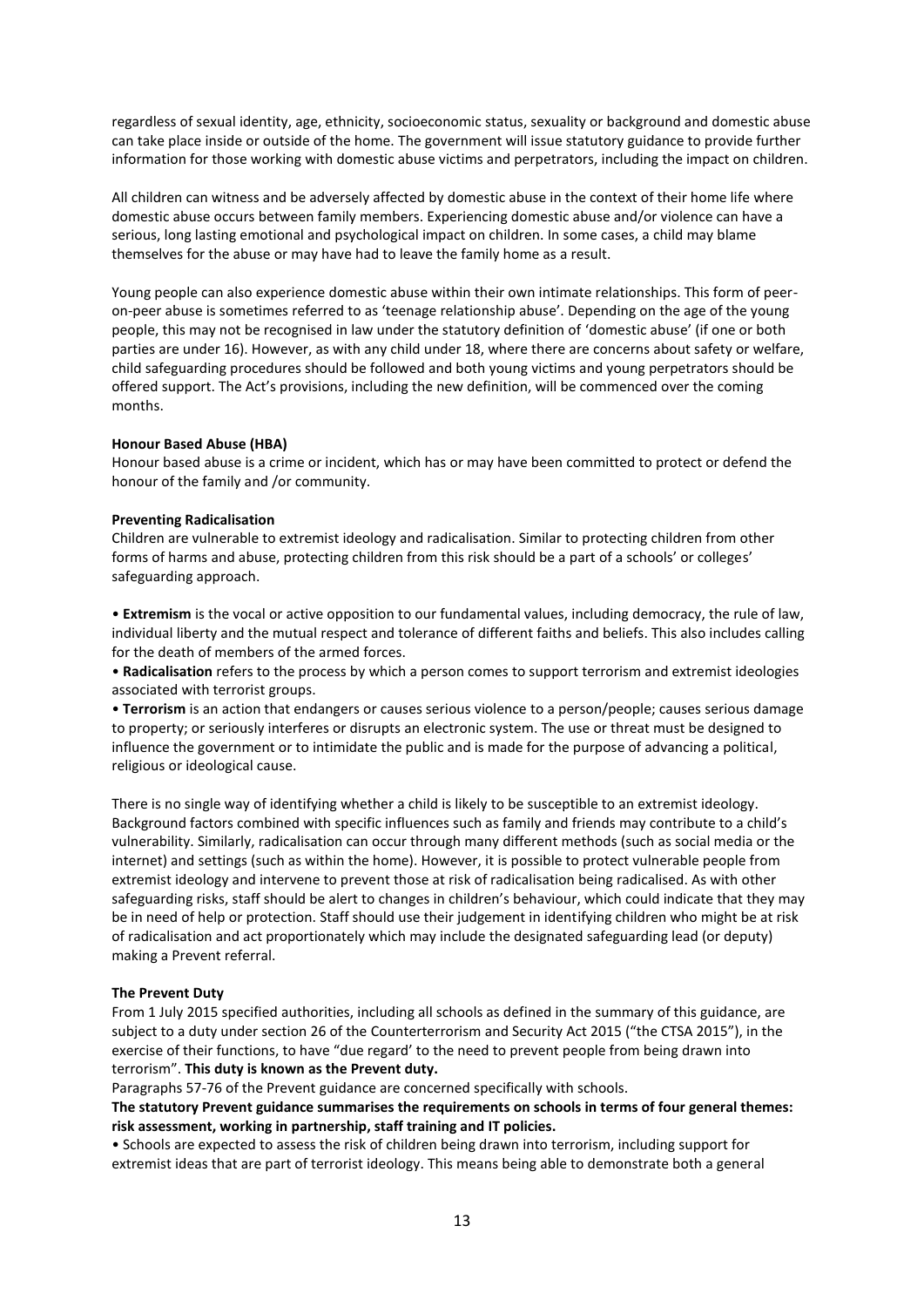understanding of the risks affecting children and young people in the area and a specific understanding of how to identify individual children who may be at risk of radicalisation and what to do to support them.

• The Prevent duty builds on existing local partnership arrangements.

• The Prevent guidance refers to the importance of Prevent awareness training to equip staff to identify children at risk of being drawn into terrorism and to challenge extremist ideas. As a minimum, however, schools should ensure that the designated safeguarding lead undertakes **Prevent awareness training** and is able to provide advice and support to other members of staff on protecting children from the risk of radicalisation.

• Schools must ensure that children are safe from terrorist and extremist material when accessing the internet in schools. Schools should ensure that suitable filtering is in place.

## **Channel**

Channel is a voluntary, confidential support programme which focuses on providing support at an early stage to people who are identified as being vulnerable to being drawn into terrorism. Prevent referrals may be passed to a multi-agency Channel panel, which will discuss the individual referred to determine whether they are vulnerable to being drawn into terrorism and consider the appropriate support required. A representative from the school or college may be asked to attend the Channel panel to help with this assessment. An individual's engagement with the programme is entirely voluntary at all stages. Guidance on Channel is available at: Channel guidance.

## **Peer on peer abuse (child on child)**

- Peer on peer abuse occurs when a young person is exploited, bullied and /or harmed by their peers who are the same or similar age; everyone directly involved in peer-on-peer abuse is under the age of 18. 'Peer-on-peer' abuse can relate to various forms of abuse (not just sexual abuse and exploitation), and crucially it does not capture the fact that the behaviour in question is harmful to the child perpetrator as well as the victim.
- Situations where young people are forced or coerced into sexual activity by peers or associates can be related with gang / serious youth violence activity but that is not always the case. Peer influence or peer pressure is a major factor in the decisions made by young people to join groups. Many young people see it as a "way out" from their day-to-day life and feel a strong bond with their peers, one which they may be lacking at home.
- Staff recognise that children are capable of abusing their peers (including online).
- Staff should be aware that safeguarding issues can manifest themselves via peer-on-peer abuse.
- Staff should be clear as to the school's procedures with regards to peer-on-peer abuse outlined below.

#### **Preventative Strategies**

Peer on peer abuse can and will occur on any site even with the most robust policies and support processes. It is important to develop appropriate strategies to proactively prevent peer on peer abuse.

This school has an open environment where young people feel safe to share information about anything that is upsetting or worrying them-we have class worry boxes to help with this too.

There is a strong and positive PSHE & RSE curriculum that tackles such issues as prejudiced behaviour and gives children an open forum to talk things through and develop their understanding.

Staff will not dismiss issues as 'banter' or 'growing up' or compare them to their own experiences of childhood.

Staff will consider each issue and each individual in their own right before taking action.

Young people are part of changing their circumstances and, through pupil voice being heard through school council, surveys, pupil conferencing for example, we encourage young people to support changes and develop codes of behaviour in class.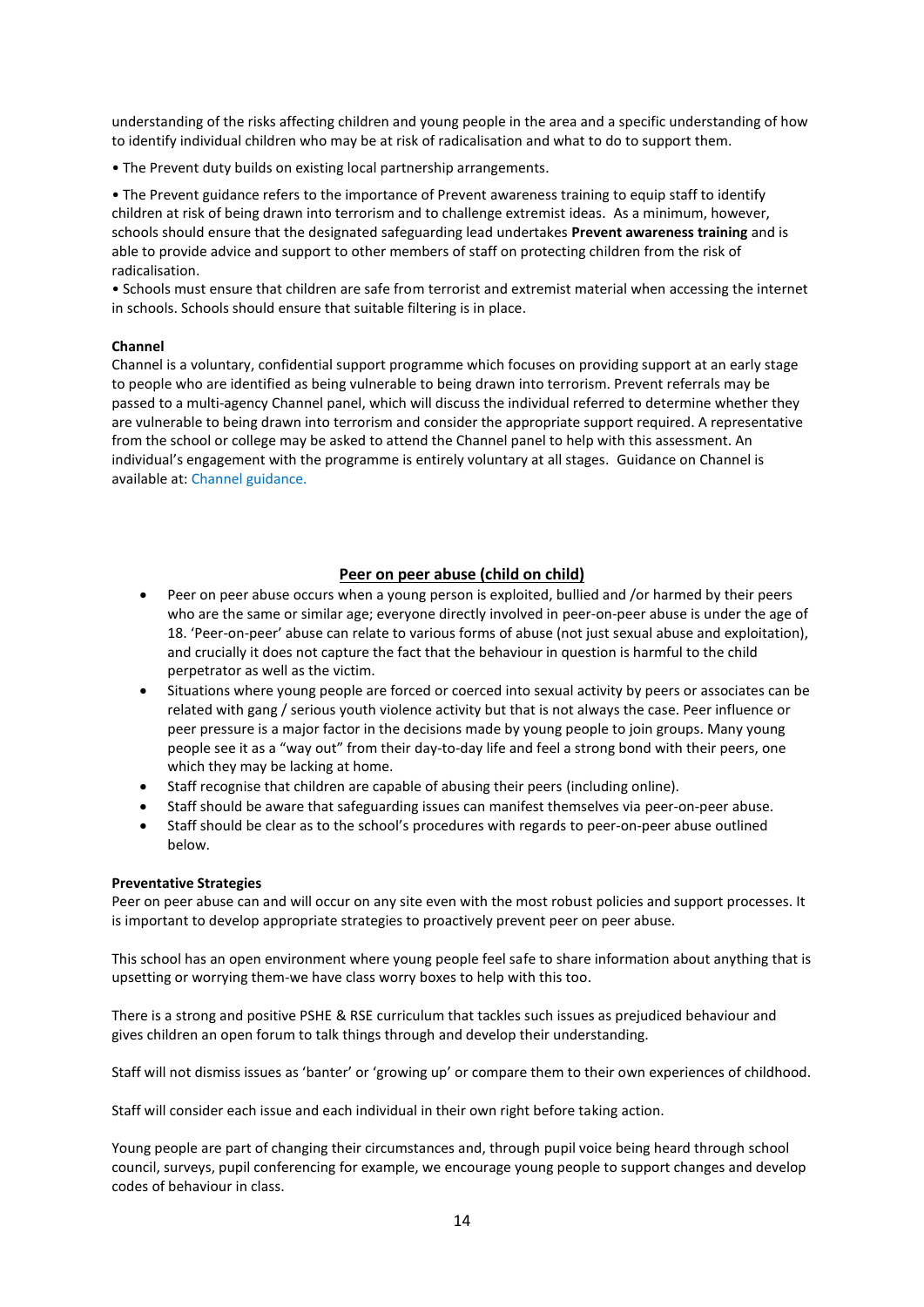## **Expected staff action**

Staff should consider the seriousness of the case and make a quick decision whether to inform the Designated Safeguarding Lead before taking any further in-school actions. If the staff member is unsure they can always discuss the matter with the DSL.

## **Recognising peer abuse**

An assessment of an incident between peers should be completed and consider:

- Chronological and developmental ages of everyone involved
- Difference in their power or authority in relation to age, race, gender, physical, emotional or intellectual vulnerability
- All alleged physical and verbal aspects of the behaviour and incident
- Whether the behaviour involved inappropriate sexual knowledge or motivation
- What was the degree of physical aggression, intimidation, threatening behaviour or bribery
- The effect on the victim
- Any attempts to ensure the behaviour and incident is kept a secret
- The child or young person's motivation or reason for the behaviour, if they admit that it occurred.
- Whether this was a one-off incident, or longer in duration It is important to deal with a situation of peer abuse immediately and sensitively.

It is necessary to gather the information as soon as possible to get the true facts. We try to avoid language that may create a 'blame' culture and leave a child labelled. Staff will typically talk to the children in a calm and consistent manner. Staff will not be prejudiced, judgmental, dismissive or irresponsible in dealing with such sensitive matters.

## **Taking Action**

- Always take complaints seriously
- Gain a statement of facts from the pupil(s)
- Assess needs of the child harmed (victim) and alleged child who has harmed (perpetrator)
- Consider referral to Police or Social Care
- Contribute to multi-agency assessments if necessary
- Convene a risk management meeting if necessary
- Record all incidents and all action taken

#### **Recording sexualised behaviour**

- Be clear, explicit and non-avoidant, and avoid vague statements or euphemisms
- Record as soon as possible, as you can quickly forget or confuse detail
- Use proper names for body parts but record exactly any language or vocabulary used by the child. Use the child's exact words in quotation marks.
- Note where and when the incident happened and whether anyone else was around.

#### **Gather the Facts**

Speak to all the young people involved separately, gain a statement of facts from them and use consistent language and open questions for each account. Ask the young people to tell you what happened. Use open questions, 'where, when, why, who'. (What happened? Who observed the incident? What was seen? What was heard? Did anyone intervene?). Do not interrogate or ask leading questions.

#### **Consider the Intent**

Has this been a deliberate or contrived situation for a young person to be able to harm another?

Decide on your next course of action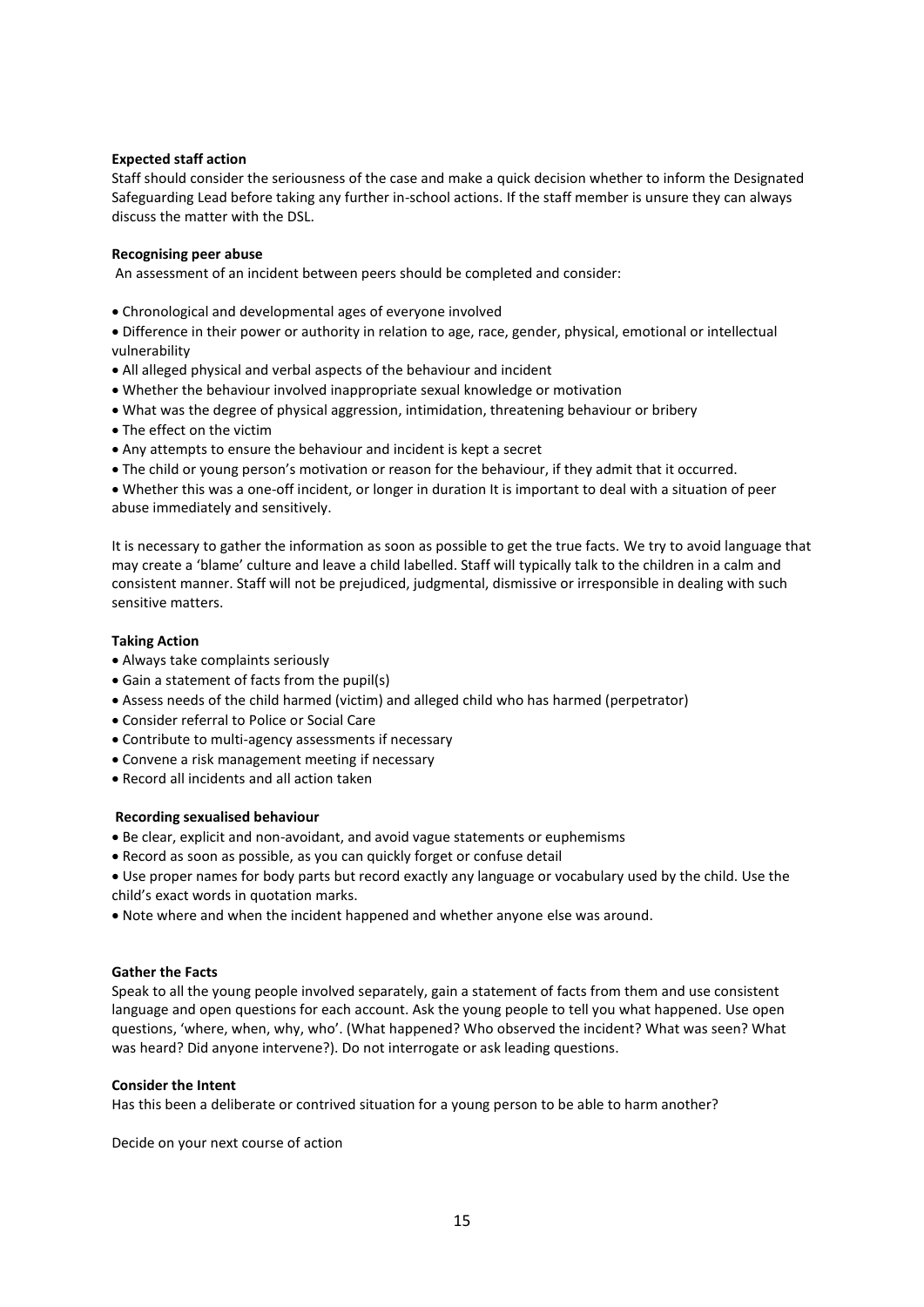If you believe any young person to be at risk of significant harm you must report to the Designated Safeguarding Lead immediately; they will follow the school's Safeguarding and Child Protection Policy. If MASH and the police intend to pursue this further, they may ask to interview the young people in school or they may ask for parents to come to school to be spoken to. It is important to be prepared for every situation and the potential time it may take.

## **Informing parents/carers**

The best way to inform parents/carers is face to face. Although this may be time consuming, the nature of the incident and the type of harm/abuse a young person may be suffering can cause fear and anxiety to parents/carers whether their child is the child who was harmed or who harmed another.

In all circumstances where the risk of harm to the child is evident then the school should encourage the young person to share the information with their parent/carer (they may be scared to tell parents/carers that they are being harmed in any way).

## **Points to consider**

What is the age of the children involved? How old are the young people involved in the incident and is there any age difference between those involved? In relation to sexual exploration, children under the age of 5, in particular 1–4-year-olds who are learning toileting skills may show a particular interest in exploration at around this stage. This, however, should not be overlooked.

Where did the incident or incidents take place?

Was the incident in an open, visible place to others? If so was it observed? If not, is more supervision required within this particular area?

## What was the explanation by all children involved of what occurred?

Can each of the young people give the same explanation of the incident and what is the effect on the young people involved? Is the incident seen to be bullying for example, in which case regular and repetitive? Is the version of one young person different from another and why?

#### What is each of the children's own understanding of what occurred?

Do the young people know/understand what they are doing? E.g. do they have knowledge of body parts, of privacy and that it is inappropriate to touch? Is the young person's explanation in relation to something they may have heard or been learning about that has prompted the behaviour? Is the behaviour deliberate and contrived? Does the young person have understanding of the impact of their behaviour on the other person?

#### **Repetition**

Has the behaviour been repeated to an individual on more than one occasion? In the same way it must be considered has the behaviour persisted to an individual after the issue has already been discussed or dealt with and appropriately resolved?

#### **Next Steps**

Once the outcome of the incident(s) has been established it is necessary to ensure future incidents of abuse do not occur again and consider the support and intervention required for those involved.

## **For the young person who has been harmed**

What support they require depends on the individual young person. It may be that we need to provide intervention to support. It may also be that they feel able to deal with the incident(s) on their own or with support of family and friends; in which case it is necessary that this young person continues to be monitored and offered support should they require it in the future. If the incidents are of a bullying nature, the young person may need support in improving peer groups/relationships with other young people, or some restorative justice work with all those involved may be required. Other interventions that could be considered may target a whole class or year group. If the young person feels particularly vulnerable it may be that they have someone named that they can talk to, discuss support strategies for managing future issues and signpost to services to offer additional support.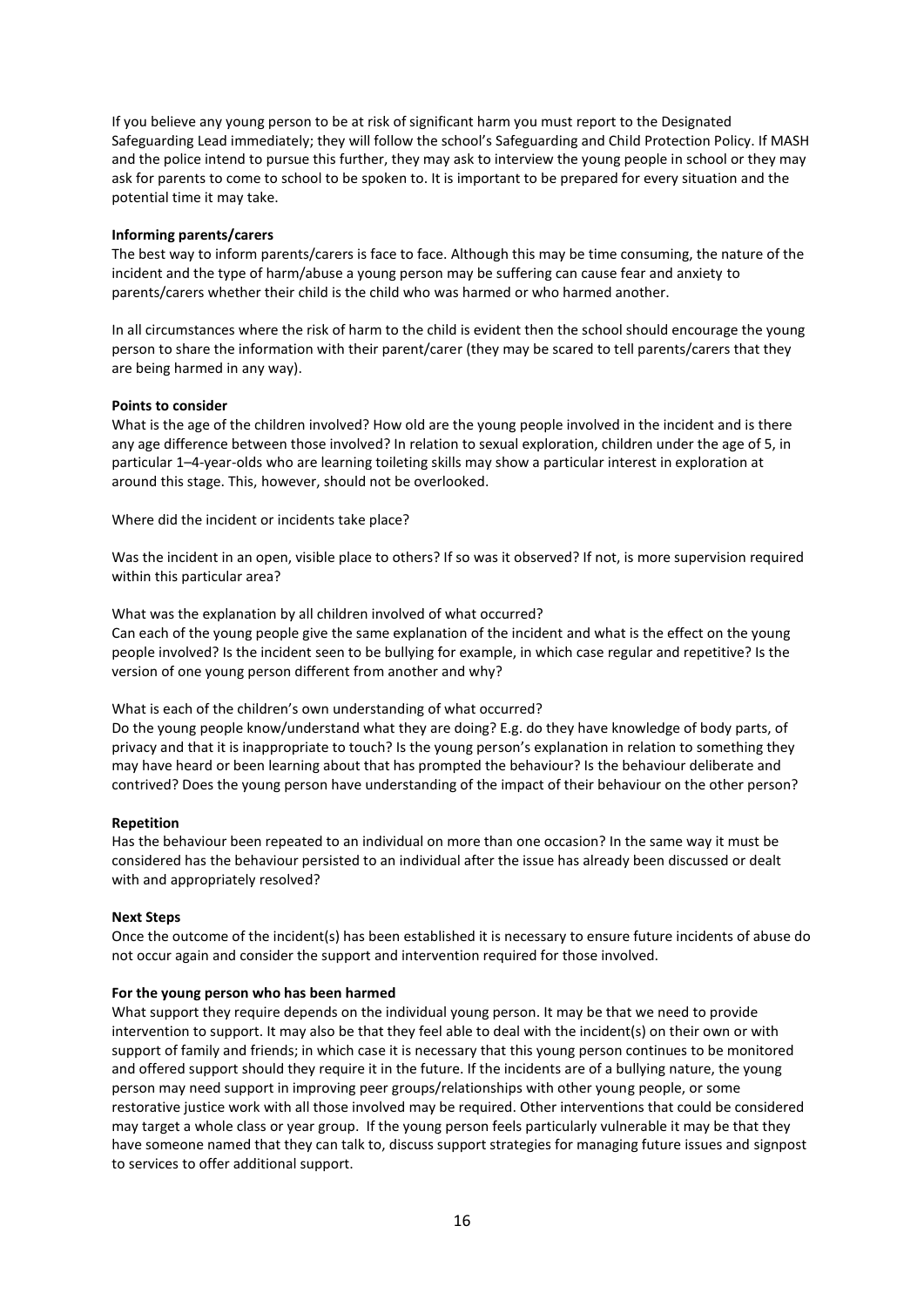## **For the young person who has displayed harmful behaviour**

It is important to find out why the young person has behaved in such a way. It may be that the young person is experiencing their own difficulties and may even have been harmed themselves in a similar way. In such cases support such as intervention may also be necessary. Particular support from identified services may be necessary through an early help referral and the young person may require additional support from family members. Once the support required to meet the individual needs of the young person has been met, it is important that the young person receives a consequence for their behaviour. This may be in the form of restorative justice e.g. making amends with the young person they have targeted if this has been some form of bullying.

In the cases it may be a requirement for the young person to engage in one-to-one work with a particular service or agency (if a crime has been committed this may be through the police or youth offending service). It may be that the behaviour that the young person has displayed may continue to pose a risk to others, in which case an individual risk assessment may be required. This should be completed via a multi- agency response to ensure that the needs of the young person and the risks towards others are measured by all of those agencies involved including the young person and their parents. This may mean additional supervision of the young person or protective strategies if the young person feels at risk of engaging in further inappropriate or harmful behaviour. The school may also choose a sanction as a consequence such as exclusion or internal exclusion/inclusion/seclusion for a period of time to allow the young person to reflect on their behaviour.

## **After care**

It is important that following the incident the young people involved continue to feel supported and receive help even if they have stated that they are managing the incident. Sometimes the feelings of remorse, regret or unhappiness may occur at a much later stage than the incident. It is important to ensure that the young people do not engage in any further harmful behaviour either towards someone else or to themselves as a way of coping (e.g. self-harm). For this reason, regular reviews with the young people following the incident(s) are imperative.

## **Harmful Sexual Behaviour**

Even if there are no reported cases of peer-on-peer abuse, such abuse may still be taking place and is simply not being reported**.** If staff have any concerns regarding peer on peer abuse / harmful sexual behaviour they should speak to the DSL.

Staff are clear that abuse/harmful sexual behaviour is unacceptable, and it should never be passed off as "banter", "just having a laugh", "part of growing up" or "boys being boys" as this can lead to a culture of unacceptable behaviours and an unsafe environment for children

Staff recognise the gendered nature of peer-on-peer abuse (i.e. that it is more likely that girls will be victims and boys perpetrators), but that all peer on peer abuse is unacceptable and will be taken seriously

Staff recognise the different forms peer on peer abuse can take, such as:

- ❖ bullying (including cyberbullying, prejudice-based and discriminatory bullying)
- ❖ abuse in intimate personal relationships between peers
- ❖ physical abuse which can include hitting, kicking, shaking, biting, hair pulling, or otherwise causing physical harm
- ❖ sexual violence and sexual harassment
- ❖ Consensual and non-consensual sharing of nudes and semi-nude images and/or videos (also known as sexting or youth produced sexual imagery
- ❖ causing someone to engage in sexual activity without consent, such as forcing someone to strip, touch themselves sexually, or to engage in sexual activity with a third party
- ❖ upskirting (which is a criminal offence), which typically involves taking a picture under a person's clothing without their permission, with the intention of viewing their genitals or buttocks to obtain sexual gratification, or cause the victim humiliation, distress, or alarm; and
- ❖ initiation/hazing type violence and rituals.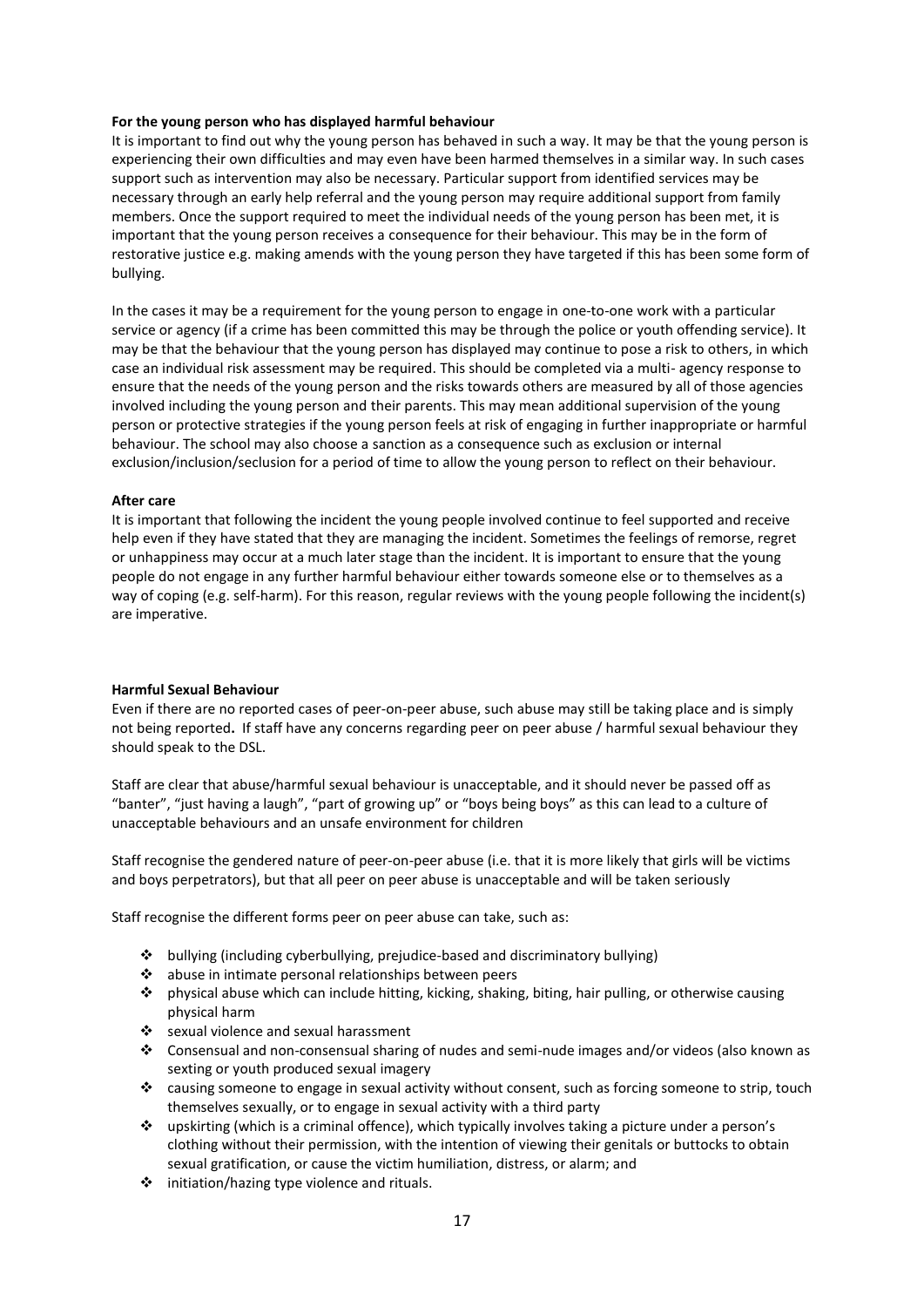

**What we** do at Eastington:

- have a strong PSHE/RSE curriculum in place which is age specific and progressive and supports developing positive, healthy relationships
- invite the NSPCC to lead 'Speak out, Stay Safe' assemblies
- have NSPCC helpline number available/visible to children in school
- use NSPCC resources as part of our approach such as the PANTS song
	- Train staff and use the Hacket continuum/Brook traffic light tool to support staff in identifying harmful sexual behaviours - red/problematical - amber/typical green behaviours
- use the NSPCC approach to talking about sexualised behaviour: support for those **impacted** and supporting a change in behaviour for the **instigator**
- try to use language with care when talking about sexualised behaviour: **eg child who displayed/instigated the behaviour and children impacted by the behaviour.**
- discuss concerns /incidents with DSL/Dept DSL
- log concerns/incidents
- work with external agencies when needed

## A continuum of behaviours

It is vital for professionals to distinguish normal from abnormal sexual behaviours. Chaffin, Letourneau and Silovsky (2002, p208) suggest a child's sexual behaviour should be considered abnormal if it:

- · occurs at a frequency greater than would be developmentally expected
- · interferes with the child's development
- · occurs with coercion, intimidation, or force
- · is associated with emotional distress
- · occurs between children of divergent ages or developmental abilities
- · repeatedly recurs in secrecy after intervention by caregivers.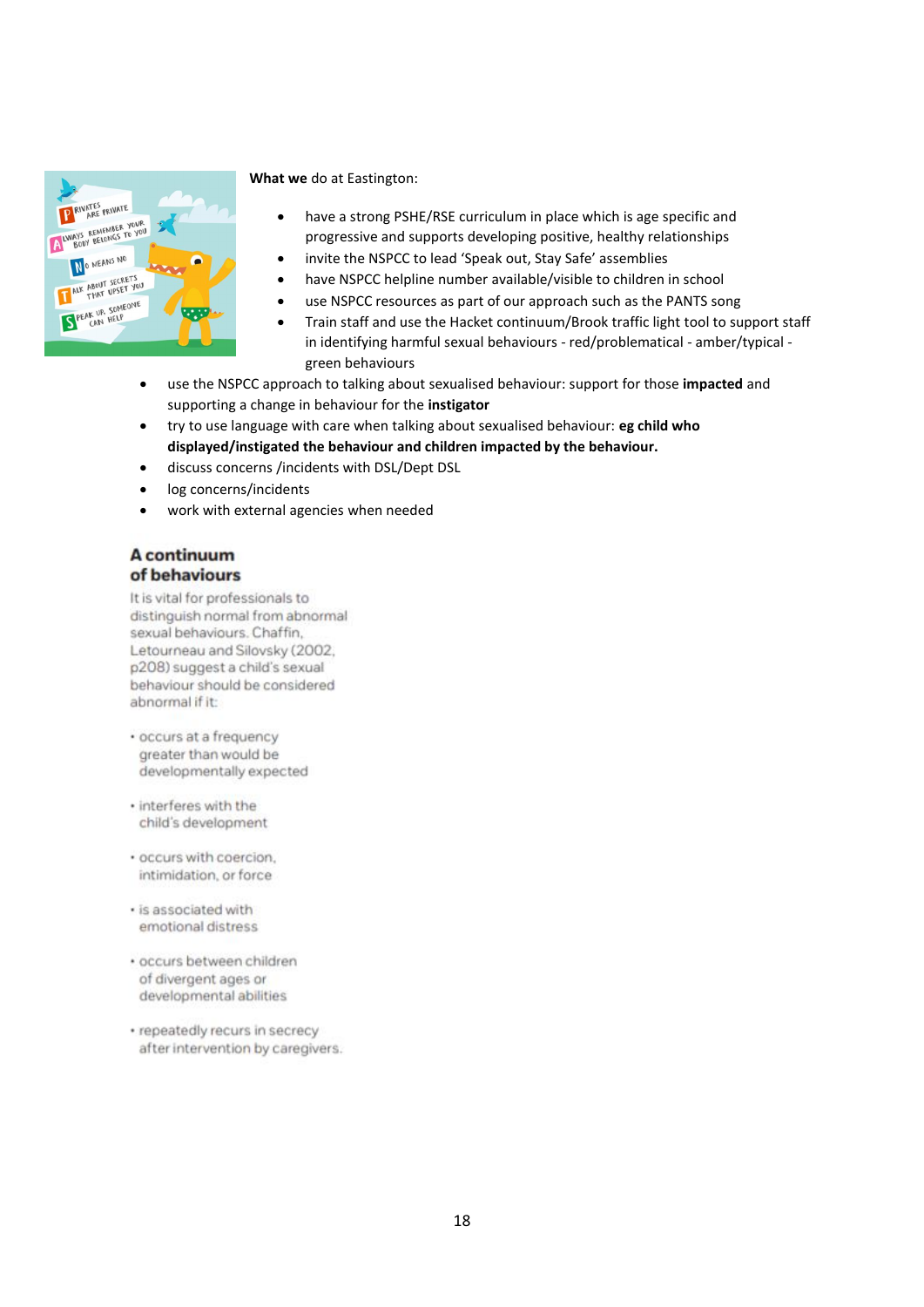#### Hacket's (2010) continuum model

#### **Normal**

- · Developmentally expected
- · Socially acceptable
- · Consensual, mutual, reciprocal
- · Shared decision making

## Inappropriate

- · Single instances of inappropriate sexual behaviour
- · Socially acceptable behaviour within peer group
- · Context for behaviour may be inappropriate
- · Generally consensual and reciprocal

#### **Problematic**

- · Problematic and concerning behaviours
- · Developmentally unusual and socially unexpected
- · No overt elements of victimisation.
- · Consent issues may be unclear
- · May lack reciprocity or equal power
- · May include levels of compulsivity

#### **Abusive**

- · Victimising intent or outcome
- · Includes misuse of power
- · Coercion and force to ensure victim compliance
- · Intrusive
- · Informed consent lacking, or not able to be freely given by victim
- · May include elements of expressive violence

## **Violent**

- · Physically violent sexual abuse
- · Highly intrusive
- · Instrumental violence which is physiologically and/ or sexually arousing to the perpetrator
- · Sadism

#### Identification of behaviours, recognition, referral and response

It is hard to consistently identify and recognise harmful sexual behaviour in children and young people<br>due to issues including differing professional training and knowledge. experience, cultural backgrounds and values. Open discussion of sexual issues is still something of a taboo subject in our society and professionals and families alike may be reluctant to discuss sexual behaviour in children. This can lead to the behaviours being 'hidden' or unspoken in some cases

The rise in internet-related harmful or inappropriate sexual behaviour by children and young people also presents a challenge to parents. carers and agencies working with children and young people

As highlighted in in Domain one of the framework, it should be<br>standard professional practice to view the sexual behaviours of children and young people along a continuum, ranging from normal to<br>abusive (Hackett, 2010). It is vital that professionals consider the<br>continuum in line with children and young people's development. Some behaviours that are considered normative in earlier childhood, may be highly abnormal and inappropriate in adolescence. Similarly, some behaviours that are part of normal adolescent sexual development are highly problematic if expressed by younger children

Alonaside the notion of the continuum of harmful sexual behaviour the Brook traffic light tool (Brook, 2012) can help professionals to identify levels of concern and

provide a prompt for responding proportionately In broad terms the categories in Hackett's continuum of sexual behaviour and the Brook traffic light relate to each other in the following way

· Green behaviours (Brook) are those

that constitute normal behaviours on the continuum model · Amber behaviours (Brook) are those that are likely to inappropriate<br>or problematic behaviours on the

·Red behaviours (Brook) are likely to be those classified as abusive or violent behaviours on Hackett's continuum.

continuum model

Once identified harmful sexual behaviour (i.e. those behaviours that are not part of a child's normal sexual development) should be viewed within a child protection context, and Children's Services<br>should be contacted to provide issessment and recommendations if more specialist help is needed. In some cases, children's HSB may be a<br>marker of their own histories of abuse that need to be addressed.

#### Brook traffic light tool (example below for children aged 9-13)

## 9 to 13

#### **Green hehaviours**

- · solitary masturbation · use of sexual language including swear and slang words
- having girl/boyfriends who are of the same, opposite or any gender
- interest in popular culture, eg fashion, music, media, online<br>games, chatting online · need for privacy

#### · consensual kissing hugging, holding hands with peers

## at is a green behav

- **Amber hehaviours** uncharacteristic and riskrelated behaviour, eg sudden and/or provocative changes in dress withdrawal from friends, mixing with new or older people, having more or less money than usual, going missing verbal, physical or cyber/
- virtual sexual bullying involving sexual aggression
- LGBT (lesbian, gay,<br>bisexual, transgender) targeted bullying
- or mooning giving out contact details
- $online$ 
	- viewing pornographic material
		- worrying about being<br>pregnant or having STIs

#### **Red hehaviours** · exposing genitals or masturbating in public

- · distributing naked or sexually provocative images
- of self or others sexually explicit talk
- younger children · sexual harassment
- · arranging to meeting with
- an online acquaintance in secret · genital injury to self to others
- · forcing other children of same age, younger or less able to take part in sexual activities
- · sexual activity eg oral sex or intercourse presence of sexually
- transmitted infection (STI) · evidence of pregnancy

What is a red behav

exhibitionism, eg flashing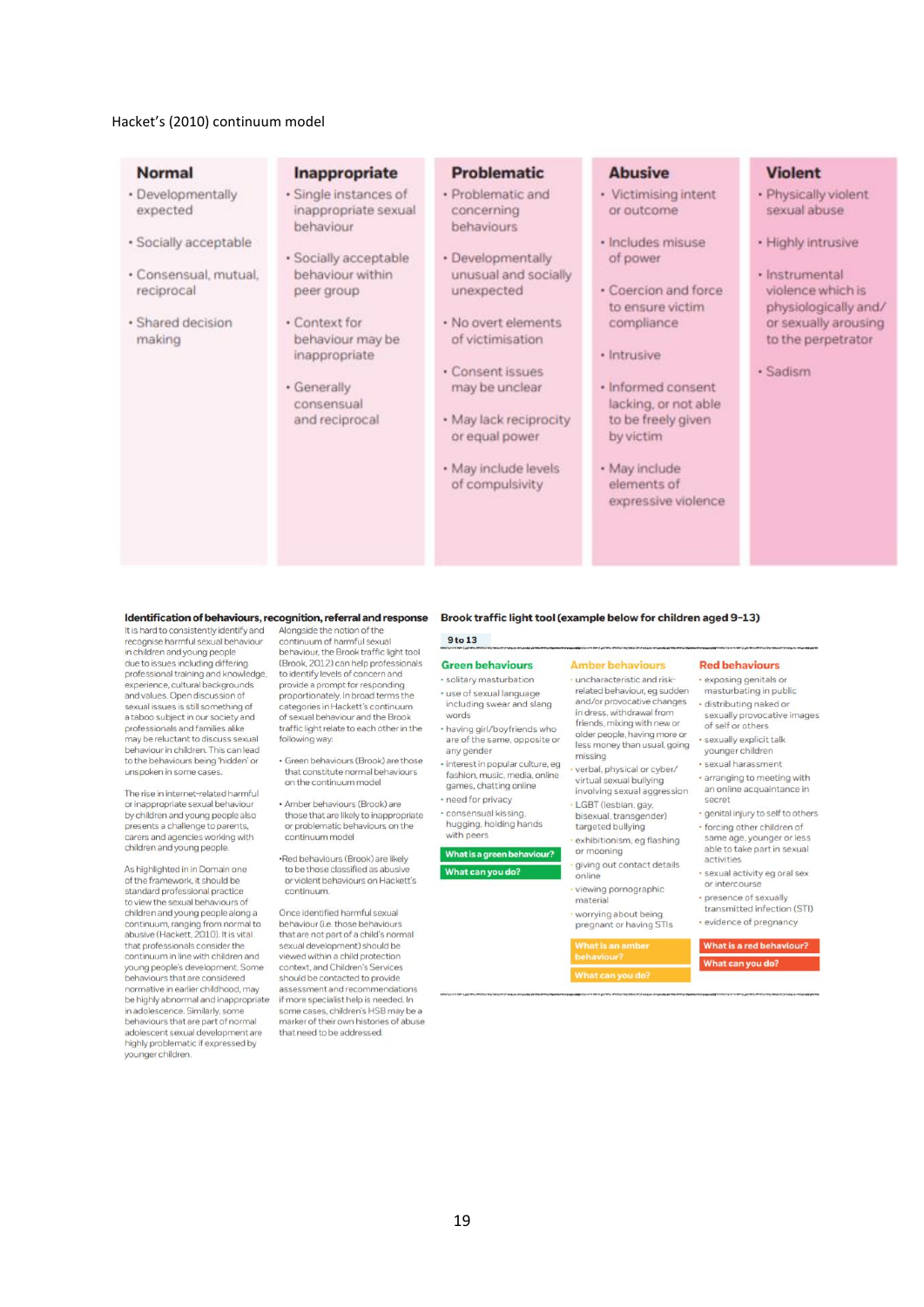## **Upskirting**

The Voyeurism (Offences) Act, which is commonly known as the Upskirting Act, came into force on 12 April 2019. 'Upskirting' is where someone takes a picture under a persons clothing (not necessarily a skirt) without their permission and or knowledge, with the intention of viewing their genitals or buttocks (with or without underwear) to obtain sexual gratification, or cause the victim humiliation, distress or alarm. It is a criminal offence. Anyone of any gender, can be a victim.

## **Serious Violence**

All staff should be aware of indicators, which may signal that children are at risk from, or are involved with serious violent crime. These may include

- increased absence from school,
- a change in friendships or relationships with older individuals or groups,
- a significant decline in performance, signs of self-harm or a significant change in wellbeing, or signs of assault or unexplained injuries.
- Unexplained gifts or new possessions could also indicate that children have been approached by, or are involved with, individuals associated with criminal networks or gangs and may be at risk of criminal exploitation.

All staff should be aware of the range of risk factors which increase the likelihood of involvement in serious violence, such as

- being male,
- having been frequently absent or permanently excluded from school,
- having experienced child maltreatment and having been involved in offending, such as theft or robbery.

Advice for schools and colleges is provided in the Home Office's Preventing youth violence and gang involvement and its Criminal exploitation of children and vulnerable adults: county lines guidance.

## **Contextual Safeguarding**

- "As well as threats to the welfare of children from within their families, children may be vulnerable to *abuse, or exploitation from outside their families."* Working Together to Safeguard Children (2018).
- Contextual safeguarding is a conceptual framework for understanding, assessing, and reducing the risk of harm from outside the family home.
- Contextual Safeguarding seeks to understand child protection risks from beyond the family.
- **All staff** should be aware that safeguarding incidents and/or behaviours can be associated with factors outside the school and/or can occur between children outside of these environments. **All staff**, but especially the DSLs should consider whether children are at risk of abuse or exploitation in situations outside their families.

## **GLOUCESTERSHIRE ENCOMPASS COMMITMENT**

As part of Eastington School's commitment to keeping children safe we have signed up to implement the principles and aims of the **Gloucestershire Encompass Model**.

- In signing up to Gloucestershire Encompass the Governing Body and Senior Leadership Team:
- Endorse the Gloucestershire Encompass Model and support the Key Adults in our school to fulfil the requirements of the Gloucestershire Encompass Protocol.
- Promote and implement Gloucestershire Encompass processes and use these in accordance with internal safeguarding children processes.
- Recognise the sensitive nature of the information provided and ensure that this is retained in accordance with the principles of data protection.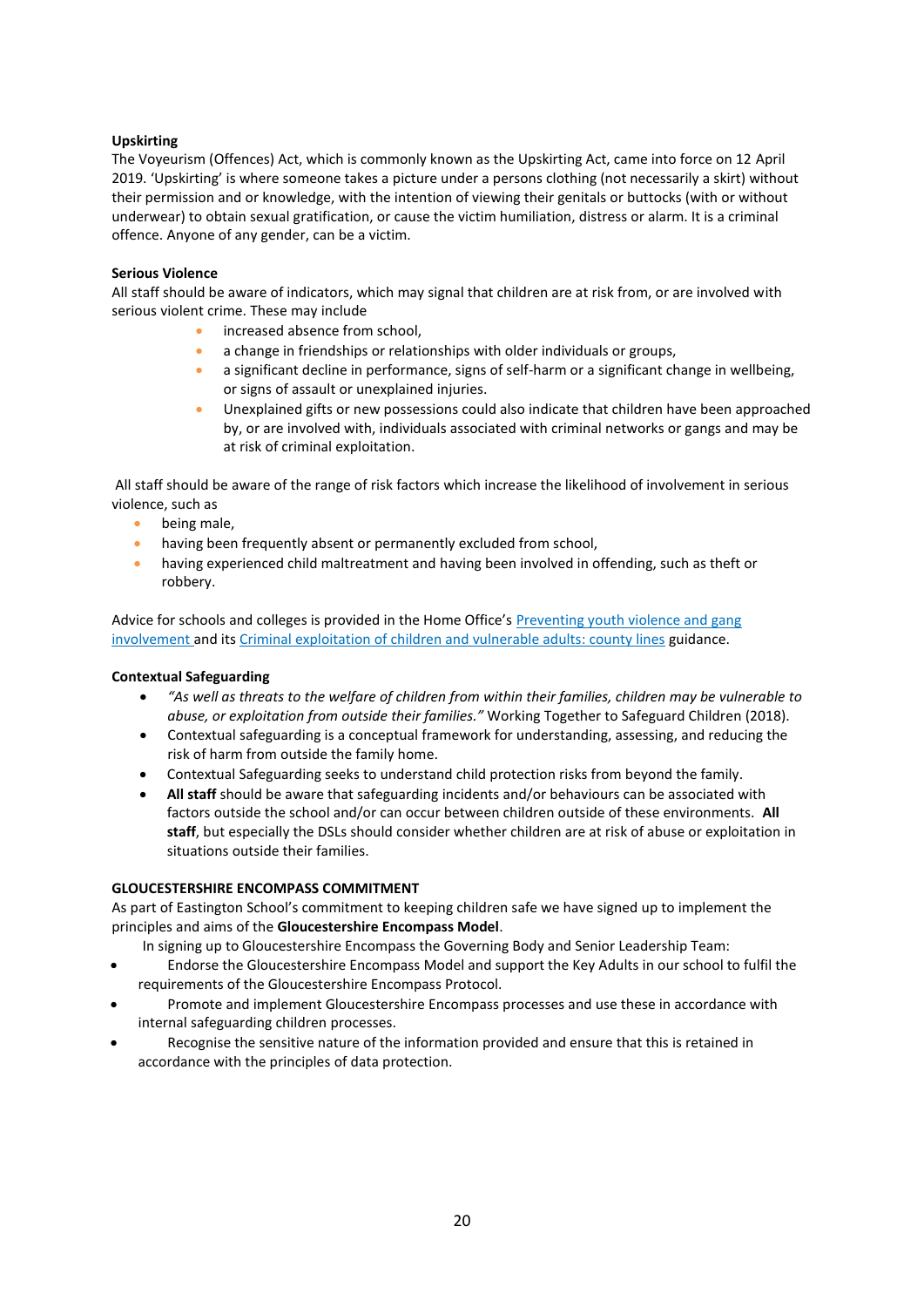#### **Online safety** *(See Online Safety and Acceptable Use Policy for full details)*

Staff are aware that technology is a significant component in many safeguarding and wellbeing issues. Children are at risk of abuse online as well as face to face. In many cases abuse will take place concurrently via online channels and in daily life. Children can also abuse their peers online, this can take the form of abusive, harassing, and misogynistic messages, the non-consensual sharing of indecent images, especially around chat groups, and the sharing of abusive images and pornography, to those who do not want to receive such content.

It is essential that children are safeguarded from potentially harmful and inappropriate online material. The breadth of issues classified within online safety is considerable, but can be categorised into four areas of risk:

• **content**: being exposed to illegal, inappropriate or harmful content, for example: pornography, fake news, racism, misogyny, self-harm, suicide, anti-Semitism, radicalisation and extremism.

• **contact:** being subjected to harmful online interaction with other users; for example: peer to peer pressure, commercial advertising and adults posing as children or young adults with the intention to groom or exploit them for sexual, criminal, financial or other purposes.

• **conduct:** personal online behaviour that increases the likelihood of, or causes, harm; for example, making, sending, and receiving explicit images (e.g consensual and non-consensual sharing of nudes and semi-nudes and/or pornography, sharing other explicit images and online bullying; and

• **commerce** - risks such as online gambling, inappropriate advertising, phishing and or financial scams. At Eastington we teach online safety through the computing curriculum. In addition, many opportunities are given for children to understand online safety, eg Y4 Into the Net play, Y6 Beat Officer sessions on Online Safety & issues etc. The school has shared information with parents and signposted them to organisations which will support them in keeping their children safe online too.

## EARLY HELP…WHAT WE ALL NEED TO DO.

The school is committed to offering early help and will provide support and guidance to ensure children and young people remain safe

We recognise that any child may benefit from early help and may need safeguarding. All school staff are particularly alert to the potential need for early help for a child who:

- is disabled or has certain health conditions and has specific additional needs
- has special educational needs (whether or not they have a statutory Education, Health and Care Plan);
- has a mental health need
- is a young carer

• is showing signs of being drawn in to anti-social or criminal behaviour, including gang involvement and association with organised crime groups or county lines

- is frequently missing/goes missing from care or from home
- is at risk of modern slavery, trafficking, sexual or criminal exploitation
- is at risk of being radicalised or exploited
- has a family member in prison, or is affected by parental offending

• is in a family circumstance presenting challenges for the child, such as drug and alcohol misuse, adult mental health issues and domestic abuse

- is misusing drugs or alcohol themselves
- has returned home to their family from care
- is at risk of 'honour'-based abuse such as Female Genital Mutilation or Forced Marriage
- is a privately fostered child; and
- is persistently absent from education, including persistent absences for part of the school day.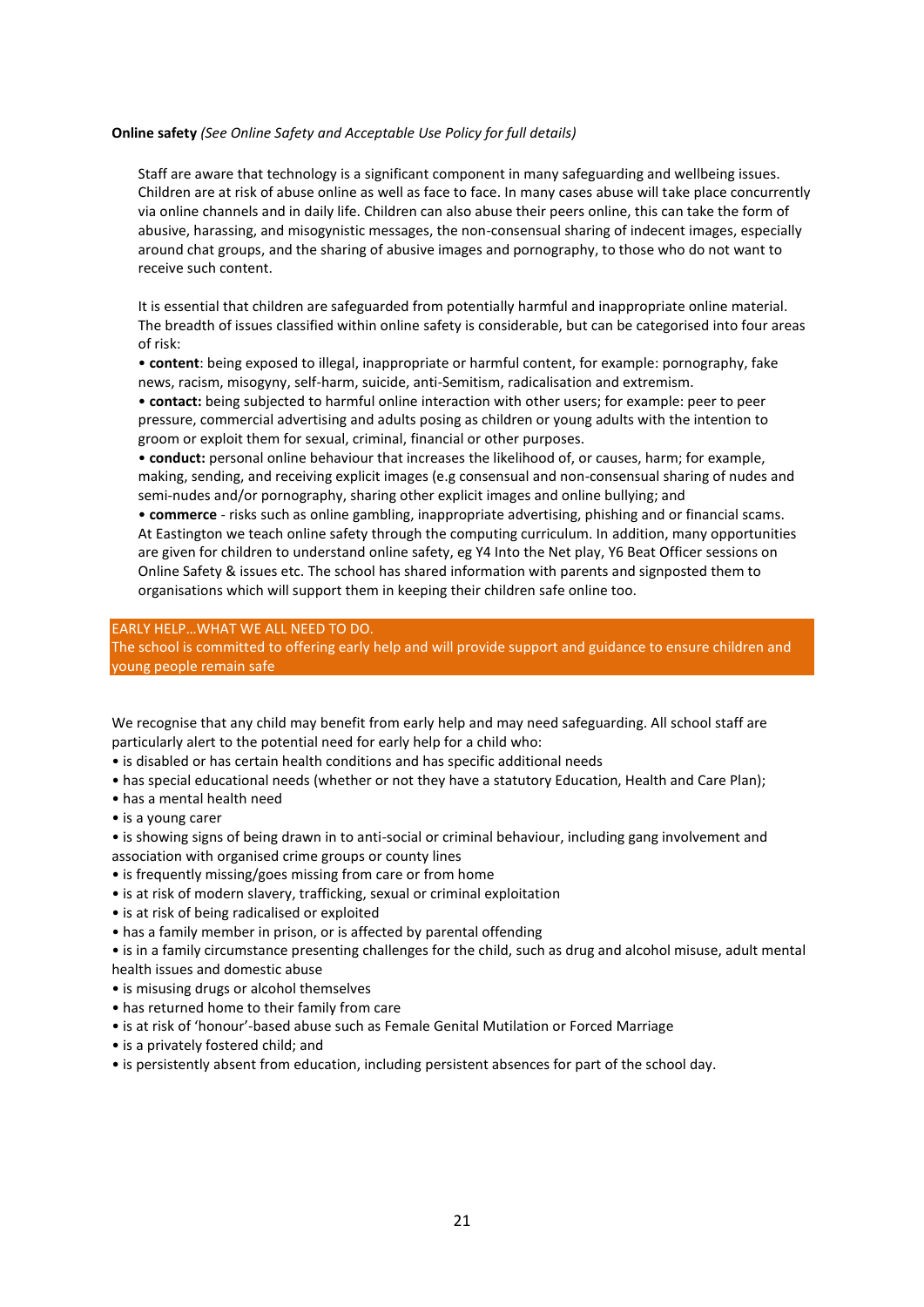

Staff are aware of the potential for multiple issues overlapping, are vigilant and report this.

We listen to the voice of the child to identify concerns and all forms of abuse including radicalization, FGM etc.

We practice multi-agency working and understand the referral processes etc. is critical to ensure that early help and support is offered. **(See Appendix 1 – Offer of Early Help)**

Whilst the staff meet on a regular basis to discuss concerns, **all adults working within the school are responsible for identifying and raising concerns if they consider that early help is required**. A key factor is:

## Listening and Talking to Children (staff guidance)

- ❖ Take what the child says seriously.
- ❖ React calmly because over reacting can frighten the child and compound feelings of guilt.
- ❖ Tell the child they are not to blame. Children often feel guilty.
- ❖ Explain to the child what will happen next and that you will have to tell someone else that can help.
- ❖ Check out your understanding with the child of what has happened if you are not clear what the child is telling you.
- ❖ Keep questions to a minimum and never lead the child, as leading questions may invalidate the child's testimony in court.
- ❖ Use the words the child uses (e.g. for different parts of the body). If the child is aware that you are reluctant to use particular words, they may feel reluctant to use the words themselves or may not speak at all.

When talking to children who may have been abused, you need to strike a balance between gathering enough information to establish whether or not there is cause for concern and undertaking an investigation interview which is the responsibility of the investigating agency. Having established that there is cause for concern, it should be possible to postpone a fuller interview until the social worker arrives. Training needs are considered, and all staff are involved in the process. Children need to know that early help is available (e.g. the school operates 'worry boxes' which are checked and followed up by staff). Staff are aware who the DSL is and the procedures for reporting concerns.

## **Allegations against Staff**

1. If the complaint has been made against a member of staff or volunteer including supply or agency workers, contractors or governors, the Government's Allegations Management Procedures are implemented. If staff are concerned an adult, (including supply staff and volunteers) within the school has harmed or may have harmed a child, possibly committed a criminal offence against or related to a child or behaved towards a child in a way that indicated they **may** pose a risk of harm to children or behaved or may have behaved in a way that indicates they may not be suitable to work with children, they must immediately contact the Head Teacher, who in turn contacts the Local Authority Designated Officer for Allegations (LADO) Nigel Hatton on 01452 426994 for an Initial Discussion and reported to OFSTED as appropriate.

2. We ensure the child is safe.

3. In the case of the Head Teacher being accused, the Chair of Governors should be informed. The chair will contact the LADDO and follow advice/Gloucestershire Country Guidance – this may include reporting to OFSTED.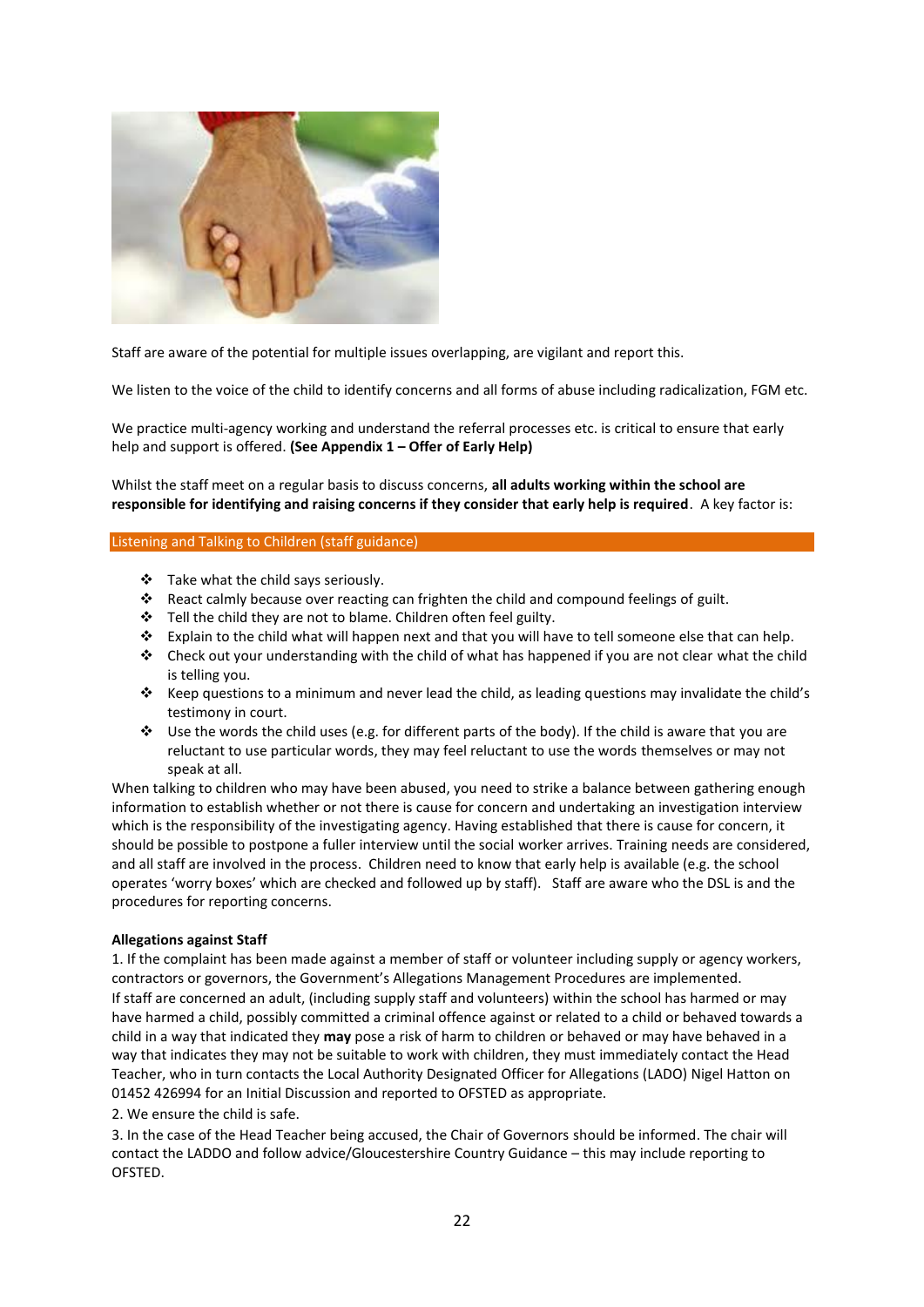4. Employers and senior staff have a responsibility to ensure that professional behaviour applies to relationships between staff and pupils. Physical contact is a particular issue where thought is required. With younger children touching is inevitable and provides reassurance. With older children, perfectly innocent actions can be misconstrued. In emergencies, physical restraint to prevent harm to the pupil or to others can be required.

5. Any member of staff using the Code of Conduct & confidential reporting procedure (Whistleblowing) will receive full support.

(Please also refer to Safer Working Practice Policy and Whistleblowing Policy)

The following definitions should be used when determining the outcome of allegation investigations:

• **Substantiated**: there is sufficient evidence to prove the allegation.

• **Malicious**: there is sufficient evidence to disprove the allegation and there has been a deliberate act to deceive.

• **False**: there is sufficient evidence to disprove the allegation.

• **Unsubstantiated**: there is insufficient evidence to either prove or disprove the allegation. The term, therefore, does not imply guilt or innocence.

• **Unfounded**: to reflect cases where there is no evidence or proper basis which supports the allegation being made.

## **Reporting concerns to Parents**

As a general principle, it is important to be open and honest when dealing with parents. Parents have primary responsibility for the care of their children and in most circumstances, parents should be informed as soon as possible about concerns regarding their children. However, in some cases of alleged or suspected child abuse it may not be appropriate for parents to be informed immediately, because it may prejudice the investigation. In such cases concerns should be reported to the Headteacher who will in turn contact the local Social Services Department.

## **Guidance when listening and talking to parents**

Parents react in many different ways when they hear their child is suspected of being abused. They can feel angry, threatened, indignant, depressed, ashamed, or guilty, and it is understandable that people have strong feelings in such circumstances.

When talking to parents who may be highly emotional, it is helpful to:

- ❖ Meet parents with the Headteacher
- ❖ Be open and honest with parents and tell them the reasons for your concern
- ❖ Be very specific regarding the information you may wish to share
- ❖ Explain to parents that it is your duty as a teacher to report cases of suspected abuse. It may be helpful to outline to them the procedures, so professional guidelines are adhered to at all times.
- ❖ Make a written record of the meeting, what was said and who was present (date/time etc).

## Staff Agreed Code of Conduct - see Safer Working Practices Policy

## **Gifts received**

These are not usual in a school setting and can be seen as unfair or perceived as a bribe. However, a small thank you token at the end of year or Christmas is acceptable (e.g. Christmas cards etc.). Any concerns/issues as to the appropriateness of receiving/offering a token should be addressed to the Headteacher for guidance.

#### **Arrangements for PE changing – boys/girls**

The staff need to be sensitive to the requirements of all the children when changing for PE. In certain cases alternative arrangements should be sought. For example, separate facilities for older children with clear procedures for supervision.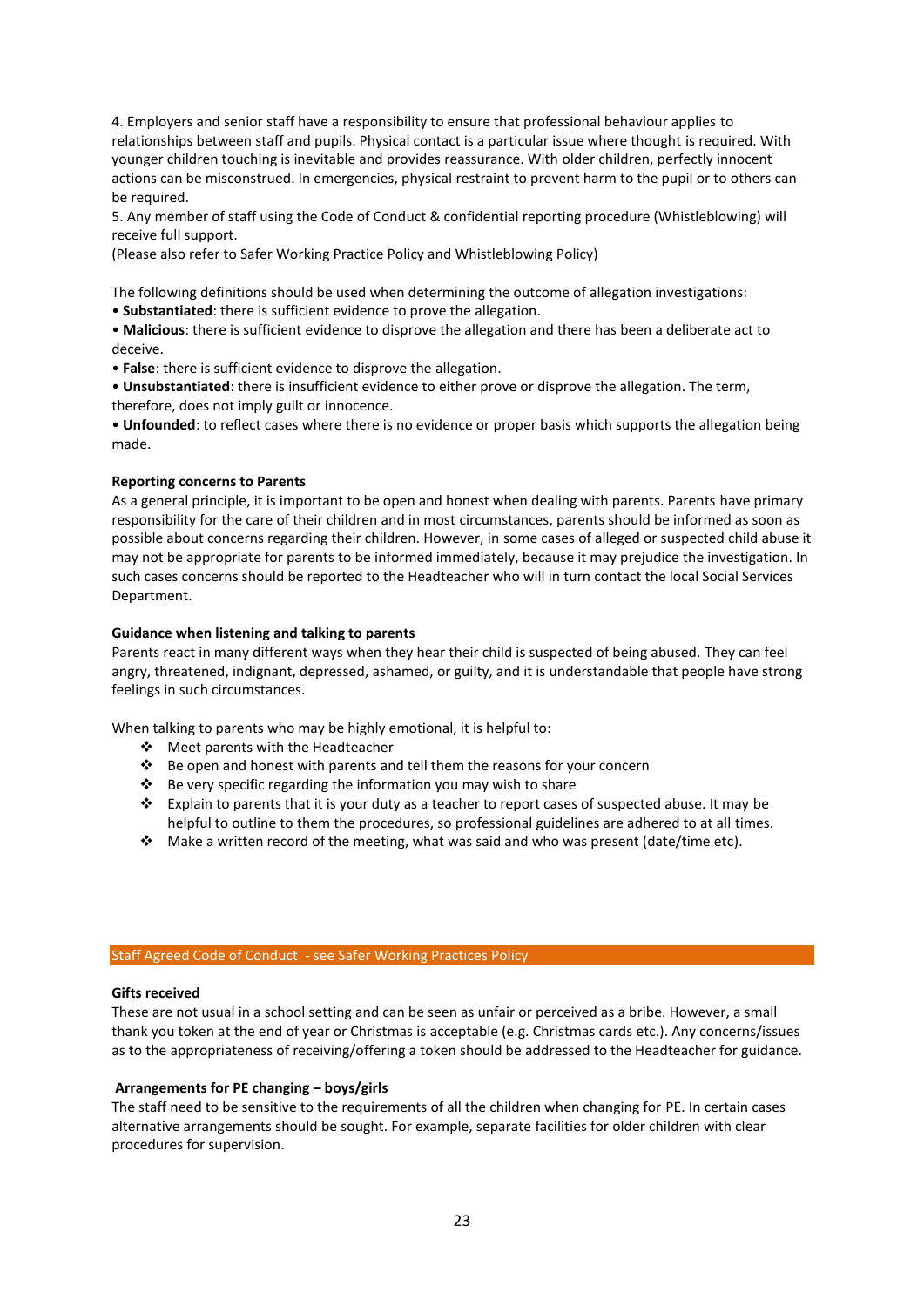## **Access to toilet facilities**

In the event of an emergency, it may be necessary for access to be gained by an adult without prior notice. Routine supervision will involve notifying the occupants of access.

## **Individual teachers / individual pupils in classroom situation**

Professional behaviour appropriate to the supervision of individual children is understood by all staff. (See Safer Working Practice Policy)

Implicit in this would be the avoidance of placing either the member of staff or the child in a compromising situation. If there are any concerns, they will be shared with the Headteacher as soon as practicable.

## **Physical contact with pupils** (*For further guidance please refer to the Safer Working Practice Policy and*

## *Intimate Care Policy)*

It is acknowledged that physical contact between adults and children can provide reassurance for children at times. Our Safe Working Practice Policy outlines how care should be taken to ensure 1:1 situations are avoided etc.. All adults working with children need to be mindful that actions can at times be misconstrued. If an adult has a concerns, they should report it to the Headteacher immediately.

## **Relationships are valued**

We value the relationships between child/adult and the protection and welfare of the child is the paramount consideration in all our actions.

## **First Aid**

We have 3 staff who are paediatric first aid trained.

## **Smoking and alcohol on premises**

As part of our PHSE Policy we encourage the children to understand the health risks involved in smoking both directly and passively. We support and enforce the Glos County Council Policy on premises being no smoking zones.

The dangers of excess alcohol consumption also forms part of the policy. The messages we give as adults are important and a professional stance is adopted. Guidance as to the misuse of harmful substances are found in our Drug Awareness policy.

## **Children's attendance – See attendance policy**

Procedures for the registration of children should be followed to enable attendance to be monitored by the Headteacher and appropriate external agencies. In order to fulfil the requirements of our Child Protection policy staff are to report any concerns/issues regarding attendance to the Headteacher. Any two-week unauthorised absence will be notified to the LA to support the risk management of pupils.

## **Supervision of Children off site**

Procedures for Child protection are applied in the event of off-site activities. LA guidance regarding pupil/adult ratio is adhered to. If needed staff may challenge an individual in the interests of child protection without placing themselves at risk.

The Staff Agreed Code of Conduct is discussed with all staff and forms part of the induction training for all new staff and volunteers. (Please also refer to Safer Working Practice Policy)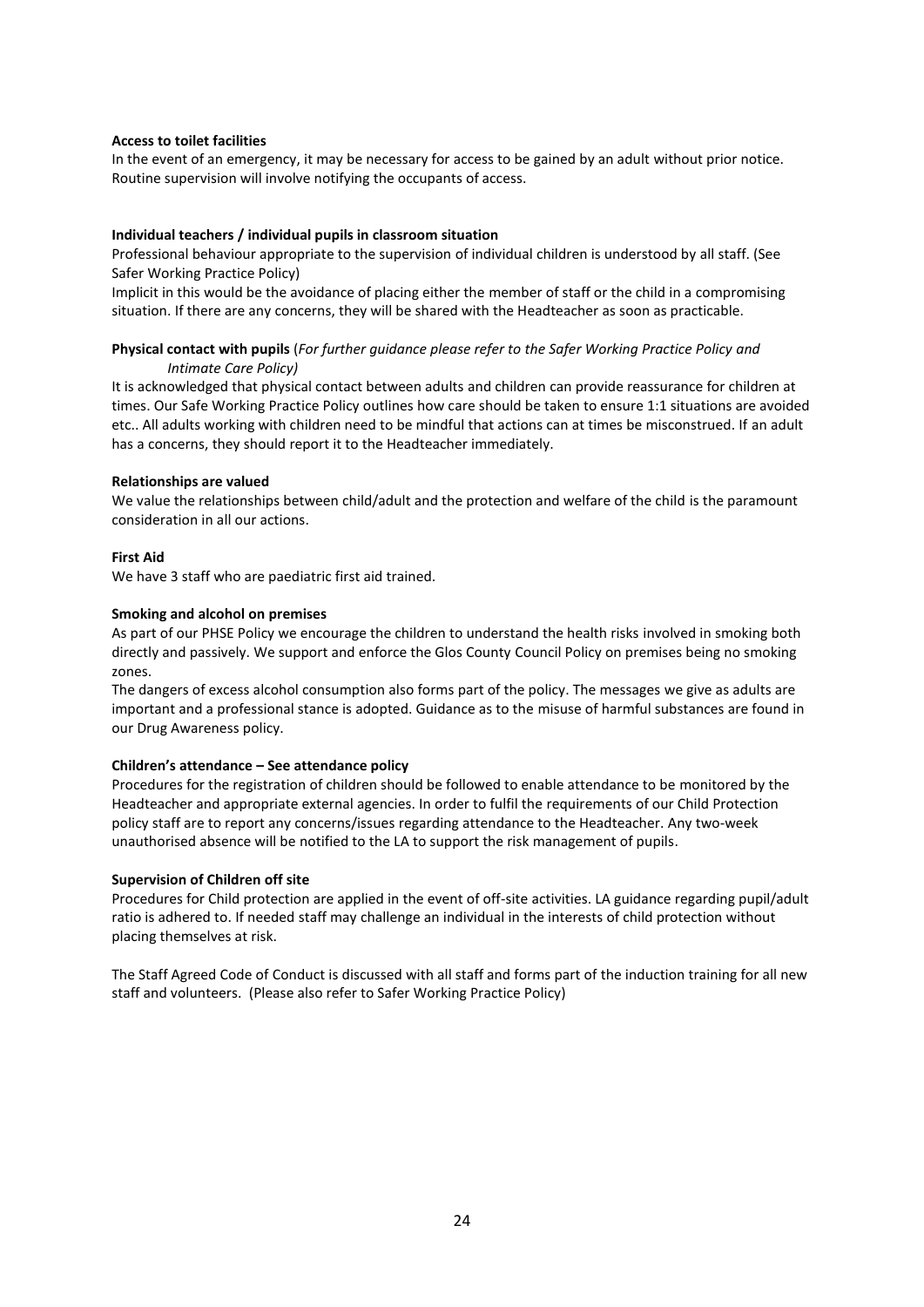#### Monitoring and evaluation

**Our Safeguarding Policy and Procedures will be monitored and evaluated by:**

- Headteacher and DSL discussions with children/staff.
- Pupil surveys/questionnaires and individual conferencing.
- Parent questionnaires summary of findings shared with Governors.
- Scrutiny of Attendance data summary of findings shared with Governors.
- Scrutiny of range of risk assessments Governor premises group.
- Governing Body discussions see minutes of meetings.
- Governing Body visits to the school to discuss matters with DSL/HT.
- Logs of bullying/racist/behaviour incidents for Headteacher-Governor Lead to monitor.

# **COVID-19 changes to our Child Protection Policy**

#### **Response to COVID-19**

5.1.2021

There have been significant changes within our setting in response to the outbreak. Many young people are now at home and staffing is likely to be significantly affected through illness and self-isolation.

Despite the changes, the school's Child Protection Policy is fundamentally the same: **children and young people always come first, staff respond to safeguarding concerns and contact the DSL in line with our established safeguarding procedure**.

This annex sets out some of the adjustments we are making in line with the changed arrangements in the school and following [advice from government](https://www.gov.uk/government/publications/covid-19-safeguarding-in-schools-colleges-and-other-providers/coronavirus-covid-19-safeguarding-in-schools-colleges-and-other-providers) and local agencies.

#### **Reporting arrangements**

The school arrangements continue in line with our child protection policy.

The Designated Safeguarding Lead is: Mrs C Parsons

The Deputy DSL/s are: Ms Z Avastu Miss S Pates

O1453 822922 admin@eastington.gloucs.sch.uk

The school's approach ensures the DSL or a deputy is always contactable while the school is open. All staff should report any concerns using the My Concern forms and by informing the DSL/Dept DSL.

Staff will continue to follow the Child Protection procedure and advise the safeguarding leads immediately about concerns they have about any child,

whether in school or not. COVID-19 means a need for increased vigilance due to the pressures on services, families and young people, rather than a reduction in our standards.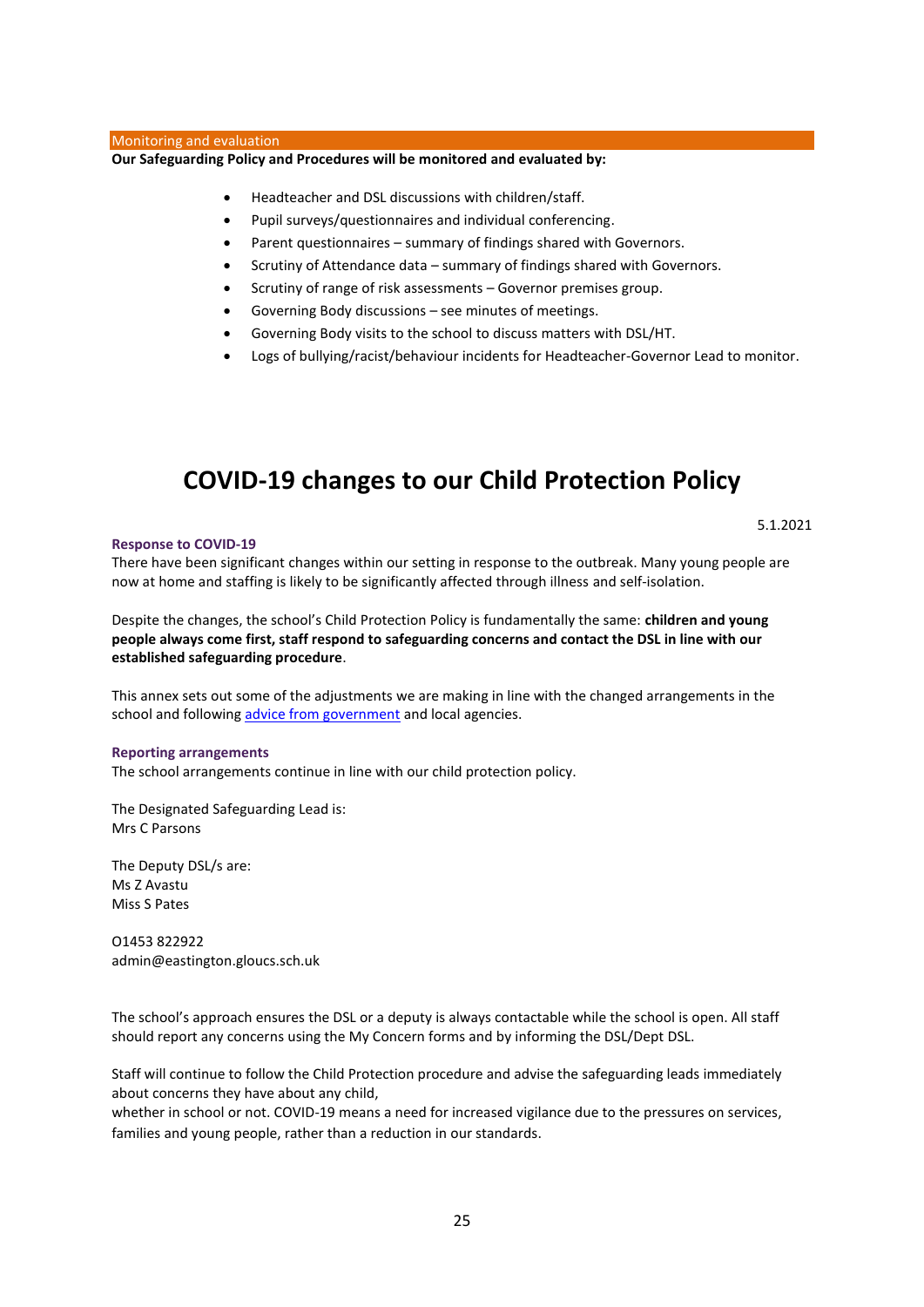Children's services may be affected by the impact of the virus on staff and an increased demand for services. Where a child is at risk of significant harm there may be a need to be persistent approach in referring concerns to the local authority. The arrangements for contacting the Multi-Agency Safeguarding Hub (MASH) are: **01452 426565 or by emai[l childrenshelpdesk@gloucestershire.gov.uk](mailto:childrenshelpdesk@gloucestershire.gov.uk)**

**Further details can be found at [Gloucestershire Safeguarding Children Executive](https://www.gscb.org.uk/i-work-with-children-young-people-and-parents/guidance-for-working-with-children-and-young-people/)**

## **Identifying vulnerability**

Schools relationships with the community mean we have identified children who may be classed as 'vulnerable'.

We have put in place specific arrangements in respect of the following groups:

- **Children in Care** –agreements with carers involving weekly contact from someone in the school DSL team (including holidays).
- **Children who have previously been Children in Care** agreements with parent/carers involving weekly contact from someone in the school DSL team (including holidays).
- **Children subject to a child protection plan/ Child in Need plan** agreements with parent/s involving weekly contact from someone in the school DSL team (including holidays).
- **Children on the edge of social care involvement or pending allocation of a social worker** agreements with parents involving weekly contact from someone in the school DSL team (including holidays).
- **Children with an EHCP** Individual Risk Assessments undertaken if pupils are not in school and weekly contact with the SENCO.

More children may be added to this group in response to concerns raised with the DSL. Contact arrangements will be agreed with parents/carers and member of the DSL team.

Where appropriate school will liaise with other agencies involved in their care, including where appropriate their social worker and the Virtual School Head for Children in Care and those who have previously been Children in Care. We have been informed that Social workers will visit if needed.

In addition, the following groups have specific arrangements around contact and support from the school.

• Children of critical workers may attend school if no safe alternative arrangements can be made. They receive the same work via Google Classroom and Zoom lessons as the children at home. (See below)

For other children in the school:

- Children at home children are receiving at least 1 Zoom lesson per day from their class teacher and have a full daily timetable of learning uploaded to Google Classroom each evening at 6.00pm ready for the next day.
- Children access the resources required to support their learning via Google Classroom as teachers upload activities/worksheets to the relevant subject folders.
- Parents/children upload/send work back via Google Classroom for class teachers to mark and return.
- Details of Social Care, Early Help Offer and local charities will be published in this Policy within the early help section to support parents accessing help if needed.

For children who are vulnerable/parents are critical workers in our school:

- Children identified as vulnerable for the reasons outlined above will be encouraged to work on site
- Children of critical workers can attend school (see RA) if no safe alternative arrangements can be made.
- Children on site receive the same work via Google Classroom, live lessons etc as the children at home.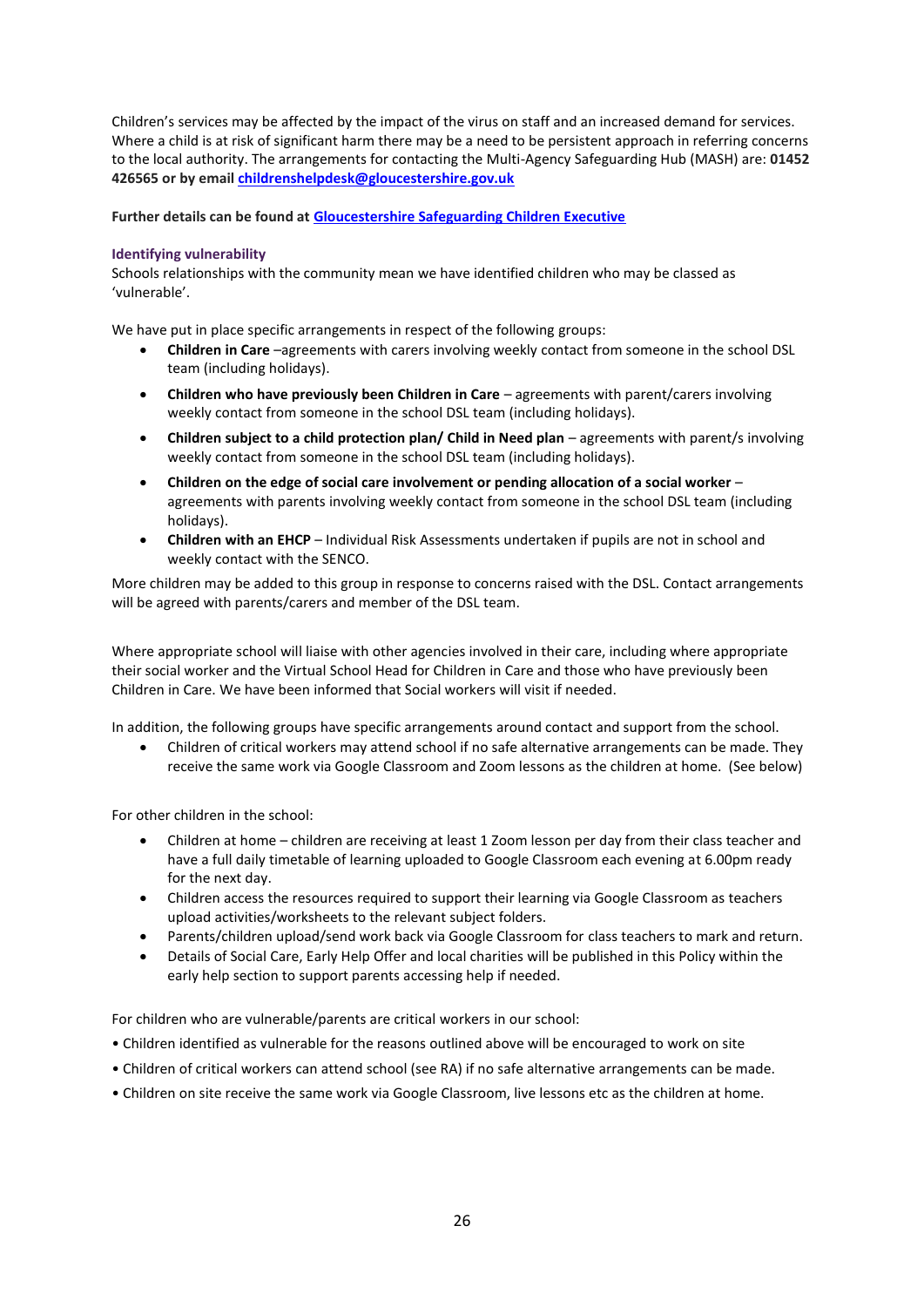#### **Holiday arrangements**

We have not been informed of whether the school needs to open for vulnerably/critical workers during February half term. If we do we will ensure a DSL and first aider is onsite/available at all times.

#### **Attendance**

The school is following the [attendance guidance issued by government.](https://www.gov.uk/government/publications/coronavirus-covid-19-attendance-recording-for-educational-settings) Where a child is expected and does not arrive, the school will follow our attendance procedure and make contact with the family. If contact is not possible by 9:30am by the administrator officer, the DSL/Dept DSL will be informed. The DSL/Dept DSL will attempt a range of methods to contact the parent and if necessary, inform another appropriate agency/try to arrange a home visit by another appropriate agency.

For children working at home the school will keep a register of engagement. All children have at least one live lesson and we will encourage all children to attend to support their well-being as well as learning. Any children not engaged will be logged by teachers and they will contact parents by email/phone to support the engagement of the child. The school can offer help with technology difficulties, hardware etc too and adapting/prioritising the curriculum if needed. If parents do not engage with teachers the HT will contact parents to support engagement.

## **Staff will be aware of increased risk**

The pressures on children and their families at this time are significant. There will be heightened family pressures through being contained in a small area, poverty, and financial or health anxiety. These areas have been considered in our setting of work for children to undertake at home (including recognising the impact of online learning – see below). Staff will encourage a flexible approach to school work when talking with families to best support their child. Staff are aware of the mental health of both children and their parents/carers, and can signpost families to organisations that could support. Teachers will inform the DSL/SENDCo about any concerns.

Incidences of Domestic Abuse are expected to significantly increase during the period of isolation as perpetrators will use this time as a "tool of coercive and controlling behaviour", and victims and their children are consistently more vulnerable during periods of societal stres[s see government guidance.](https://www.gov.uk/guidance/domestic-abuse-how-to-get-help?utm_source=9edb434c-8bd7-4ca1-b369-97fee02097fe&utm_medium=email&utm_campaign=govuk-notifications&utm_content=immediate) Operation Encompass will continue as normal with notifications being sent to the school's email address. (For further information school can contact Halah Shams El-Din on 01452 328953 or by email [halah.shamsel](mailto:halah.shamsel-din@gloucestershire.gov.uk)[din@gloucestershire.gov.uk](mailto:halah.shamsel-din@gloucestershire.gov.uk) )

#### **Risk online**

Young people will be using the internet more during this period. The school will use online approaches to deliver learning/training in and outside school. Staff are aware of the signs and signals of cyberbullying and [other risks online.](https://www.nspcc.org.uk/keeping-children-safe/online-safety/)

• The school continues to ensure appropriate filters and monitors are in place for children/staff working in school.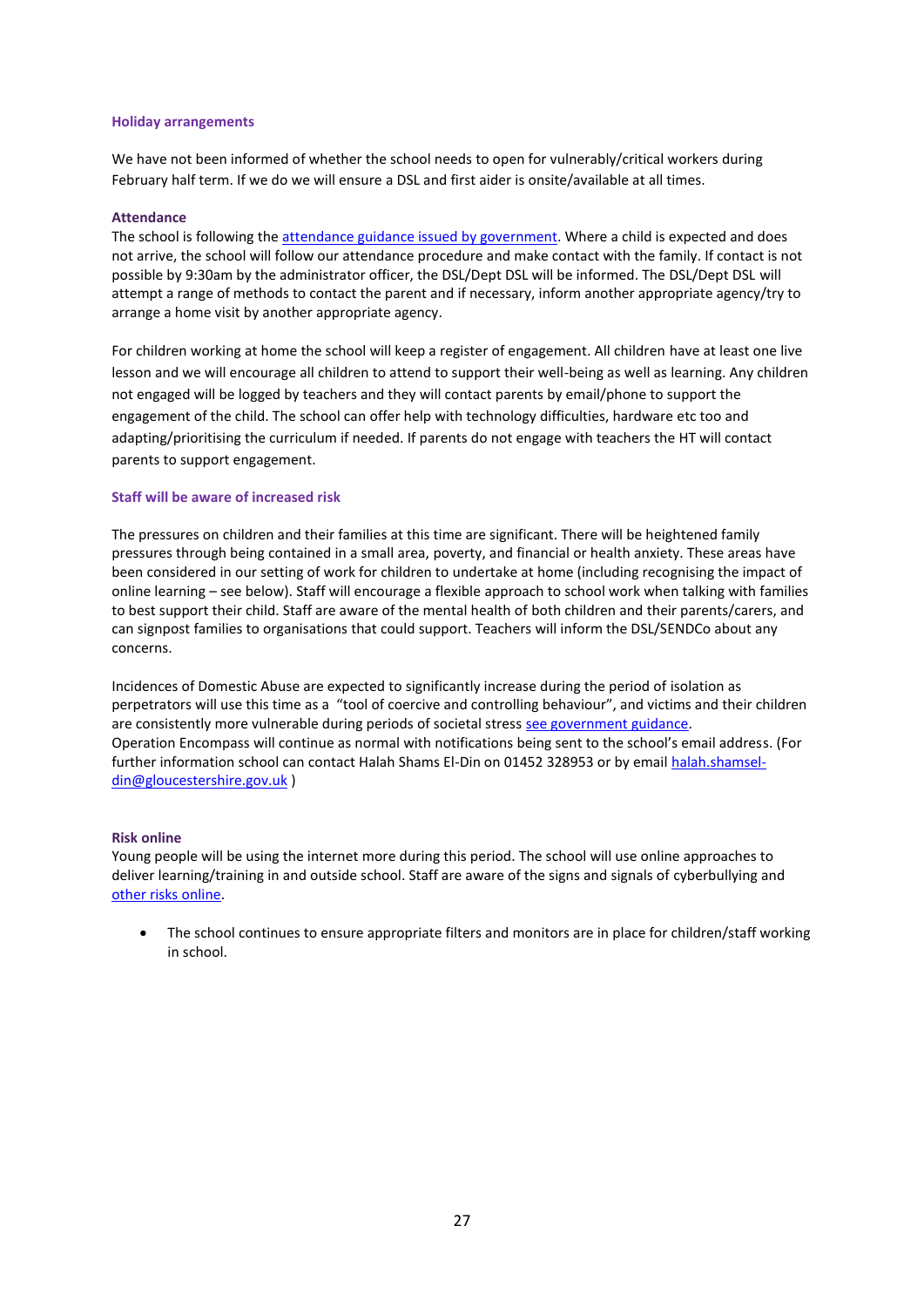- Children in all years have been taught internet safety and this curriculum is enriched by additional opportunities such as PC Weedon working with Y6 children to explore online safety and Y4 Into The Net play. Parents with children at home have been offered the following links to support safe working using the internet too:
- $\triangleright$  [Internet matters](https://www.internetmatters.org/?gclid=EAIaIQobChMIktuA5LWK2wIVRYXVCh2afg2aEAAYASAAEgIJ5vD_BwE) for support for parents and carers to keep their children safe online
- $\triangleright$  [South West Grid for Learning](https://swgfl.org.uk/) for support for parents and carers to keep their children safe online
- ➢ [Net-aware](https://www.net-aware.org.uk/) for support for parents and careers from the NSPCC
- $\triangleright$  [Parent info](https://parentinfo.org/favicon.ico) for support for parents and carers to keep their children safe online
- $\triangleright$  [Thinkuknow](https://www.thinkuknow.co.uk/) for advice from the National Crime Agency to stay safe online
- ➢ [UK Safer Internet Centre](https://www.saferinternet.org.uk/) advice for parents and carers
- $\triangleright$  Free additional support for staff in responding to online safety issues can be accessed from the [Professionals Online Safety Helpline at the UK Safer Internet Centre.](https://www.saferinternet.org.uk/helpline/professionals-online-safety-helpline)
- Staff have considered the risk that professional boundaries could slip during this exceptional period and been reminded of the school's code of conduct and importance of using school systems to communicate with children and their families.
- We have set out the school's approach for teacher-parent contact via email/calls: teachers to call from a place that ensures confidentiality, for teachers working at home to use 141 to protect their phone numbers; to log actions to ensure completed; to share concerns with DSL/SENDCo/HT as appropriate; to share sensitive information using Switch Egress; for staff to respond to all e-mails from children/parents by calling or emailing within 48hrs wherever possible; for staff to respond to parent emails between 8am and 6pm; for all class e-mail accounts to have the same password so SLT can access if concerns are raised.

## **Allegations or concerns about staff**

With such different arrangements around schooling, children could be at greater risk of abuse from staff or volunteers. We remind all staff to maintain the view 'it could happen here' and to immediately report any concern, no matter how small, to the safeguarding team.

Any staff or volunteers from outside our setting will complete an induction to ensure they are aware of the risks and know how to take action if they are concerned.

We have confirmed the arrangements to contact the LADO at the local authority remain unchanged and can be found at

[The role of the LADO and the allegations management process -](https://www.gscb.org.uk/i-work-with-children-young-people-and-parents/the-role-of-the-lado-and-the-allegations-management-process/) Safeguarding Children in Gloucestershire

If necessary, the school will continue to follow the duty to refer to DBS any adult who has harmed or poses a risk of harm to a child or vulnerable adult, and to the Teacher Regulation Agency in line with paragraph 166 of Keeping Children Safe in Education 2020 using the address

[Misconduct.Teacher@education.gov.uk](mailto:Misconduct.Teacher@education.gov.uk) .

#### **New staff or volunteers**

New staff/vounteers must have an induction before starting or on their first morning with the DSL. They must read: the school child protection policy the behaviour policy the code of conduct the Safer Working Practice Policy

Working Together to Safeguard Children document – DFE

Keeping Children Safe in Education September 2021 document – DFE - Part 1 and Part 5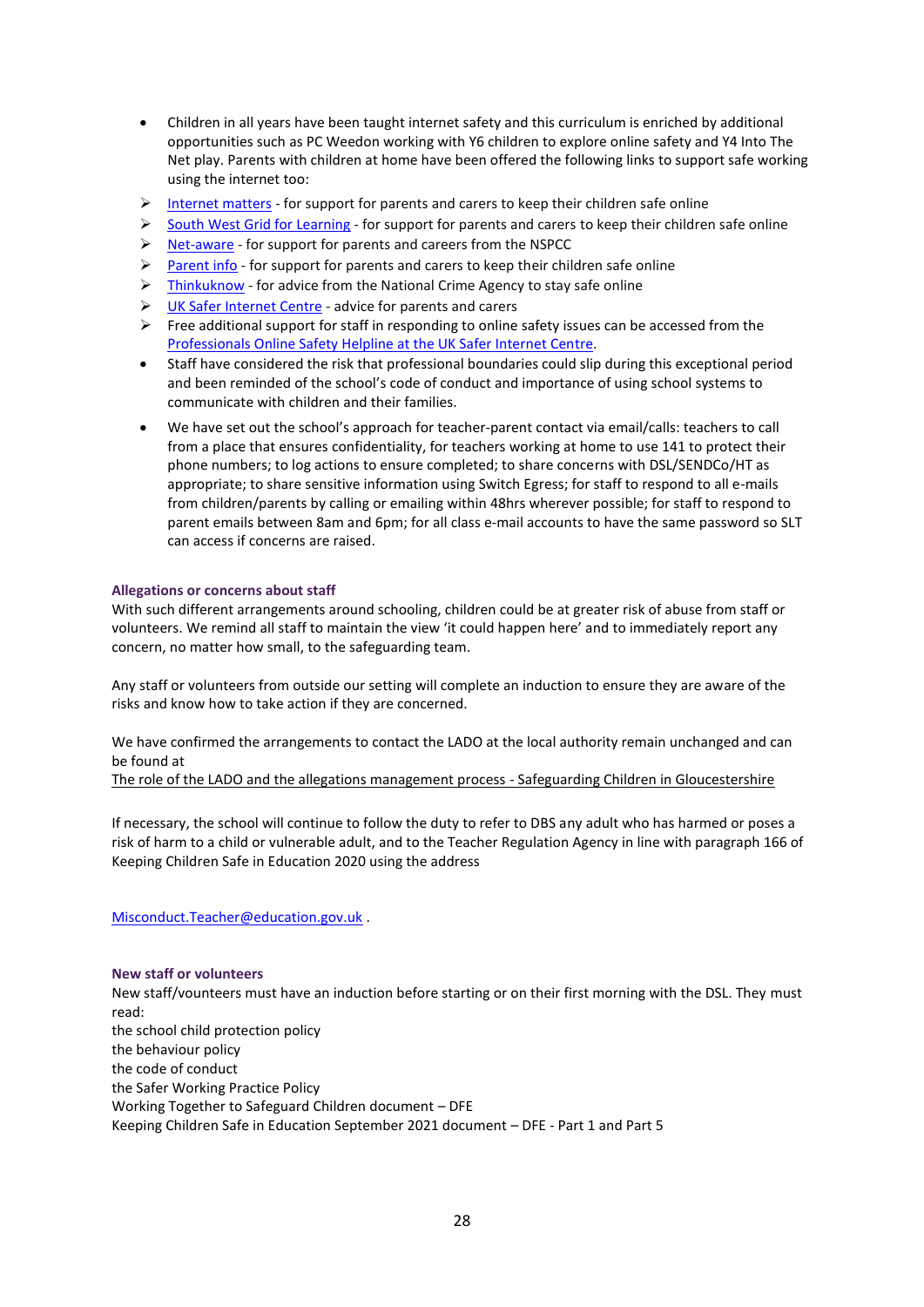The DSL will ensure new recruits know who to contact if worried about a child and ensure they are familiar with the child protection procedure.

If staff or volunteers are transferring in from other registered education or childcare settings for a temporary period to support the care of children, we will seek evidence from their setting that:

- the member of staff has completed relevant safeguarding training in line with other similar staff or volunteers,
- they have read Part I and Annex A of Keeping Children Safe in Education, and
- where the role involves regulated activity that the appropriate DBS check has been undertaken by that setting. We may undertake a new DBS if needed/wanted. It may be in these exceptional times we can rely on the DBS undertaken by their setting.

Our child protection procedures hold strong:

- People supervising volunteers must have undertaken the above checks
- Volunteers may not be left unsupervised with children until suitable checks have been undertaken.
- The school will decide whether to obtain an enhanced DBS check (with barred list information) for all staff and volunteers new to working in regulated activity in line with [DBS guidance.](https://www.gov.uk/government/collections/dbs-eligibility-guidance)
- When undertaking ID checks on documents for the DBS it is reasonable to [initially check these](https://www.gov.uk/government/news/covid-19-changes-to-dbs-id-checking-guidelines)  [documents online](https://www.gov.uk/government/news/covid-19-changes-to-dbs-id-checking-guidelines) through a live video link and to accept scanned images of documents for the purpose of applying for the check. The actual documents will then be checked against the scanned images when the employee or volunteer arrives for their first day.
- The school will update the Single Central Record of all staff and volunteers working in the school, including those from other settings.
- A record will be kept of who is working in the school each day in the signing in book.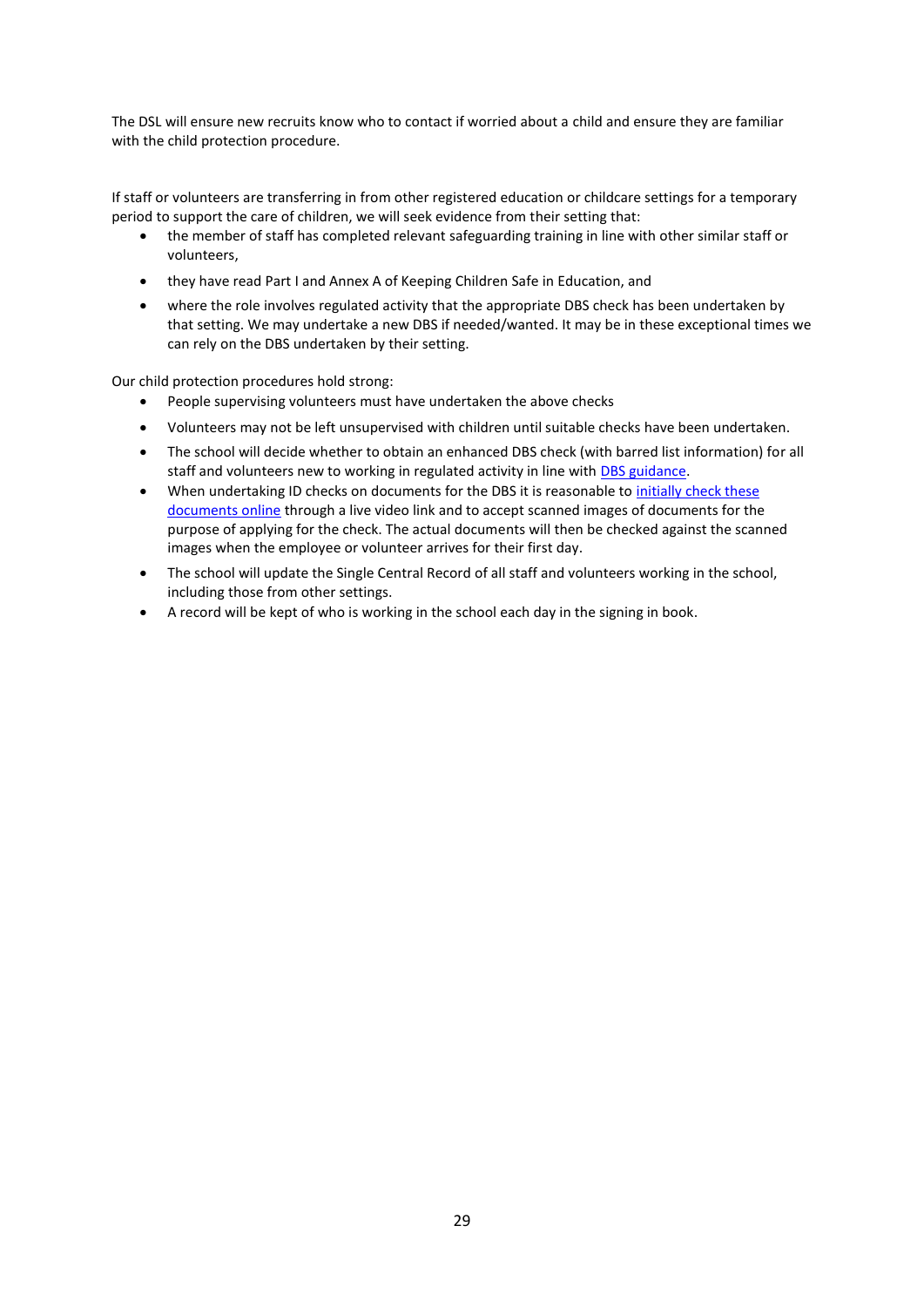

## **Appendix 1 Offer of Early Help**

| <b>Eastington School</b><br>universal support for all<br>pupils and families. | All staff are available in a pastoral capacity should parents have a concern about<br>anything at all. Staff may not have the answer but will try to find out the answer<br>or sign-post parents/other professionals in the right direction. Parents can<br>either talk directly with the staff or telephone the Head.<br>General office number: 01453 822922 (to contact all staff).                                                                                                                                        |
|-------------------------------------------------------------------------------|------------------------------------------------------------------------------------------------------------------------------------------------------------------------------------------------------------------------------------------------------------------------------------------------------------------------------------------------------------------------------------------------------------------------------------------------------------------------------------------------------------------------------|
| Eastington School offer<br>of further support                                 | The school is able to refer children to Family First and sign point CYPS (children<br>and young people services) for families to contact direct.                                                                                                                                                                                                                                                                                                                                                                             |
| Eastington PSHCE /<br>SMSC curriculum                                         | The PSHCE/SMSC curriculum covers many aspects of keeping young people safe,<br>healthy, resilient and aware of the world around them so that they can make<br>informed decisions. Other specific topics helping pupils stay safe covered within<br>the PSHCE curriculum include age appropriate content:                                                                                                                                                                                                                     |
|                                                                               | *Emotional well-being: Where to go for help if you, your friend or family<br>member is struggling with emotional well-being/mental health problems? What<br>are the signs someone is struggling? What makes you feel good; How to look<br>after you own emotional well-being; Personal strength and self esteem;. Being<br>happy!                                                                                                                                                                                            |
|                                                                               | *Relationships: How to make and maintain friendship; family relationships;<br>different types of families.<br>*Healthy Living: Taking responsibility for managing your own health;                                                                                                                                                                                                                                                                                                                                           |
|                                                                               | Importance of sleep; The main components of healthy living (diet, exercise and<br>wellbeing); Focus on breakfast etc                                                                                                                                                                                                                                                                                                                                                                                                         |
|                                                                               | *Managing health and wellbeing when you are unwell (making sure you take<br>your medicine when you should, have the right perspective, doing what you can<br>do within the limitations of your health condition.                                                                                                                                                                                                                                                                                                             |
|                                                                               | * Support and promote the understanding and development of Resilience<br>through 'Counting Sleep' and 'Make me a Superhero'                                                                                                                                                                                                                                                                                                                                                                                                  |
|                                                                               | *Drugs: Alcohol, medicines, smoking and illegal drugs.<br>*Keeping Safe: E-safety (facebook and internet); personal safety (out and<br>about); How to respond to an emergency.                                                                                                                                                                                                                                                                                                                                               |
|                                                                               | *Gender, identity and tolerance: Gender identity - there isn't such a thing as a<br>typical girl or a typical boy. Understanding and acceptance of others different<br>than us, including those with different religions; preventing bullying of pupils<br>from different types of families, avoiding anti-gay derogatory language etc<br>*Sex education: Children in Y6 have formal Sex education - discussing puberty,<br>changes, personal hygiene. (Gloucestershire Health Living and Learning team<br>(GHLL) resource). |
|                                                                               | *Learning through Sport program (developing key skills such as decision making,<br>trust, communication etc)                                                                                                                                                                                                                                                                                                                                                                                                                 |
|                                                                               | *E-safety learning - In the Net - Drama production for Year 4.<br>Highlights:                                                                                                                                                                                                                                                                                                                                                                                                                                                |
|                                                                               | Safe internet/Social media use<br>What makes a Healthy Relationship                                                                                                                                                                                                                                                                                                                                                                                                                                                          |
|                                                                               | Keeping Personal information safe                                                                                                                                                                                                                                                                                                                                                                                                                                                                                            |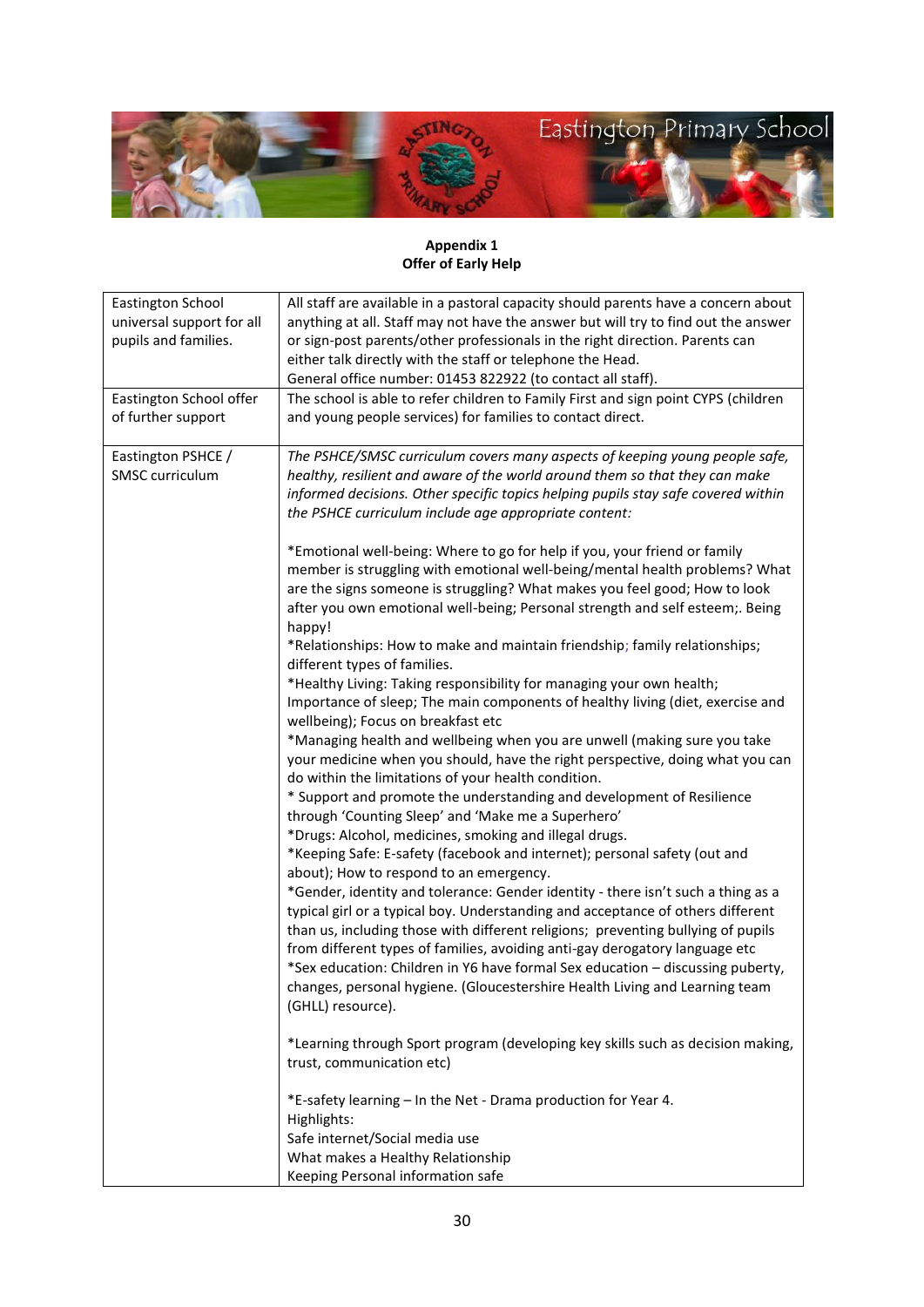|                                                                                        | The affects of Cyber-Bullying on others                                                                                                                                                                                                                                                                                |
|----------------------------------------------------------------------------------------|------------------------------------------------------------------------------------------------------------------------------------------------------------------------------------------------------------------------------------------------------------------------------------------------------------------------|
|                                                                                        | What to do if you are being Cyber-Bullied                                                                                                                                                                                                                                                                              |
|                                                                                        | *Exploring medicine/drugs, emotional/physical health with the visiting Life                                                                                                                                                                                                                                            |
|                                                                                        | <b>Education Bus</b>                                                                                                                                                                                                                                                                                                   |
|                                                                                        | *Exploring healthy relationship with the NSPCC through assemblies for Upper<br>KS2 pupils.                                                                                                                                                                                                                             |
|                                                                                        | * Learning how to recognise dangerous situations in a range of scenarios: Visit<br>to SkillZone - a safety education centre in Gloucester. Skillzone.glosfire.gov.uk                                                                                                                                                   |
|                                                                                        | *Undertake the GHLL on line Pupil Survey with upper KS 2 pupils - developed by<br>Foster and Brown Research Partnership - to find out what children and young<br>people really think about a range of health issues.                                                                                                   |
|                                                                                        | *Undertake and respond to in school pupil conferencing, surveys.                                                                                                                                                                                                                                                       |
|                                                                                        | *Exploration of key values (resilience, cooperation, friendship etc) in<br>assemblies.                                                                                                                                                                                                                                 |
|                                                                                        |                                                                                                                                                                                                                                                                                                                        |
| Universal source of<br>help for all families in<br>Gloucestershire:<br>Gloucestershire | Gloucestershire Family Information Service (FIS) advisors give impartial<br>information on childcare, finances, parenting and education. FIS are a useful<br>source of information for parents and professionals. They support families,<br>children and young people aged 0-19 years of age (25 for young people with |
| Family Information                                                                     | additional needs) and professionals working with these families.                                                                                                                                                                                                                                                       |
| Service (FIS)                                                                          | They can help link parents up with other organisations that might be able to                                                                                                                                                                                                                                           |
|                                                                                        | help or provide the information themselves eg: parents could ask them about                                                                                                                                                                                                                                            |
|                                                                                        | holiday clubs for your children across Gloucestershire.                                                                                                                                                                                                                                                                |
|                                                                                        |                                                                                                                                                                                                                                                                                                                        |
|                                                                                        | Contact the FIS by emailing:familyinfo@gloucestershire.gov.uk or telephone:                                                                                                                                                                                                                                            |
|                                                                                        | (0800) 542 0202 or (01452) 427362. FIS also have a website which has a wealth                                                                                                                                                                                                                                          |
|                                                                                        | of information to support many issues such as childcare and support for                                                                                                                                                                                                                                                |
|                                                                                        | children with disabilities. www.glosfamilies.org                                                                                                                                                                                                                                                                       |
| <b>GSCE</b>                                                                            | http://www.gscb.org.uk                                                                                                                                                                                                                                                                                                 |
| (Gloucestershire                                                                       | Important information for parents and professionals across                                                                                                                                                                                                                                                             |
| Safeguarding Children's                                                                | Gloucestershire in relation to keeping children safe and avenues of support                                                                                                                                                                                                                                            |
| Executive)                                                                             | including early help options.                                                                                                                                                                                                                                                                                          |
| website.                                                                               |                                                                                                                                                                                                                                                                                                                        |
|                                                                                        |                                                                                                                                                                                                                                                                                                                        |
| Bereavement                                                                            | Support for bereaved children and young people and their families.                                                                                                                                                                                                                                                     |
|                                                                                        | Winston's Wish - www.winstonswish.org.uk                                                                                                                                                                                                                                                                               |
| Home-school support                                                                    | All of our Early Help is offered in partnership with parents / carers.                                                                                                                                                                                                                                                 |
| E-safety                                                                               | -E-safety is a key part of the ongoing (PSHCE/SMSC) curriculum.                                                                                                                                                                                                                                                        |
|                                                                                        | -PACE (parents against child exploitation) UK is a useful website to engage                                                                                                                                                                                                                                            |
|                                                                                        | parents with e-safety issues. www.paceuk.info/                                                                                                                                                                                                                                                                         |
| <b>Bullying (including</b>                                                             | All Gloucestershire schools including Eastington are committed to tackling                                                                                                                                                                                                                                             |
| Cyber bullying)/child                                                                  | bullying. We want to know immediately if there any issues with bullying at                                                                                                                                                                                                                                             |
| death/suicide                                                                          | school so that it can be addressed.                                                                                                                                                                                                                                                                                    |
| prevention                                                                             | We have a series of teaching resources produced by the Gloucestershire healthy                                                                                                                                                                                                                                         |
|                                                                                        | living and Learning Team (www.ghll.org.uk) to support this. In serious cases of                                                                                                                                                                                                                                        |
|                                                                                        | bullying parents should contact the police; particularly if there are threats                                                                                                                                                                                                                                          |
|                                                                                        | involved. In an emergency call 999. Other sources of help and advice are:                                                                                                                                                                                                                                              |
|                                                                                        | www.gscb.org (Gloucestershire Safeguarding children's board)<br>http://www.bullying.co.uk. Gloucestershire Healthy Living and Learning team                                                                                                                                                                            |
|                                                                                        | provide alerts and resources in relation to supporting young people being                                                                                                                                                                                                                                              |
|                                                                                        | bullied. Education about bullying is an integral part of the GHES Wellbeing                                                                                                                                                                                                                                            |
|                                                                                        |                                                                                                                                                                                                                                                                                                                        |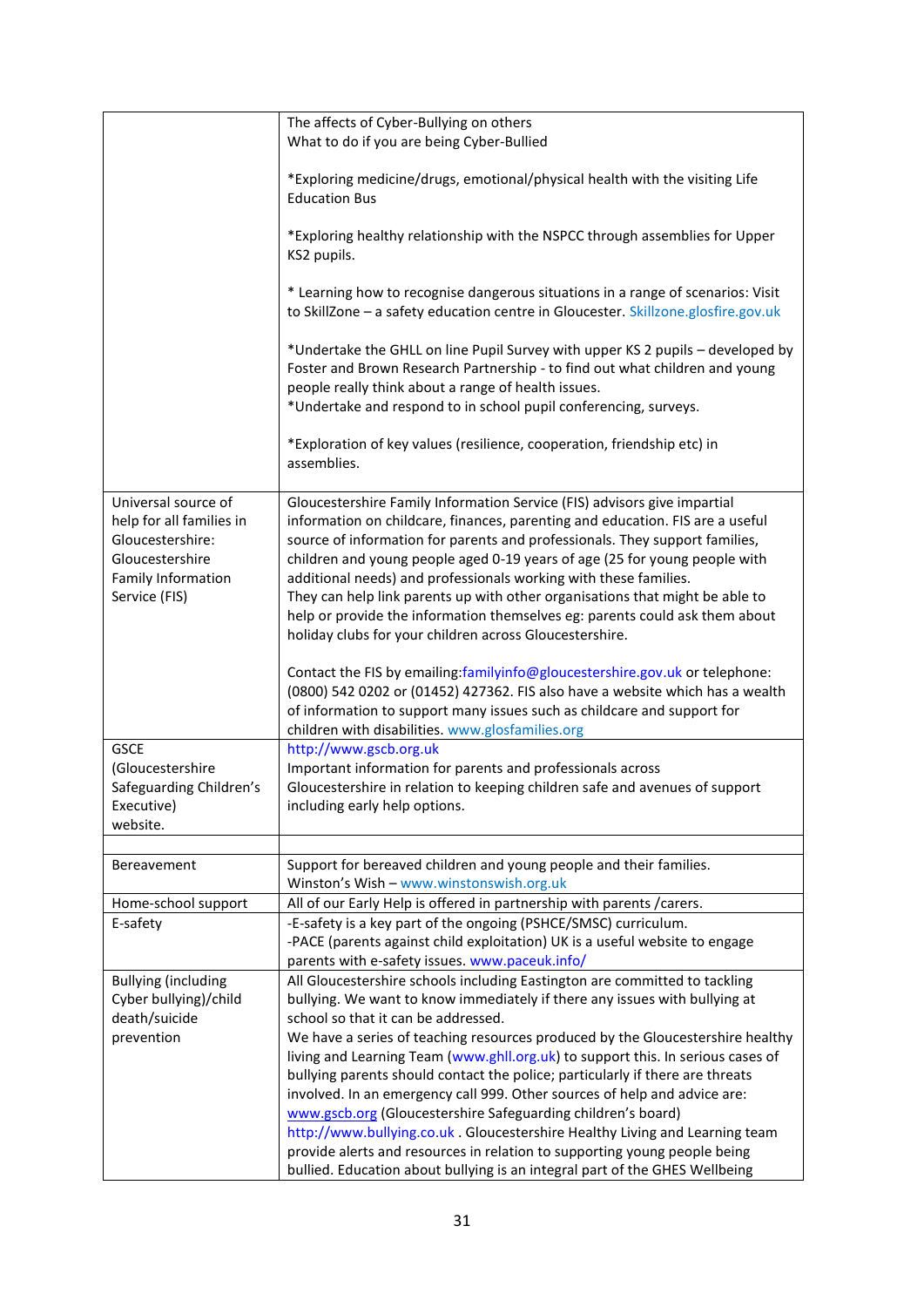|                                                                                                                                                     | programme www.ghll.org.uk.                                                                                                                                                                                                                                                                                                                                                                                                                                                                                                                                                                                                                                                                                                                                                                                                                                                                                                                                                                                                                                                                  |
|-----------------------------------------------------------------------------------------------------------------------------------------------------|---------------------------------------------------------------------------------------------------------------------------------------------------------------------------------------------------------------------------------------------------------------------------------------------------------------------------------------------------------------------------------------------------------------------------------------------------------------------------------------------------------------------------------------------------------------------------------------------------------------------------------------------------------------------------------------------------------------------------------------------------------------------------------------------------------------------------------------------------------------------------------------------------------------------------------------------------------------------------------------------------------------------------------------------------------------------------------------------|
| Children or young<br>people with multiple<br>needs (vulnerable) or<br>multiple needs<br>(complex) requiring<br>multi-agency input or<br>assessment. | Within Gloucestershire Targeted Support Teams provide multiagency<br>support for children and families. A phone call to discuss a possible referral is<br>helpful before making written referral. School actively refer to when<br>appropriate:<br>Targeted support Teams (TST): Gloucester (tel:01452<br>328076), Stroud (tel: 01452 328130); Tewkesbury (tel:<br>01452 328 250), Cotswold (tel: 01452 328101), Forest of Dean<br>(tel: 01452 328048) and Cheltenham (tel: 01452 328160). These teams are<br>made up of the following professionals: CAF Coordinators;<br>Community Lead Professional - disabled children and young people; Inclusion<br>Co-ordinator; Community Social Worker; Family Support Workers. They all work<br>together from one base so they can recognise and respond to local needs and<br>act as a focal point for co-ordinating support for vulnerable children, young<br>people and their families.<br>Support provided includes: Support for school and community based lead<br>professionals working with children and families through the CAF process; |
|                                                                                                                                                     | Collaboration with social care referrals that do not meet their thresholds, to co-<br>ordinate support within the community; Work in partnership to support<br>children with special educational needs in school; Advice and guidance from a<br>social work perspective on a 'discussion in principle basis';<br>Support children with disabilities and their families to access activities and meet<br>specific needs; Advice and guidance to lead professionals and the provision of<br>high quality parenting and family support services to families.                                                                                                                                                                                                                                                                                                                                                                                                                                                                                                                                   |
|                                                                                                                                                     | Youth Support Team (YST):<br>The Youth Support Team provide a range of services for vulnerable young<br>people aged between 11 - 19 (and up to 25 for young people with special<br>needs), including:<br>- Youth offending<br>- Looked after children<br>- Care leaver's support services (for those aged 16+)<br>- Early intervention and prevention service for 11 - 19 year<br>olds                                                                                                                                                                                                                                                                                                                                                                                                                                                                                                                                                                                                                                                                                                      |
|                                                                                                                                                     | - Support for young people with learning difficulties and/or<br>disabilities<br>- Positive activities for young people with disabilities<br>- Support with housing and homelessness<br>- Help and support to tackle substance misuse problems<br>and other health issues<br>- Support into education, training and employment<br>- Support for teenage parents<br>For General Enquiries: T: 01452 426900 E: info.glos@prospects.co.uk<br>To make a referral: T: 01452 427923 E: fasttrackteam@prospects.co.uK                                                                                                                                                                                                                                                                                                                                                                                                                                                                                                                                                                               |
|                                                                                                                                                     | TIC+ (Teens in Crisis) provides face-to-face and online counselling services<br>across Gloucestershire for young people aged 9-21 and their families.<br>www.ticplus.org.uk<br>Text: 07520 634063 Tel: 01594 372777                                                                                                                                                                                                                                                                                                                                                                                                                                                                                                                                                                                                                                                                                                                                                                                                                                                                         |
| Drug concerns                                                                                                                                       | www.infobuzz.co.uk/: InfoBuzz provides individual targeted<br>support around drugs & emotional health issues, development of personal &<br>social skills, and information & support around substance misuse. Drugs<br>education is covered in the school curriculum.<br>The Life Education Bus visits as part of this provision (PSHCE/SMSC) curriculum                                                                                                                                                                                                                                                                                                                                                                                                                                                                                                                                                                                                                                                                                                                                     |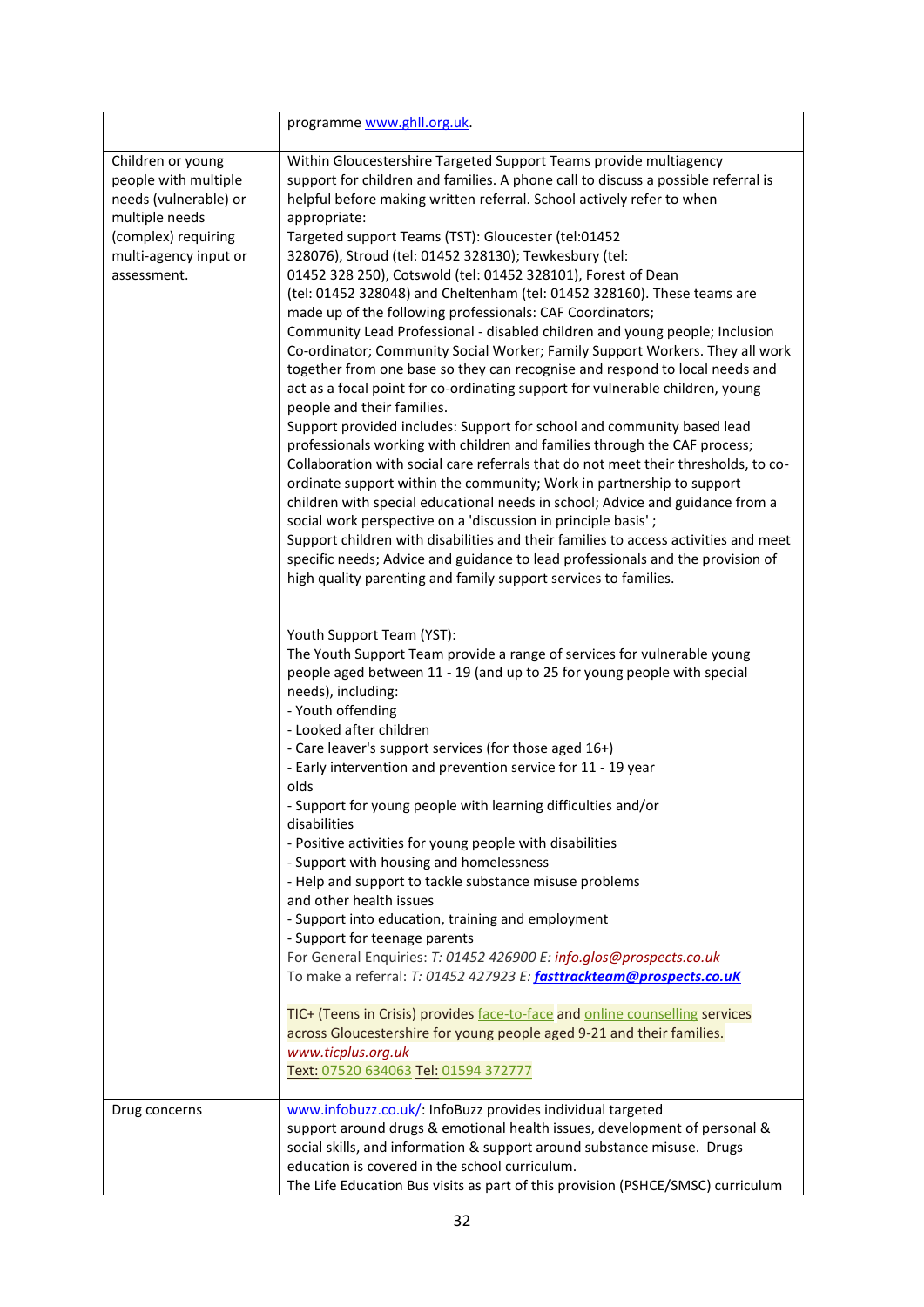|                             | as a preventative measure.                                                       |  |
|-----------------------------|----------------------------------------------------------------------------------|--|
| Mental health               | PSHCE/ SMSC curriculum - emotional wellbeing, stress management is taught.       |  |
| Concerns                    | Referral to school nurses may be appropriate.                                    |  |
|                             | Referral to CYPS (Gloucestershire's mental health                                |  |
| * Please note that in       | services) via your own GP.                                                       |  |
| <b>Gloucestershire CYPS</b> | For children/young people/adults with existing mental health difficulties        |  |
| (children and young         |                                                                                  |  |
| people's services)          | concerns should be discussed with the existing medical professionals             |  |
| replaced CAMHS (child       | (consultant psychiatrists).                                                      |  |
|                             | In an emergency call 999 or 111.                                                 |  |
| and adolescent mental       | CYPS* Practitioner advice line (for professionals to                             |  |
| health services)            | call) tel: 01452 894272.                                                         |  |
| Child Sexual                | CSE screening tool (can be located on the GSCB website:                          |  |
| exploitation (CSE)          | www.gscb.org.uk/article/113294/Gloucestershire-procedures and- protocols)        |  |
|                             | This should be completed if CSE suspected.                                       |  |
|                             | Clear information about Warning signs, the screening tool and Gloucestershire's  |  |
|                             | multi-agency protocol for safeguarding children at risk of CSE are at            |  |
|                             | www.gscb.org. Referrals should be made to Gloucestershire social care and the    |  |
|                             | Gloucestershire Police.                                                          |  |
|                             |                                                                                  |  |
|                             | <b>Gloucestershire Police CSE Team:</b>                                          |  |
|                             | The CSE team sits within the Public Protection Bureau                            |  |
|                             | Single agency team (Police)                                                      |  |
|                             | DS Nigel Hatten, DC Tess Nawaz, DC Kim Toogood,                                  |  |
|                             |                                                                                  |  |
|                             | PC Dawn Collings, PC Nicki Dannatt, PC Jenny Kadodia,                            |  |
|                             | PC Christina Pfister (Missing persons Coordinator) 01242 276846                  |  |
|                             | All referrals to go to the Central Referral Unit 01242 247999                    |  |
|                             | • Further information: National Working Group (Network                           |  |
|                             | tackling Child Sexual Exploitation)                                              |  |
|                             | www.nationalworkinggroup.org and PACE UK (Parents                                |  |
|                             | Against Child Sexual Exploitation) www.paceuk.info                               |  |
| Domestic violence           | The GSCB (Gloucestershire Safeguarding Children's board) have published a        |  |
|                             | Domestic Abuse pathway for educational settings which is on the GSCB website.    |  |
|                             | If a child or young person is suspected of living at home with a domestically    |  |
|                             | abusive parent or if a young person has domestic abuse in their own              |  |
|                             | relationship then the usual procedures should be followed and a referral made    |  |
|                             | to the children's helpdesk (tel: 01452 426565). The response will vary according |  |
|                             | to the age of the young person so that the appropriate agencies are involved.    |  |
|                             | Gloucestershire Domestic Abuse Support Service (GDASS)                           |  |
|                             |                                                                                  |  |
|                             | www.gdass.org.uk                                                                 |  |
|                             | MARAC Gloucestershire Constabulary: Multi Agency Risk Assessment                 |  |
|                             | Conferences (MARACs) prioritise the safety of victims who have been risk         |  |
|                             | assessed at high or very high risk of harm. The MARAC is an integral part of the |  |
|                             | Specialist Domestic Violence Court Programme, and information will be shared     |  |
|                             | between the MARAC and the Courts, in high and very high risk cases, as part of   |  |
|                             | the process of risk management.                                                  |  |
|                             |                                                                                  |  |
| Teenage relationship        | Please see comment about the Domestic abuse pathway for educational              |  |
| Abuse                       | settings above (in domestic violence section).                                   |  |
| (for information)           | www.gov.uk - home office 'teachers guide to violence and                         |  |
|                             | abuse in teenage relationships.' All violence or suspected violence should be    |  |
|                             | reported the police and/or social care as appropriate. GDASS (Gloucestershire    |  |
|                             | Domestic Abuse Support Service) can be referred to for support.                  |  |
|                             |                                                                                  |  |
|                             | • Young person's GDASS leaflet.                                                  |  |
|                             | • Lead GHLL Teacher for advice and support with curriculum resources (tel:       |  |
|                             | 01452 427208)                                                                    |  |
|                             | · Gloucestershire Take a Stand - www.glostakeastand.com                          |  |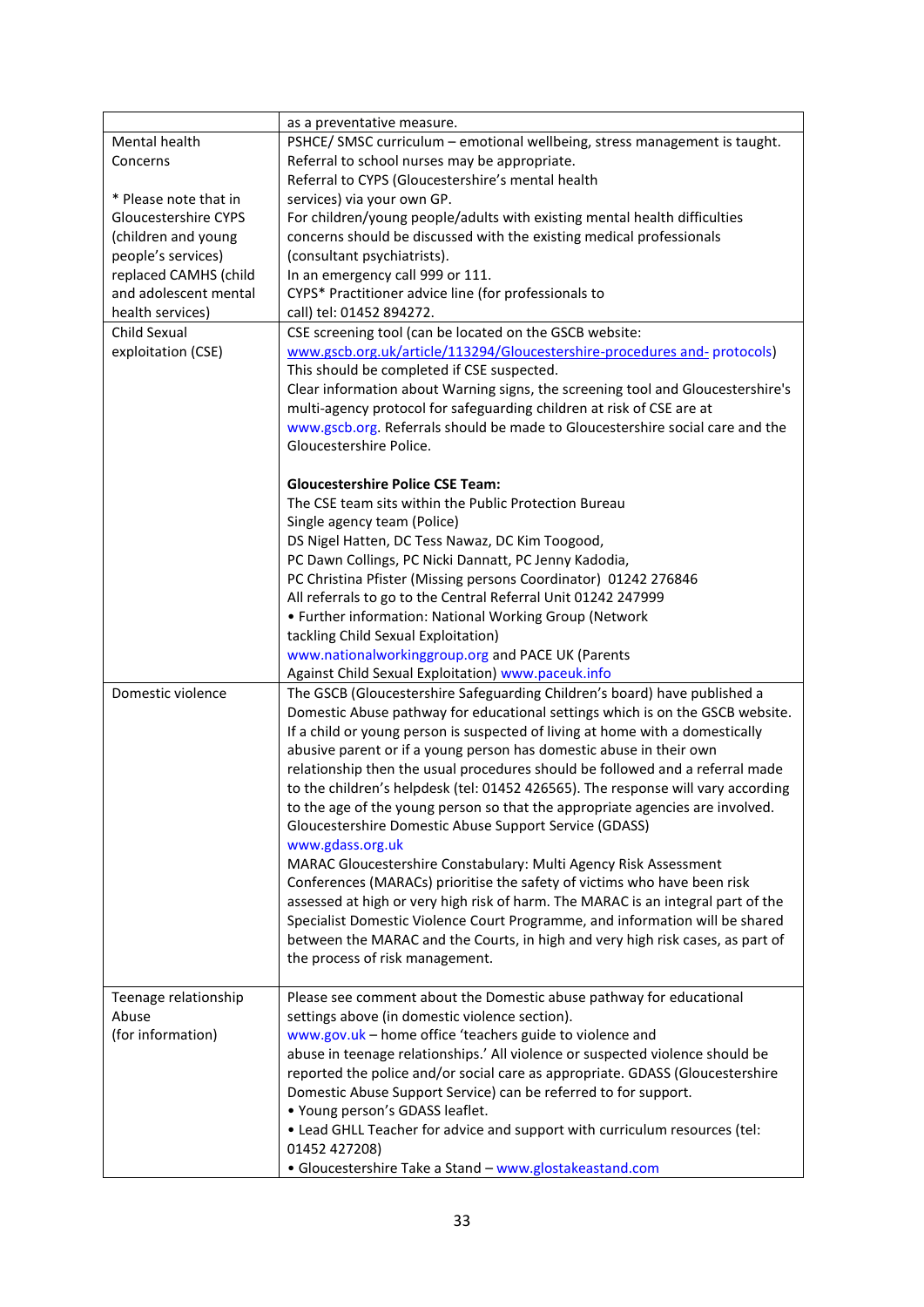|                                                                        | • Holly Gazzard Trust (local charity) – support worker.<br>Prevention: Resources used in the Wellbeing curriculum with pupils (available to<br>all GHES staff) are the 'Teenage Relationship Abuse' and 'Give and Get' (about<br>consent)<br>Curriculum resources - www.ghll.org.<br>Visit from Holly Gazzard Trust to classroom.                                                                                                                                                                                                                                                                                                                                                                                                                                                                                                                                                                                                                                                                                                                                                                                                                                                                                                                                                                                                                                                                                                                  |
|------------------------------------------------------------------------|----------------------------------------------------------------------------------------------------------------------------------------------------------------------------------------------------------------------------------------------------------------------------------------------------------------------------------------------------------------------------------------------------------------------------------------------------------------------------------------------------------------------------------------------------------------------------------------------------------------------------------------------------------------------------------------------------------------------------------------------------------------------------------------------------------------------------------------------------------------------------------------------------------------------------------------------------------------------------------------------------------------------------------------------------------------------------------------------------------------------------------------------------------------------------------------------------------------------------------------------------------------------------------------------------------------------------------------------------------------------------------------------------------------------------------------------------|
| Female genital<br>mutilation (FGM)                                     | http://www.nhs.uk/Conditions/female-genital-mutilation<br>for NHS information and signs of FGM. Any suspicion of FGM should be referred<br>to the Police and social care.<br>- E-learning package- http://www.fgmelearning.co.uk/ for<br>interested staff or professionals (free home office e-learning)<br>Posters/leaflets on FGM shared with staff and pupils.                                                                                                                                                                                                                                                                                                                                                                                                                                                                                                                                                                                                                                                                                                                                                                                                                                                                                                                                                                                                                                                                                  |
| Faith abuse                                                            | www.gov.uk/government/publications/national-action-plan-totackle-child-<br>abuse-linked-to-faith-or-belief for copy of DfE<br>document 'national action plan to tackle child abuse linked<br>to faith or belief.'<br>Judith Knight; Diocese of Gloucester Head of Safeguarding/faith abuse contact:<br>jknight@glosdioc.org.uk. For other faith groups contact Jane Bee (GCC LADO).                                                                                                                                                                                                                                                                                                                                                                                                                                                                                                                                                                                                                                                                                                                                                                                                                                                                                                                                                                                                                                                                |
| Fabricated and<br>induced illness (FII)                                | http://www.nhs.uk/Conditions/Fabricated-or-induced-illness for information on<br>behaviours and motivation behind FII. Any<br>professionals suspecting FII must involve the Police, Social<br>Services and follow the child protection procedures outlined in this policy.                                                                                                                                                                                                                                                                                                                                                                                                                                                                                                                                                                                                                                                                                                                                                                                                                                                                                                                                                                                                                                                                                                                                                                         |
| Forced marriage<br>(for information)                                   | SPOC (Single Point of Contact) for Forced Marriage in Gloucestershire is Acting<br>DI Jo Mercurio (Gloucestershire Constabulary, Public Protection Bureau).<br>UK Forced Marriage Unit fmu@fco.gov.uk<br>Telephone: 020 7008 0151 Call 999 (police) in an emergency.<br>www.gov.uk/stop-forced-marriage for information on Forced Marriage. Visit<br>Home Office website to undertake Forced Marriage e-learning package<br>https://www.gov.uk/forcedmarriage.<br>GSCB one day Awareness training delivered by Infobuzz www.gscb.org.uk<br>Please see 'Multi-Agency Practice Guidelines- Handling cases of Forced<br>Marriage' for more information and detail<br>https://www.gov.uk/forcedmarriage.<br>All practitioners must be aware of this, that is they may only have one chance to<br>speak to a potential victim and thus they may only have one chance to save a<br>life. This means that all practitioners working within statutory agencies need to<br>be aware of their responsibilities and obligations when they come across forced<br>marriage cases. If the<br>victim is allowed to walk out of the door without support being offered, that one<br>chance might be wasted.<br>Prevention Freedom Charity- Aneeta Prem 'But it's not fair' book. A book for<br>teenagers looking at forced marriage from the point of view of school friends of<br>the girl who went to India and didn't come back. This book promotes discussion. |
| Gangs and youth<br>violence                                            | Contact the Avenger Task Force/Inspector Neil Smith<br>(Gloucestershire Police tel: 101). A task force set up to identify potential gang<br>members as vulnerable individuals and potential victims and aims to help them.<br>Prevention: wellbeing curriculum - self-esteem & identity, law & order and<br>considering impact of violence on communities.                                                                                                                                                                                                                                                                                                                                                                                                                                                                                                                                                                                                                                                                                                                                                                                                                                                                                                                                                                                                                                                                                         |
| Gender-based<br>violence/violence<br>against women and<br>girls (WAWG) | www.gov.uk - home office policy document, 'Ending violence 21<br>violence/violence against women and girls (WAWG) against women and girls in<br>the UK' (June 2014).<br>FGM (Female Genital Mutilation) is violence against women and girls.<br>Hope House SARC (Sexual Assault Referral Centre): 01452 754390                                                                                                                                                                                                                                                                                                                                                                                                                                                                                                                                                                                                                                                                                                                                                                                                                                                                                                                                                                                                                                                                                                                                     |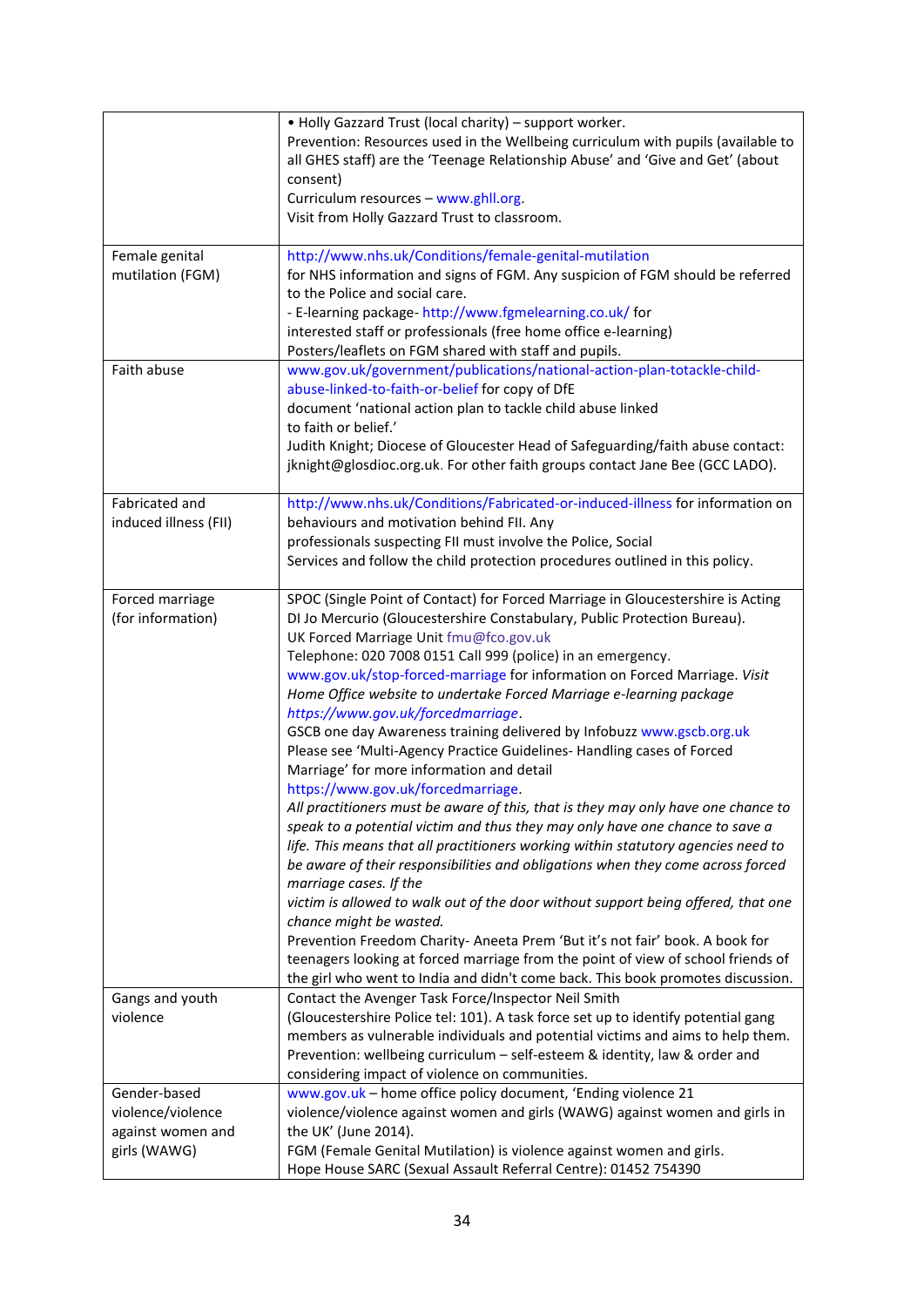|                          | Gloucestershire Rape and Sexual Abuse Centre: 01452 526770                            |
|--------------------------|---------------------------------------------------------------------------------------|
| Honour based             | The police have made it a high priority to help communities fight back to tackle      |
| abuse (HBA)              | both honour based abuse and hate crime. The 'Honour Network Help line': 0800          |
|                          | 5999247                                                                               |
|                          |                                                                                       |
| Mental health            | CYPS (Gloucestershire's mental health services)                                       |
|                          | CYPS (Gloucestershire children's mental health services). Consultant                  |
|                          | psychiatrists.                                                                        |
|                          | PSHCE / SMSC curriculum - emotional wellbeing, stress management                      |
| Private fostering        | http://www.gloucestershire.gov.uk/privatefostering                                    |
|                          | Gloucestershire County council website information on private fostering. Refer        |
|                          | to Gloucestershire Children & Families Helpdesk on 01452 426565 or                    |
|                          | Gloucestershire Private Fostering Social Worker 01452 427874.                         |
|                          | A private fostering arrangement is essentially one that is made without the           |
|                          | involvement of a local authority. Private fostering is defined in the Children Act    |
|                          |                                                                                       |
|                          | 1989 and occurs when a child or young person under the age of 16 (under 18 if         |
|                          | disabled) is cared for and provided with accommodation, for 28 days or more,          |
|                          | by someone who is not their parent, guardian or a close relative.                     |
|                          | (Close relatives are defined as; step-parents, siblings, brothers or sisters of       |
|                          | parents or grandparents).                                                             |
| Radicalisation           | Gloucestershire Constabulary: 101 and (LADO)                                          |
|                          | Anti-Terrorist Hotline: 0800 789 321                                                  |
|                          | Prevention: GHES teach traditional British values through the                         |
|                          | curriculum: democracy, rule of law, respect for others, liberty, tolerance of         |
|                          | those with different faiths and beliefs and promotion of 'Britishness'. GHES has      |
|                          | an annual British values focus week.                                                  |
| Sexting                  | http://www.nspcc.org.uk/preventing-abuse/keeping-childrensafe/sexting                 |
|                          | (NSPCC website).                                                                      |
|                          | Gloucestershire Police have a small sexual exploitation team.                         |
|                          | Prevention:                                                                           |
|                          | 'So you got naked online' (sexting information leaflet produced                       |
|                          | for pupils by south west grid for learning)                                           |
|                          | -Included in the Wellbeing PINK Curriculum (PSHCE/SMSC).                              |
|                          | Sexting is illegal but the police have stated that young people should be treated     |
|                          | as victims in the first place and not usually face prosecution. The police's priority |
|                          | is those who profit from sexual images of young peoplenot the victims.                |
| Trafficking              | Serious crime which must be reported to Jane Bee (Gloucestershire LADO) and           |
|                          | the Gloucestershire Police.                                                           |
|                          | Trafficking can include a young person being moved across the same street to a        |
|                          | different address for the purpose of exploitation. It doesn't have to include         |
|                          | people, children or young people being moved great distances.                         |
| Children who run away    | PC Christina Pfister (Gloucestershire Police: Missing persons Coordinator) Tel:       |
|                          | 101                                                                                   |
| (missing persons/missing | GSCB Missing Children Protocol http://www.gscb.org.uk:                                |
| children)                | Gloucestershire's protocol on partnership working when children                       |
|                          | and young people run away and go missing from home or care.                           |
|                          |                                                                                       |
|                          | ASTRA (Gloucestershire): The ASTRA (Alternative Solutions To Running Away)            |
|                          | has the primary aim of reducing the incidence of persistent running away across       |
|                          | Gloucestershire. The project provides support, advice and information to young        |
|                          |                                                                                       |
|                          | people up to eighteen years old who have run away. This might be from a family        |
|                          | home, foster home or from a residential unit. ASTRA provides support after the        |
|                          | event to enable a young person to address the causes of running away. The             |
|                          | ASTRA project offers young people help and the support required in order to           |
|                          | find Alternative Solutions To Running Away. Freephone Telephone number:               |
|                          | 0800-389-4992 EXCLUSIVELY for young people who have run away and have no              |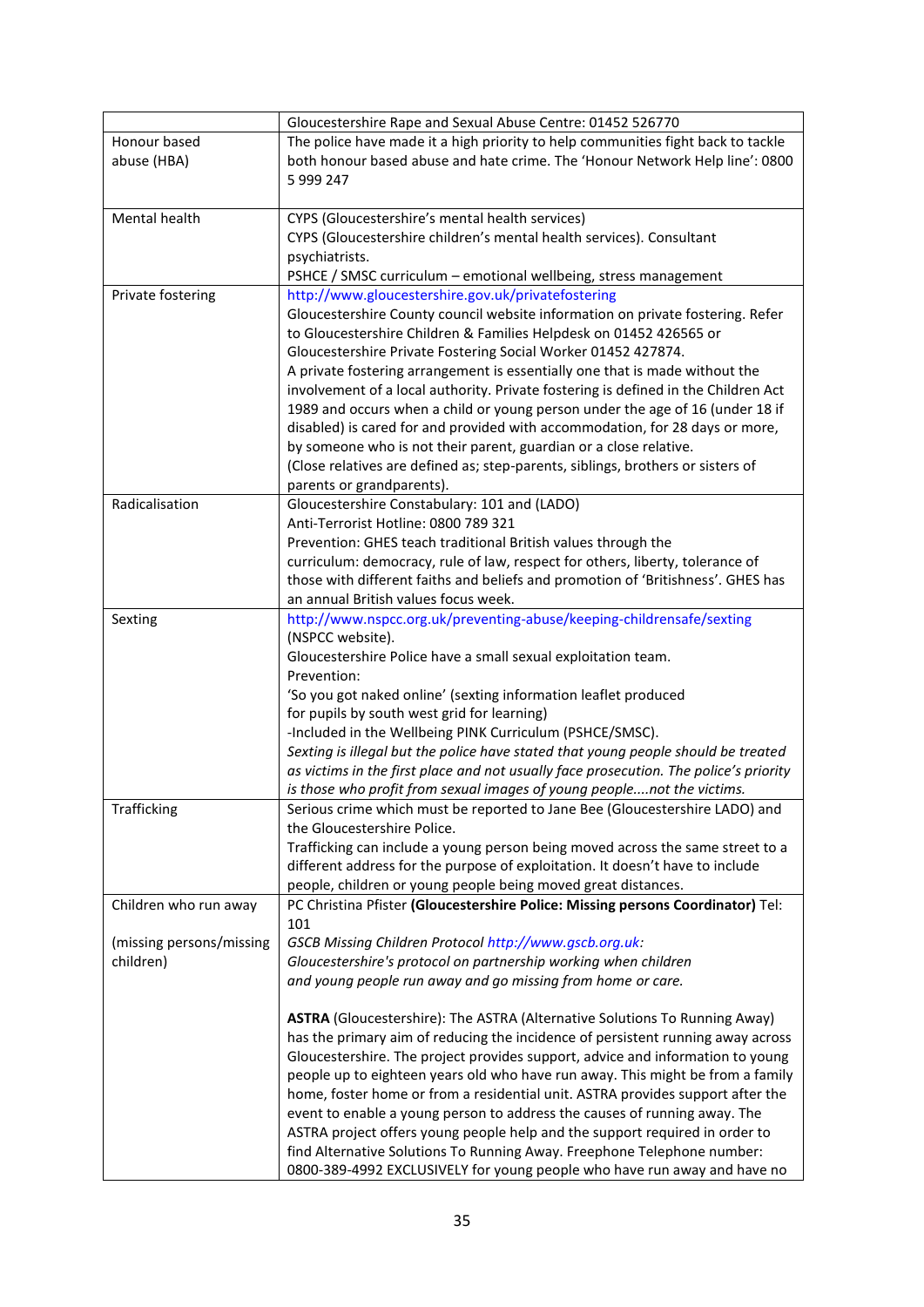|                         | money. All other callers are asked to use the 'ordinary' number<br>(tel: 01452 541599).                                                                                                                                                                                                                                                                                                                                                                                                                                                                                                                                                                                                                                                                                                                                                                                                                                                                                                                                                                                                                                                                                                                                                                                                                                                                                                    |
|-------------------------|--------------------------------------------------------------------------------------------------------------------------------------------------------------------------------------------------------------------------------------------------------------------------------------------------------------------------------------------------------------------------------------------------------------------------------------------------------------------------------------------------------------------------------------------------------------------------------------------------------------------------------------------------------------------------------------------------------------------------------------------------------------------------------------------------------------------------------------------------------------------------------------------------------------------------------------------------------------------------------------------------------------------------------------------------------------------------------------------------------------------------------------------------------------------------------------------------------------------------------------------------------------------------------------------------------------------------------------------------------------------------------------------|
| <b>CME</b><br>(Children | Anyone concerned that a child is missing education (CME) can make a referral<br>to the Education Entitlement and Inclusion team (EEI) at Gloucestershire County<br>Council. Tel: 01452 426960/427360.                                                                                                                                                                                                                                                                                                                                                                                                                                                                                                                                                                                                                                                                                                                                                                                                                                                                                                                                                                                                                                                                                                                                                                                      |
| missing education)      |                                                                                                                                                                                                                                                                                                                                                                                                                                                                                                                                                                                                                                                                                                                                                                                                                                                                                                                                                                                                                                                                                                                                                                                                                                                                                                                                                                                            |
|                         | Children Missing Education (CME) refers to 'any child of compulsory school age<br>who is not registered at any formally approved education activity e.g. school,<br>alternative provision, elective home education, and has been out of education<br>provision for at least 4 weeks'. CME also includes those children who are<br>missing (family whereabouts unknown), and are usually children who are<br>registered on a school roll / alternative provision. This might be a child who is<br>not at their last known address and either: has not taken up an allocated school<br>place as expected, or has 10 or more days of continuous absence from school<br>without explanation, or left school suddenly and the destination is unknown. It<br>is the responsibility of the Education Entitlement and Inclusion team,<br>on behalf of the Local Authority (LA), to: Collate information on all reported<br>cases of CME of statutory school aged children in Gloucestershire maintained<br>schools, academies, free schools, alternative provision academies and<br>Alternative Provision Schools (APS). The EEI Team will also liaise with partner<br>agencies and other LAs and schools across Britain to track pupils who may be<br>missing education and ensure each child missing education is offered full time<br>education within 2 weeks of the date the LA was informed. |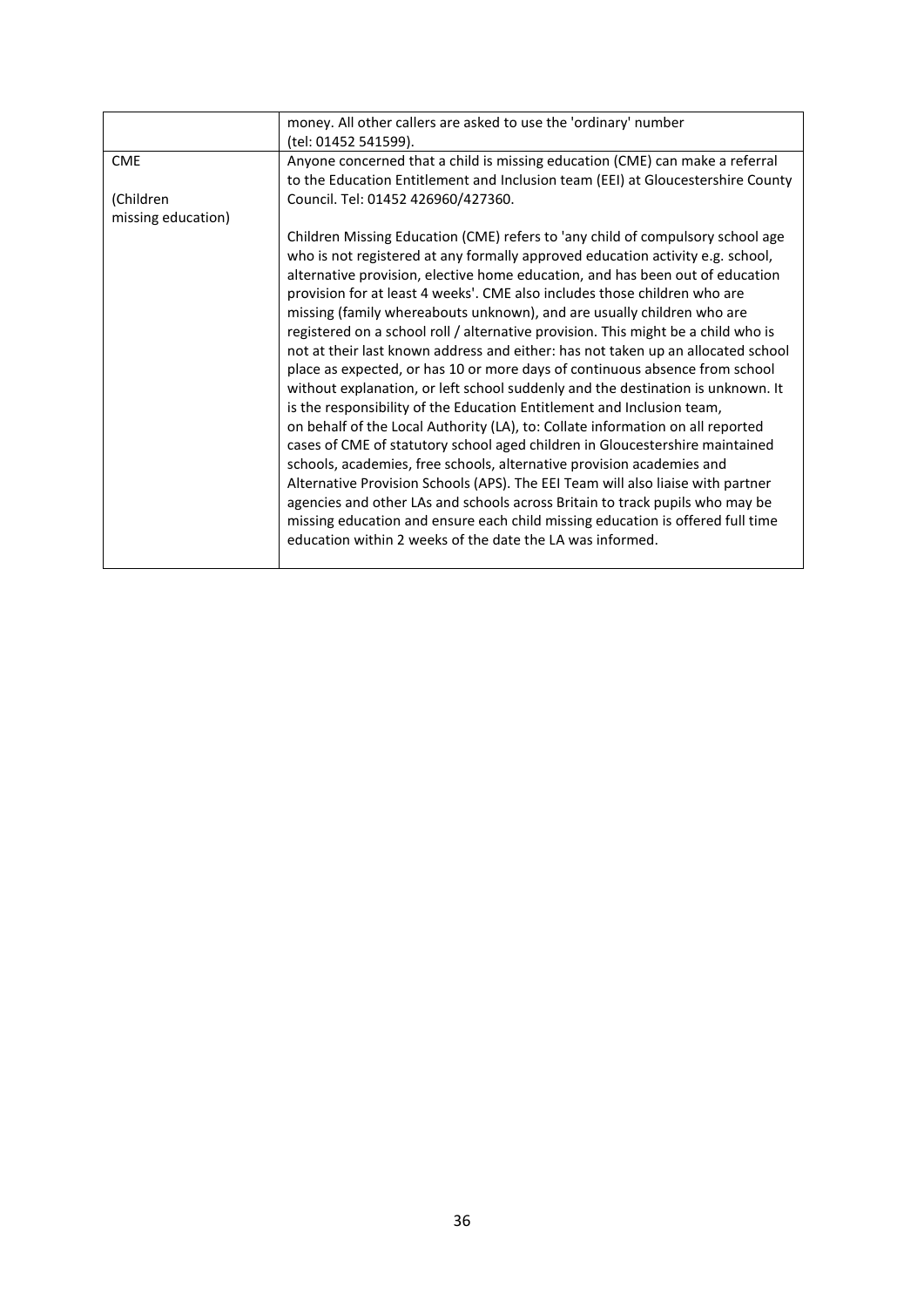

# **Sexualised Behaviours Recording Form**

Form to be completed by person who witnessed the incident or had the incident reported to them. This can be done with support, e.g. from the safeguarding lead.

| Date:                                                       |                                                                                                                                                                                                                                                                                 |
|-------------------------------------------------------------|---------------------------------------------------------------------------------------------------------------------------------------------------------------------------------------------------------------------------------------------------------------------------------|
| Name:                                                       |                                                                                                                                                                                                                                                                                 |
| DOB:                                                        |                                                                                                                                                                                                                                                                                 |
| Any specific<br>vulnerabilities:                            |                                                                                                                                                                                                                                                                                 |
| Any other behavioural<br>concerns:                          |                                                                                                                                                                                                                                                                                 |
| Any other previous<br>incidents of sexualised<br>behaviour: |                                                                                                                                                                                                                                                                                 |
| Details of the Incident:                                    |                                                                                                                                                                                                                                                                                 |
|                                                             | Detail anything of note that took place before the behaviour. Describe in detail what was<br>observed or reported. Use quotation marks to describe the child's/children's words. Avoid<br>terms such as 'inappropriate touch, sexualised behaviour' etc. as they are too vague. |
|                                                             |                                                                                                                                                                                                                                                                                 |
|                                                             |                                                                                                                                                                                                                                                                                 |
|                                                             |                                                                                                                                                                                                                                                                                 |
|                                                             |                                                                                                                                                                                                                                                                                 |
|                                                             |                                                                                                                                                                                                                                                                                 |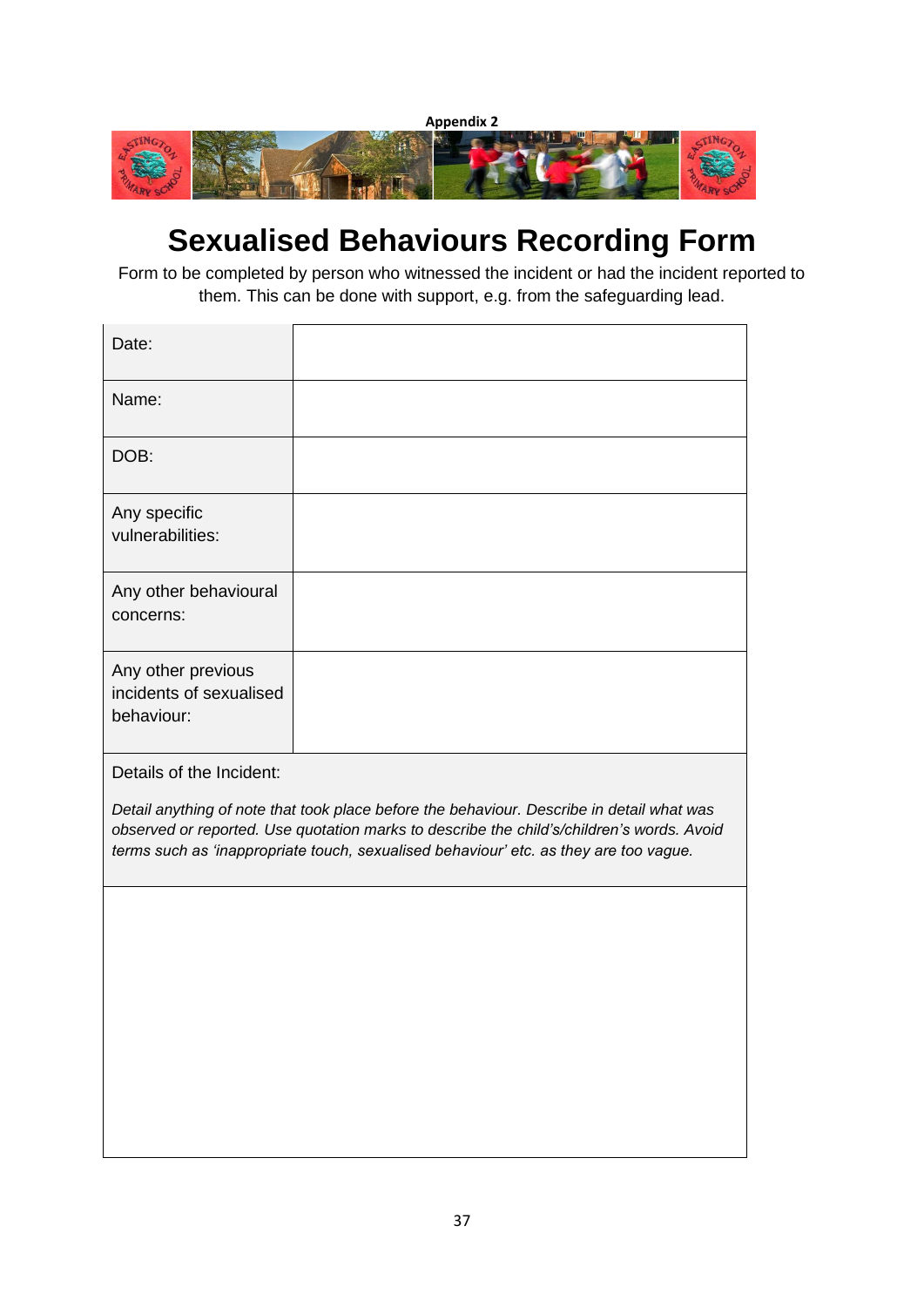Other significant factors:

*Describe if there was any observed planning, physical force, coercion, secrecy, any adult sexual behaviour i.e. not age appropriate. Oral, penetration/attempted penetration or mutual, consenting, light hearted, sexual behaviour, exploratory.*

Power imbalances:

*Describe any power difference between the children/young people involved in the incident, e.g. age, relationship, social status, developmental differences, size, learning disabilities, physical disabilities etc.*

Reaction of the children/young people involved in the incident:

*Describe individually for all children involved e.g. fear, tearful, anxiety, happy, playful, embarrassed, angry, regretful, taking responsibility.* 

*Anonymise where necessary when attaching the recording to an individual's school records.*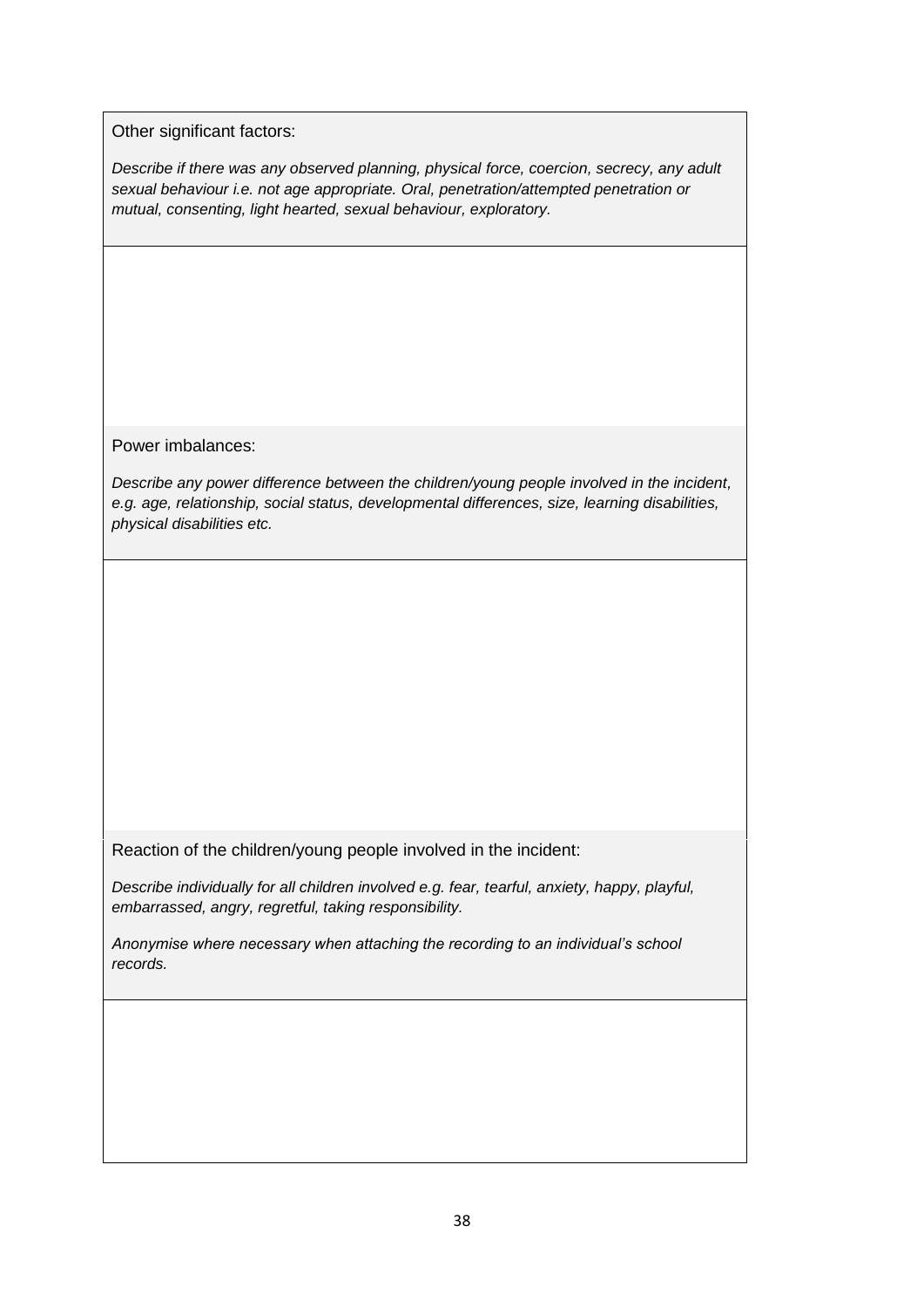## Behaviour management:

*How was behaviour addressed in the immediacy? Was SDSE used/discussed?*

*How will the behaviour be addressed in the future, e.g. whole class/school response – PANTS, pastoral support?*

*Report/referral to other agencies, including social care.*

*What support will be offered if necessary to the children/young people involved?*

Reaction of parents/carers:

*Record individually the parents/carers' reactions for each child – you may need to record their initial response and their subsequent response. For example, a parent may react negatively initially, but then responds in a more supportive manner in time.* 

*Supportive/concerned/caring/rejecting/angry/shocked.*

*Have they similar concerns at home?*

*Anonymise where necessary when attaching the recording to an individual's school records.*

| Completed by +<br>role: | Date: |  |
|-------------------------|-------|--|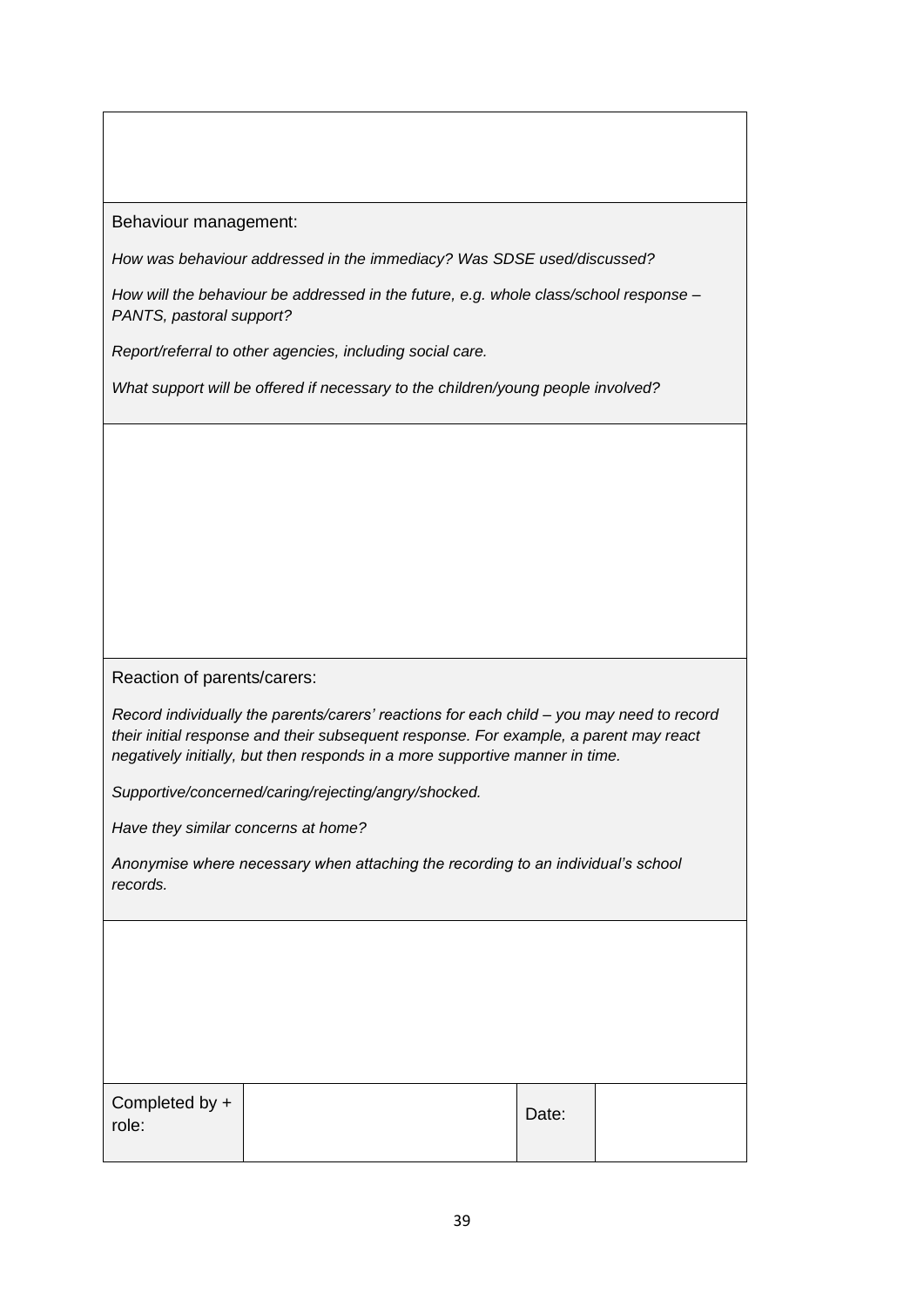

# **Safety Plan**

This safety plan should be completed with professionals who support the child/young person and their family.

The child/young person should be involved in creating and have access to a version of the plan that is appropriate for their age and level of development. It is vital that all children feel safe in school.

Professional judgement should be used as to whether the child/young person should attend any safety planning meetings. However, their wishes and feelings should be gathered prior to any safety planning meetings by a professional with whom they have a positive relationship.

The safety plan should be reviewed at regular intervals (e.g. every three months) or if there is a change in perceived risk or other circumstance.

The safety plan should be a dynamic document that supports the child's development and healthy peer relationships, while promoting safety within the school. It should be proportionate to the level of risk and non-punitive. Identifying and promoting strengths is as important as identifying concerns and risks, as positive life skills can counter some risky behaviour.

| Date of creation:                        |  |
|------------------------------------------|--|
| Name of child/young person:              |  |
| Date of birth:                           |  |
| School/education setting:                |  |
| Class:                                   |  |
| People involved in creating the<br>plan: |  |
|                                          |  |

## **1 Background information**

1.1 Please provide an overview of the known sexual behaviour concerns in school, home and community:

*Be specific; avoid general statements, such as 'sexualised/inappropriate behaviour'.*

*Was there use of force/coercion/planning/secrecy?*

*Record relationship and potential power differentials between any children involved and all children's responses.* 

*Is behaviour frequent or has it escalated in severity?* 

School: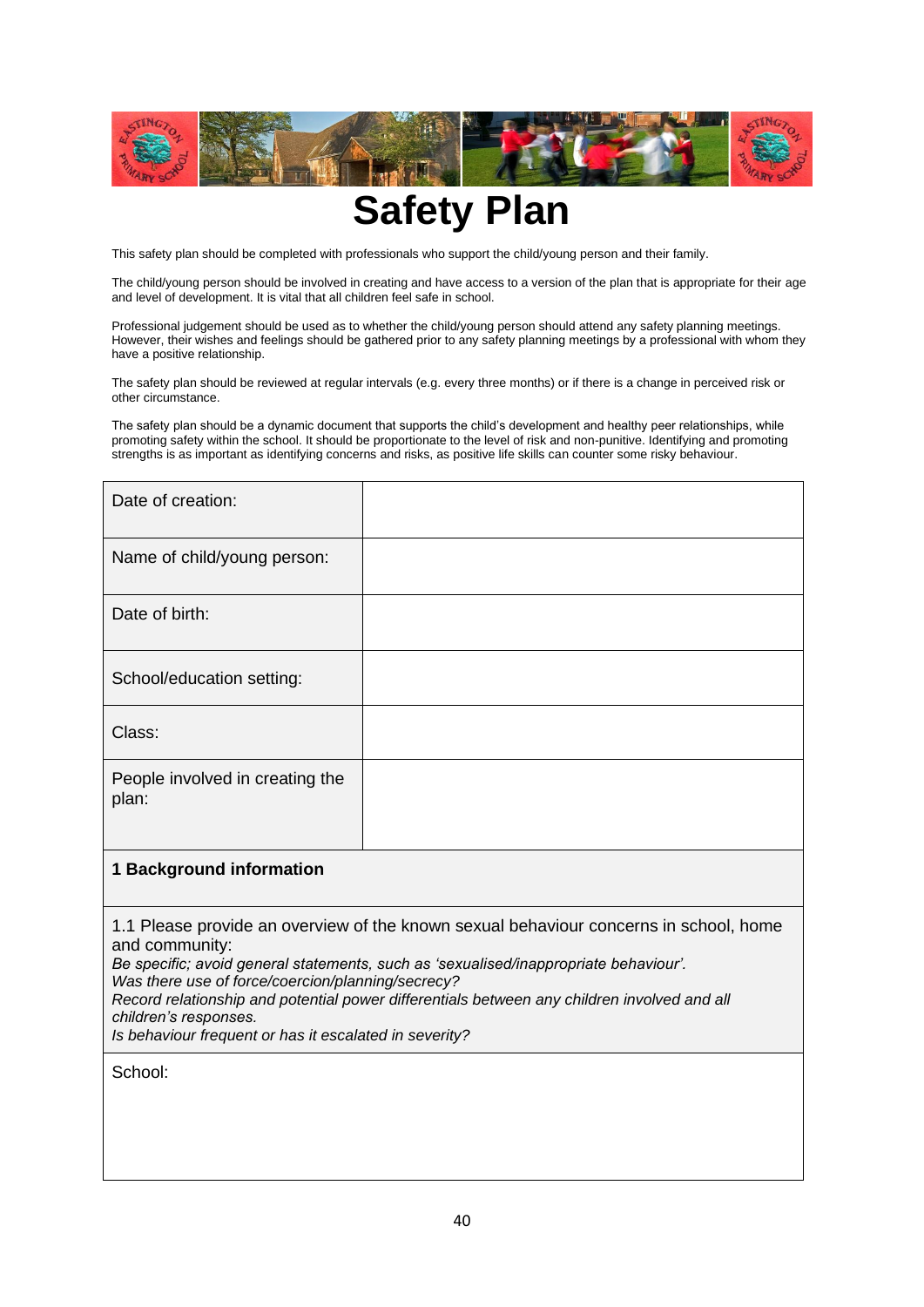| Home:                                                                                                                                                                                                       |
|-------------------------------------------------------------------------------------------------------------------------------------------------------------------------------------------------------------|
| Community:                                                                                                                                                                                                  |
|                                                                                                                                                                                                             |
| 1.2 Provide an overview of other behaviour concerns:<br>Such as bullying, violence, disruptive behaviour.                                                                                                   |
|                                                                                                                                                                                                             |
|                                                                                                                                                                                                             |
|                                                                                                                                                                                                             |
|                                                                                                                                                                                                             |
| 1.3 Other relevant factors:<br>Family background, involvement of children's services, learning difficulties, disabilities or<br>cultural/religious factors.                                                 |
|                                                                                                                                                                                                             |
|                                                                                                                                                                                                             |
|                                                                                                                                                                                                             |
|                                                                                                                                                                                                             |
| 1.4 What interventions/consequences are already in place or have taken place:<br>Restrictions on activities/movement around the school, one-to-one work or whole school/class<br>work, specialist services. |
|                                                                                                                                                                                                             |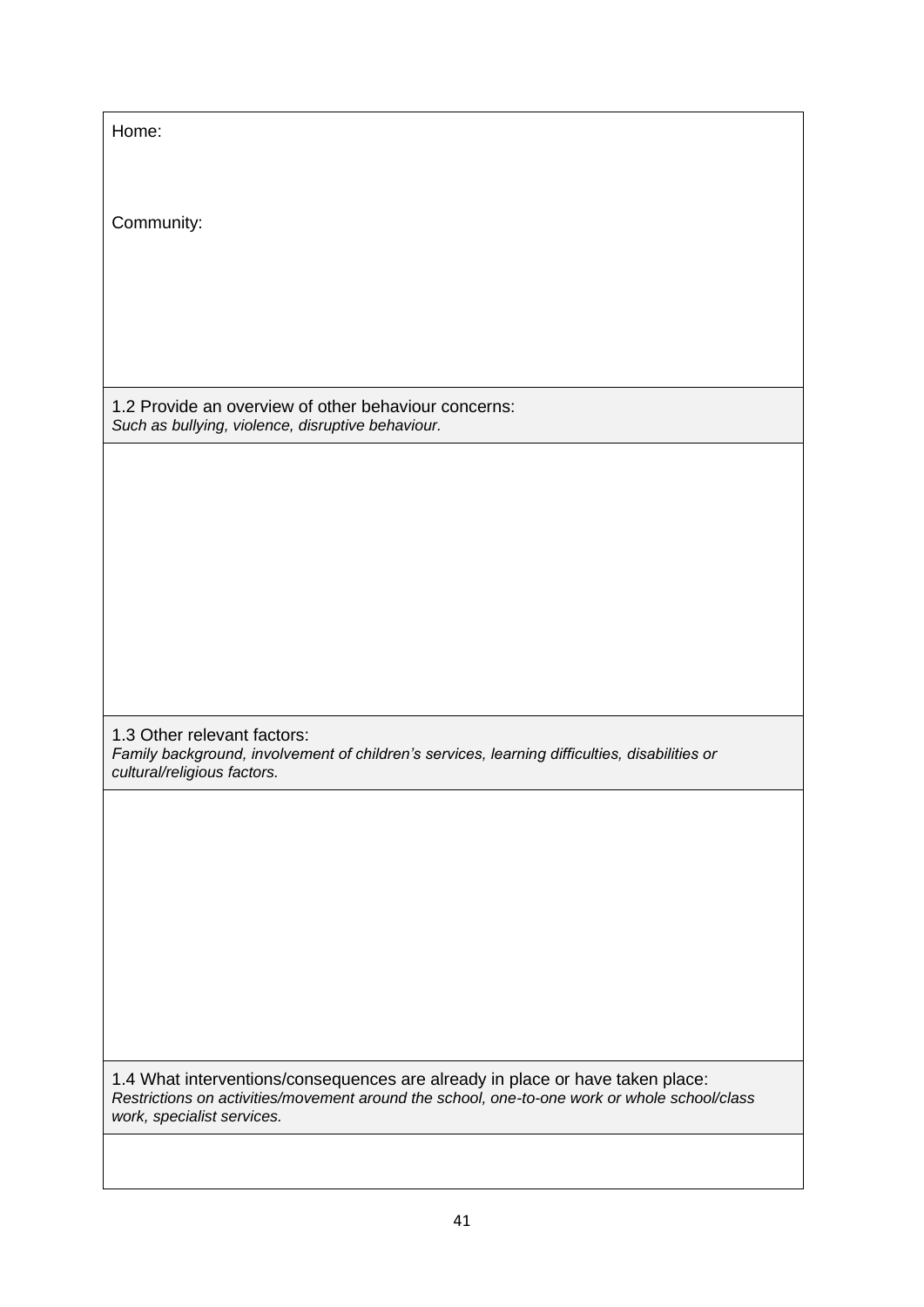1.5 Child's views regarding their sexual behaviour and other behavioural concerns: *Do they understand the concerns, do they deny or accept the behaviours, are they embarrassed, angry, remorseful etc?*

1.6 Parent's/carer's views regarding child's sexual behaviour and other behavioural concerns:

*Are they angry, rejecting, supportive, minimising, concerned?*

## **2 Identifying risks**

2.1 Record any known triggers to the behaviour: *Particular lessons, activities, peers, staff and events outside of school.*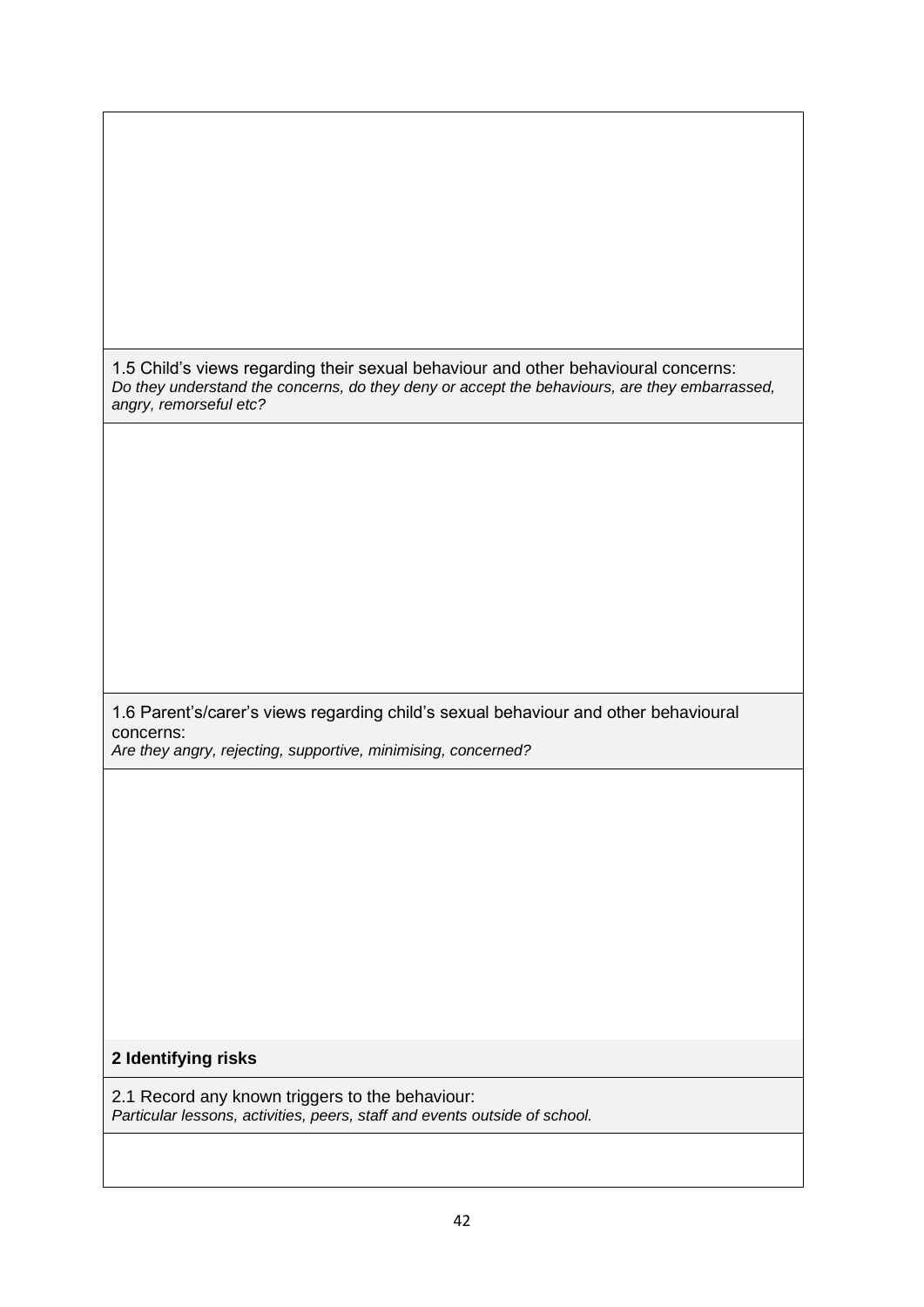Where identified, detail strategies to reduce triggers: *What supervision is available to support the young person, can the child identify triggers to the behaviour?*

2.2 Identify any risky locations in the school: *Toilets, unsupervised areas, corridors, playgrounds etc.* 

Where risky locations are identified, detail plans to minimise risk: *Using different toilets/toilet times, additional supervision? No-go areas for child/young person?*

2.3 Identify any others who may be particularly vulnerable: *Include staff, visitors and other children and, maintaining appropriate confidentiality, detail why they might be vulnerable*

Where vulnerable individuals have been identified, detail plans to minimise risk: *Supervision, assessing suitability for contact activities, consideration of classroom seating arrangements, consider whether one-to-one work is appropriate.*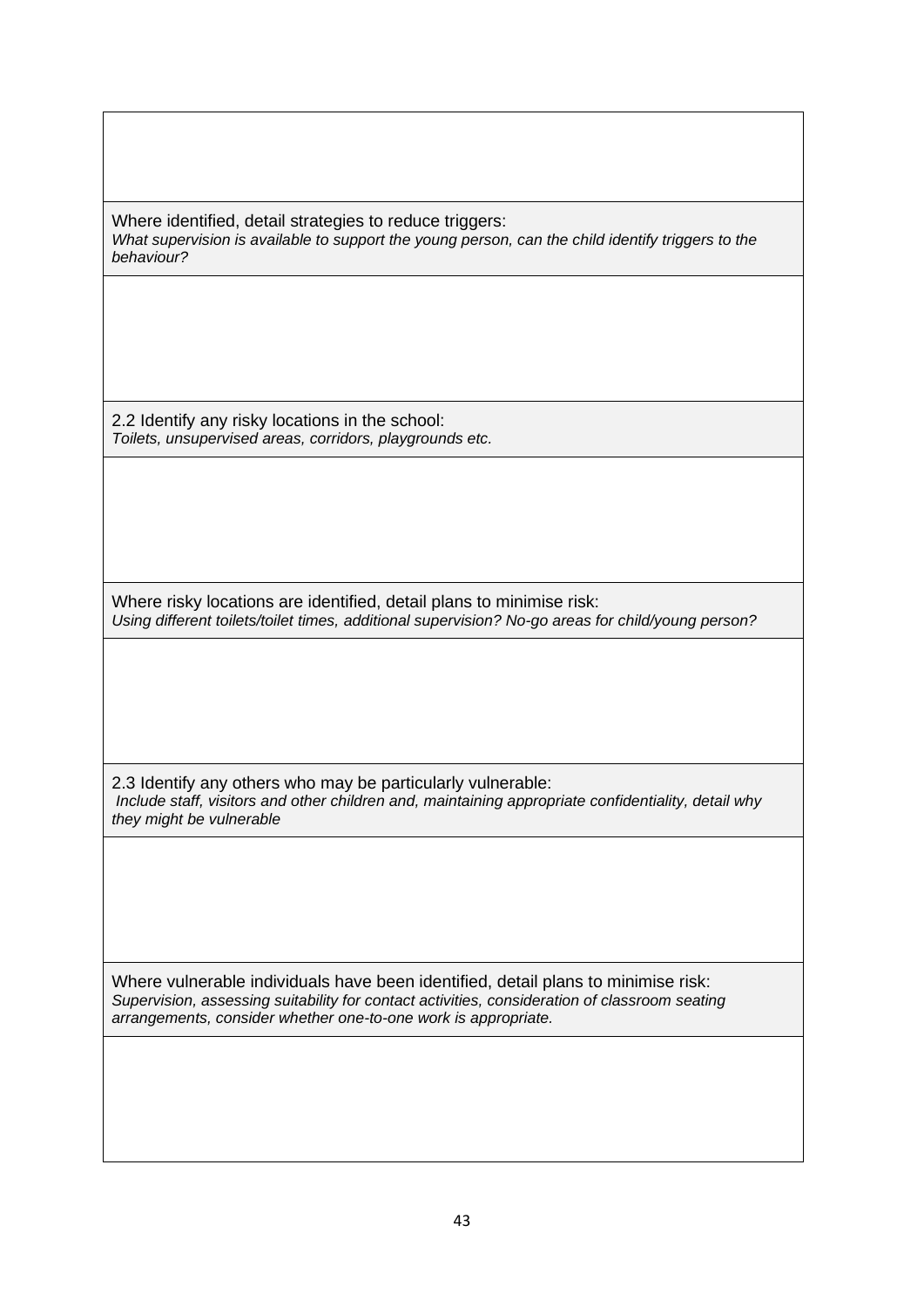| 2.4 Identify any risky activities:<br>RSE lessons, school trips, PE, including getting changed/contact sports, residential stays.                                                                                                                                                                                                                                                                                                                                                                                                    |
|--------------------------------------------------------------------------------------------------------------------------------------------------------------------------------------------------------------------------------------------------------------------------------------------------------------------------------------------------------------------------------------------------------------------------------------------------------------------------------------------------------------------------------------|
|                                                                                                                                                                                                                                                                                                                                                                                                                                                                                                                                      |
|                                                                                                                                                                                                                                                                                                                                                                                                                                                                                                                                      |
| Where identified, detail strategies to minimise risk:<br>Supervision, changing in different room, conducting activities safely without supervision                                                                                                                                                                                                                                                                                                                                                                                   |
|                                                                                                                                                                                                                                                                                                                                                                                                                                                                                                                                      |
|                                                                                                                                                                                                                                                                                                                                                                                                                                                                                                                                      |
| 2.5 Explore child's/young person's access to internet/media and any associated risks,<br>including personal devices:<br>Is access monitored and supervised, are safety settings/filters applied, is access available in<br>unstructured time, are personal devices accessible during the day?                                                                                                                                                                                                                                        |
|                                                                                                                                                                                                                                                                                                                                                                                                                                                                                                                                      |
|                                                                                                                                                                                                                                                                                                                                                                                                                                                                                                                                      |
| Where identified, detail strategies to minimise risk:<br>Supervised access, use of filters, no personal devices, whole school online safety.                                                                                                                                                                                                                                                                                                                                                                                         |
|                                                                                                                                                                                                                                                                                                                                                                                                                                                                                                                                      |
|                                                                                                                                                                                                                                                                                                                                                                                                                                                                                                                                      |
| 2.6 Explore and record transport arrangements to and from school:<br>Walking, bus, car, shared transport arrangements. Include whether the child is transported by the<br>local authority, whether they are transported with other children, what the supervision<br>arrangements are, is the person supervising (e.g. taxi driver) aware of the potential risks and is<br>there an appropriate person to manage them, consider whether the child/young person should be<br>transported individually or with additional supervision. |
|                                                                                                                                                                                                                                                                                                                                                                                                                                                                                                                                      |
|                                                                                                                                                                                                                                                                                                                                                                                                                                                                                                                                      |
| Where concerns are identified, detail actions/changes required to transport arrangements:                                                                                                                                                                                                                                                                                                                                                                                                                                            |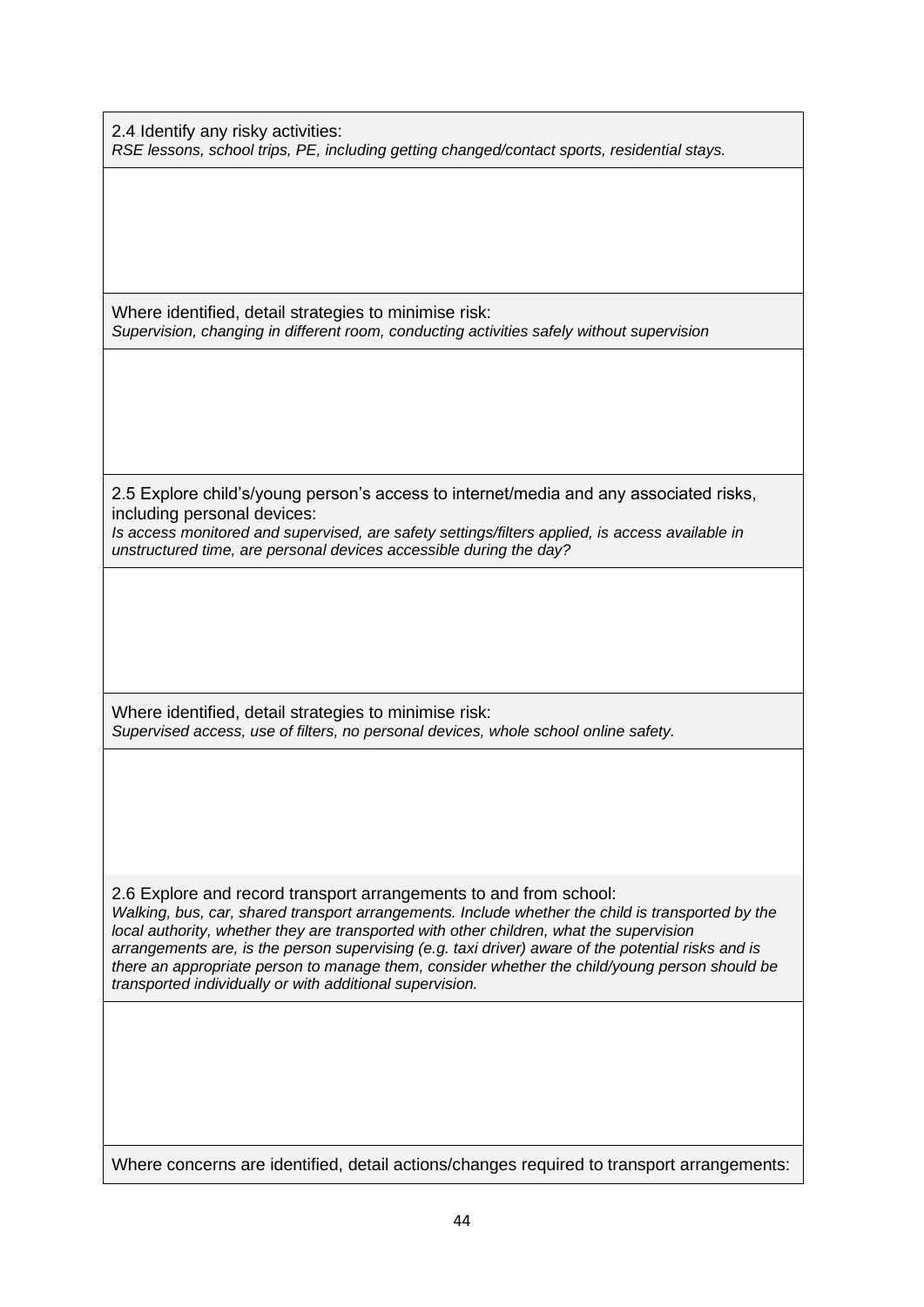| 3 Strengths |
|-------------|
|-------------|

3.1 Identify areas/locations within the school that are not assessed as requiring additional planning/supervision at this time:

*Please note areas where there has been no history of incidents or concerns, or where existing supervision manages risk.*

3.2 Please describe positive relations the child has: *Include professionals, family, peers etc.* 

3.3 Please note activities/lessons the child enjoys and engages in positively: *Describe how these will be promoted and maintained Consider any additional activities that could be encouraged to promote prosocial behaviour and self-esteem.*

3.4 Please identify positive attributes/characteristics/skills the child possesses which can be promoted to help them meet their emotional needs in a healthy way: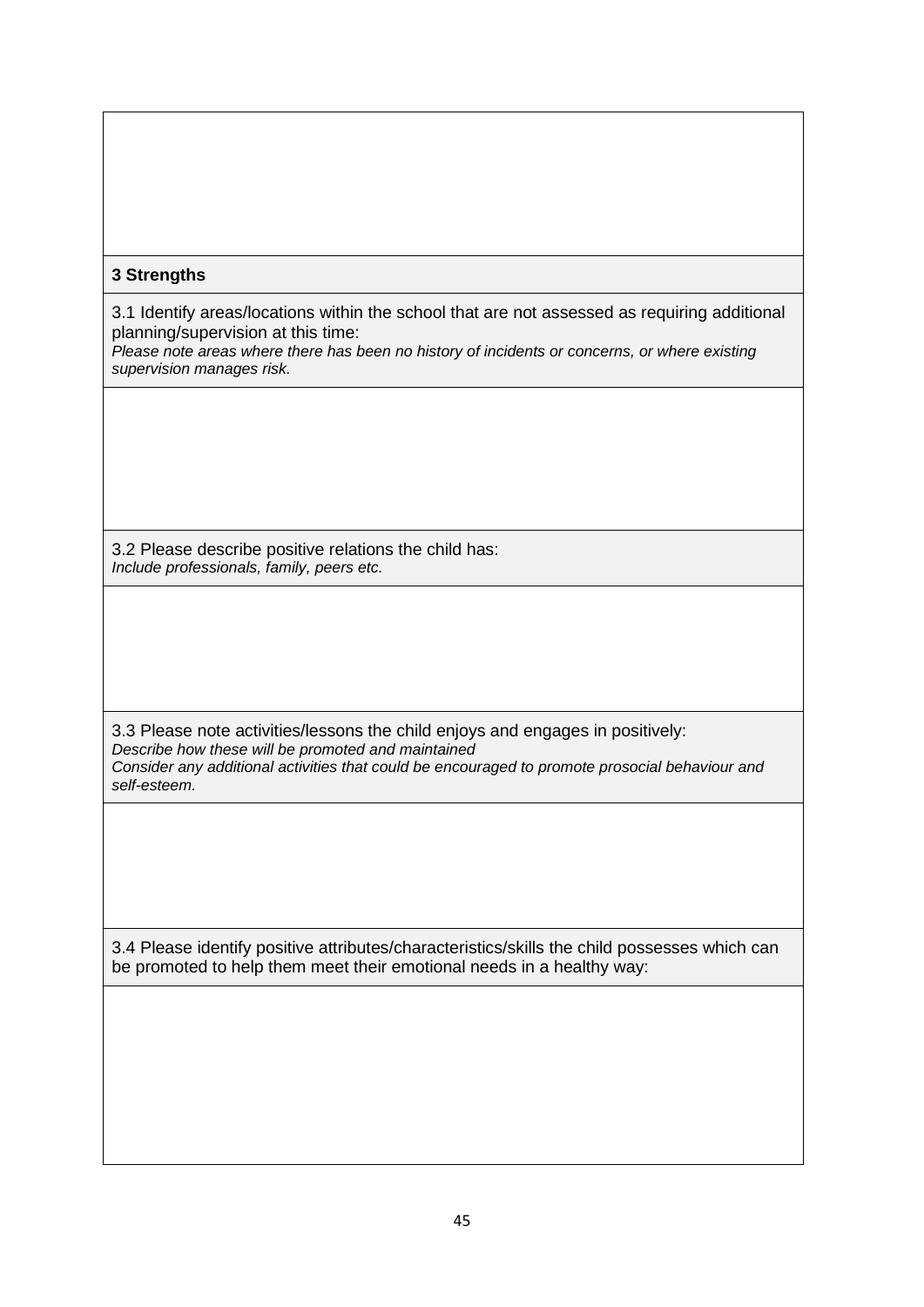## **4. Implementation**

4.1 Who needs to know about this plan: *Consider lunchtime supervisors, teaching staff, sports coaches, after school club leaders, volunteers, contractors, governors. Who will share this information and when?*

4.2 Work to be undertaken with the young person and wider school population: *Include one-to-one work, e.g. emotional literacy, communication skills, empathy work, NSPCC Underwear Rule, online safety, RSE. Note whether this is individual or wider school work.*

4.3 Referrals for external support: *Specialist services, e.g CAMHS. Note any identified need, e.g. safeguarding, therapeutic support. Who will make the referral and timescales?*

## **5 Measuring risk**

5.1 How will you measure whether the level of risk has changed: *This may include:*

- *change in the child's view regarding their behaviours*
- *reduction or increase of incidents of sexual behaviours*
- *reduction or increase in other concerning behaviours*
- *reduction or increase of prosocial behaviour/activities*